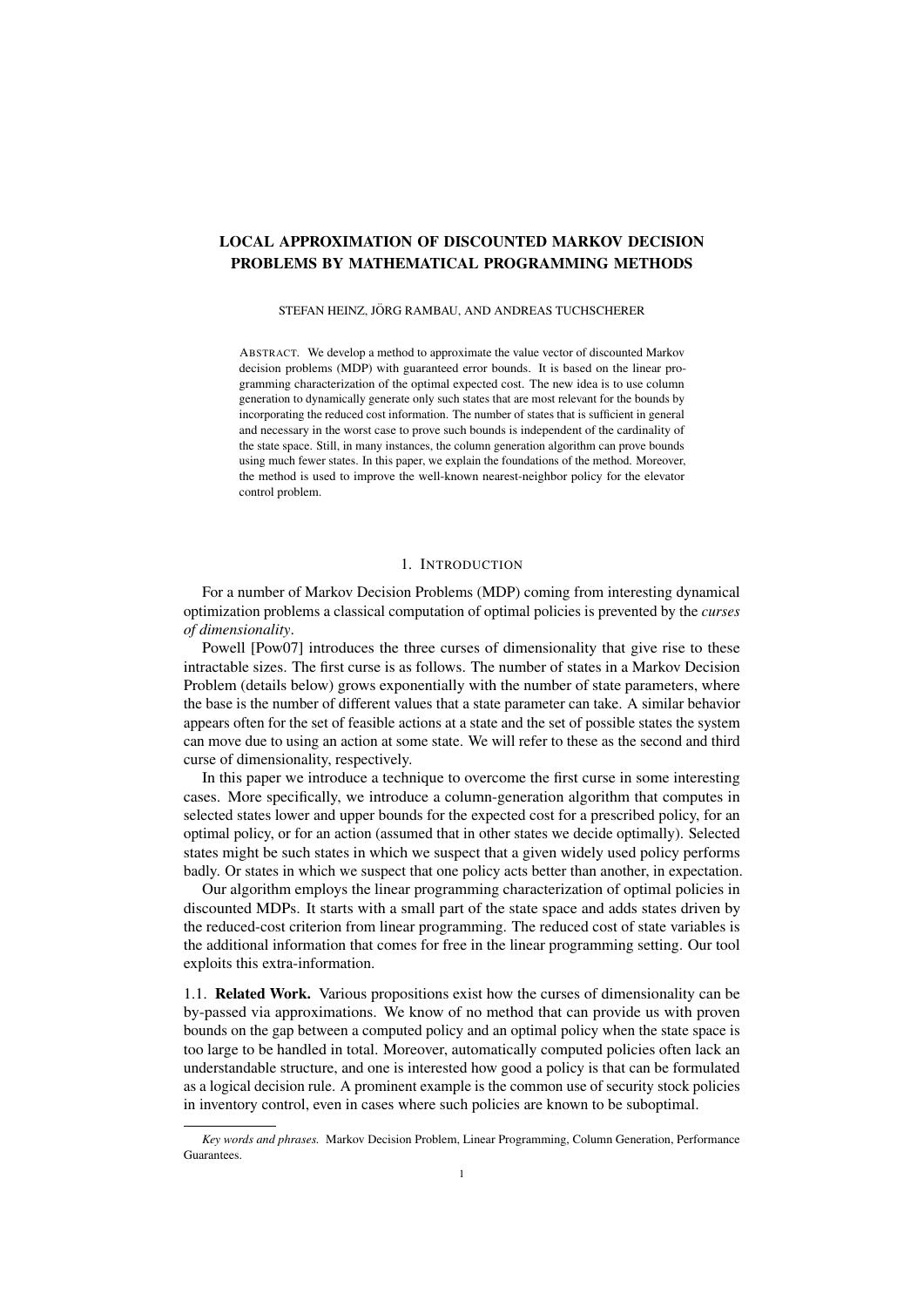In order to deal with the three curses of dimensionality arising in discounted and other MDPs, several approaches have been studied in the literature. A broad field of methods targeting large-scale MDPs (and generalizations) where exact methods become infeasible is *approximate dynamic programming* [Pow07, SB98, BT96], which evolved in the computer science community under the name *reinforcement learning*. Contrary to the classical computational methods described above, an advantage of many techniques in this area is that an explicit model of the environment, i. e., a precise specification of the MDP, is often not required. Instead, a simulator of the system can be employed. Similar to simulation, there is virtually no limit on the complexity of the state and transition structure. We refer to the books [Pow07, SB98, BT96] for details concerning approximate dynamic programming.

The main disadvantage we see in approximate dynamic programming is that very few methods provide performance guarantees, and those that do, e. g., [dFV03], only give worstcase and thus typically weak bounds. Therefore, the need for tools providing performance guarantees for policies is still there. In fact, policies stemming from approximate dynamic pogramming could very well be analyzed by our method to find bounds on their expected performance.

The approach described in the literature that yields results closest to ours is a *sparse sampling algorithm* proposed by Kearns et al. [KMN99]. The authors also give theoretical bounds on the necessary size of a subset of the state space that is needed by their approach in order to obtain an  $\varepsilon$ -approximation, see Remark 3.20 on Page 16. However, for the applications we aim at, their bounds are substantially weaker than ours.

Other approaches to locally explore the state space have been proposed by Dean et al. [DKKN93] and Barto et al. [BBS95]. The former employs policy iteration with a concept of locality similar to ours. This way, their method comes closest to our approach concerning the algorithm used. However, the method does not provide any approximation guarantees.

1.2. **Our contribution.** In this paper, based on results from [Tuc10], we suggest a measurement tool that approximates the *expected total discounted cost* of a given policy starting in a given state, usually called *initial state*, relative to an unknown optimal policy (or another given policy) up to a prescribed error. Because this tool needs only a small part (depending on the discount factor) of the state space for its conclusions, it works in many cases where the size of the state space renders classical methods to compute the cost of an optimal policy infeasible. Since this cost criterion is the only one covered in this work, we call the expected total discounted cost of a policy simply the *cost* of a policy from now on.

Our tool can in many instances

- find out whether in a given state a policy produces a cost of no more than  $(1+\varepsilon)$ times the cost of an unknown optimal policy;
- find out whether in a given state a policy produces a cost of at least  $(1+\varepsilon)$  times the cost of an unknown optimal policy;
- prove that in a given state, one policy has a smaller cost than another one;
- prove that a policy can not be optimal;
- prove that a single action can not be optimal in a given state;
- use that knowledge to improve given policies in special situations, i.e., states with certain properties.

The results that can be obtained for concrete policies depend on the parameters and on the specific instances. By applying our tool to the elevator control problem, we find out that the nearest-neighbor policy NN is better than many other policies for elevator instances of *online dial a ride problems* with the goal to minimize average waiting times, but not optimal. This adds theoretical learnings to the simulation knowledge from [GHKR99]. Non-optimality is already implied by the property that NN never moves the elevator in an empty system. By evaluating this single action in the empty system state with our tool, we can guarantee that all policies that do not move in the empty system are suboptimal. We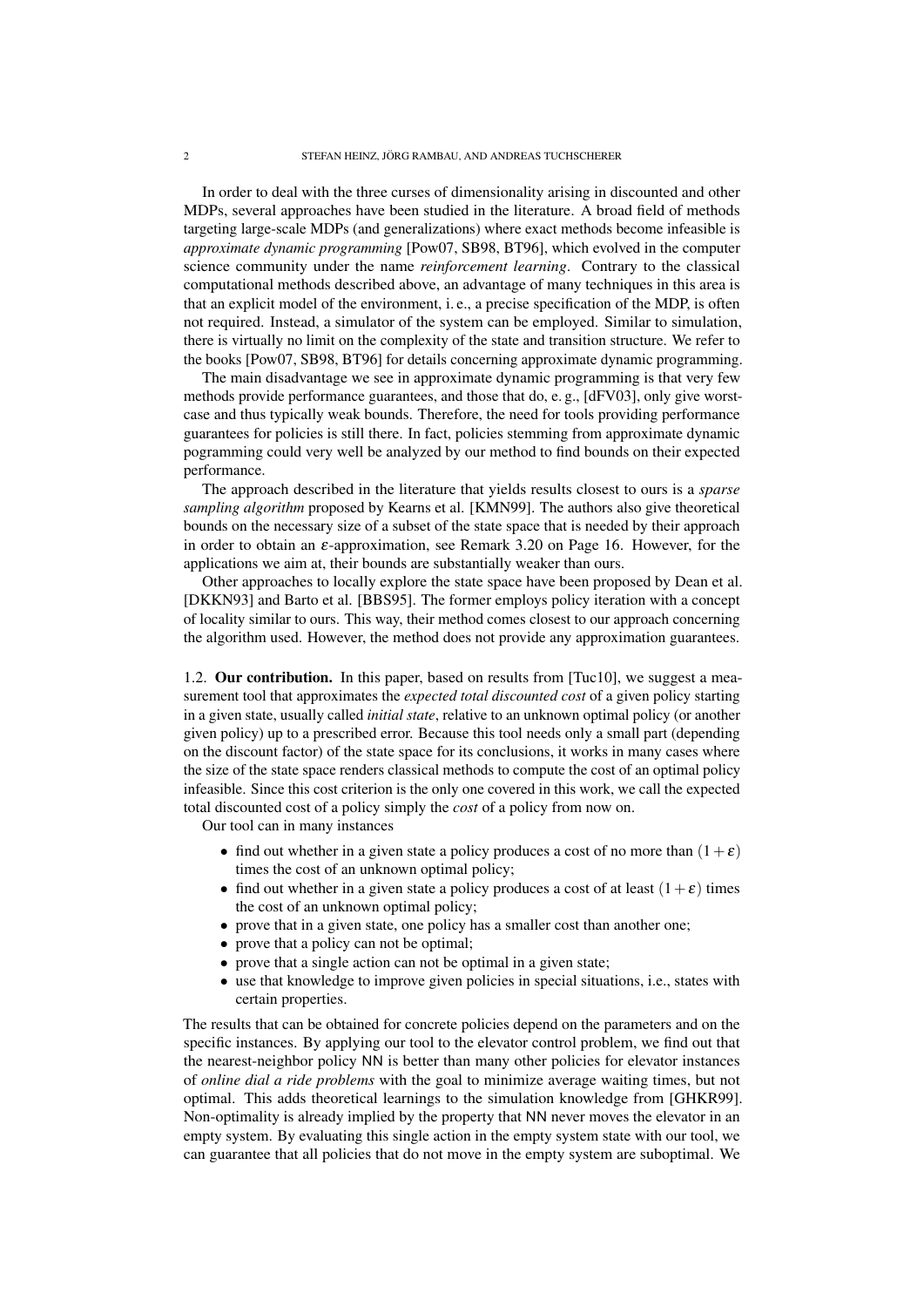present a new policy NNPARK-*f* that positions the elevator optimally when no request is in the system. In a similar fashion, we improve NN to a better policy NNMAXPARK-*f* when the goal is to minimize the maximal waiting time among all requests. And for this objective, we can show with our tool that NN is one of the weakest policies.

All results reflect well our observations in simulations. This is no coincidence because we give bounds on expected costs, and, because of the law of large numbers, the same bounds should emerge in simulations with high probability.

1.3. Outline of the Paper. The paper is organized as follows: In Section 2 we phrase our mathematical goal more formally. Section 3 introduces the theoretical foundations of our method via induced MDPs. Our method itself is described in detail in Section 4. In Section 5, we present how the method can be applied to a benchmark application, an elementary elevator control problem. For this application, we were, e.g., able to design taylor-made improvements for the nearest-neighbor policy on the basis of the analysis with our tool. Simulation studies on larger systems have meanwhile shown that the key-learnings of our short-term dominated analysis are also valid for long-term experiments.

## 2. FORMAL PROBLEM STATEMENT

We briefly review Markov Decision Problems (MDP) in order to settle on the notation. A Markov decision process describes a discrete-time stochastic system of the following type. At each point in time the system is situated in some specific state. Each state defines a non-empty set of actions that represents the different possibilities to control or affect the process. Applying a particular action moves the system into another state according to a given probability distribution. Each state transition comes along with an immediately incurred cost.

More formally: A *Markov decision process* is a tuple  $M = (\mathbb{S}, \mathbb{A}, p, c)$ , where the components are defined as follows:

- S is a finite set of *states*.
- A is a mapping specifying for each state  $i \in \mathbb{S}$  a non-empty and finite set  $\mathbb{A}(i)$  of possible *actions* at state *i*.
- For all states *i*, *j*  $\in$  \$, the mapping  $p_{ij}$ :  $\mathbb{A}(i) \rightarrow [0,1]$  gives the *transition probability*  $p_{ij}(a)$  that the system moves from state *i* to state *j* when using action  $a \in A(i)$ . For each state *i* ∈ S and each action *a* ∈  $\mathbb{A}(i)$ , we have  $\sum_{i \in \mathbb{S}} p_{ij}(a) = 1$ .
- For all  $i \in \mathbb{S}$ , the mapping  $c_i : \mathbb{A}(i) \times \mathbb{S} \to \mathbb{R}_+$  specifies the *stage cost*  $c_i(a, j)$  when action  $a \in A(i)$  is chosen and the system moves to state  $j \in S$ . The *expected stage cost* of using action  $a \in A(i)$  at state  $i \in S$  is denoted by  $c_i(a) := \sum_{i \in S} p_{ij}(a)c_i(a, j)$ .

A *policy* for *M* is a mapping  $\pi : \mathbb{S} \to \mathbb{A}(\mathbb{S})$ . It is *feasible* if  $\pi(i) \in \mathbb{A}(i)$ . Let  $P_M$  denote the set of all feasible policies for *M*.

Note that the state space  $S$  is assumed to be finite. In contrast to the classical computational methods for the objective criterion of minimizing the total expected discounted cost, however, the approximation method proposed in this paper can cope with an infinite number of states. We will consider one Markov decision process with infinite state space in Section 5.

For each  $t \in \mathbb{N}$ , let the random variables  $X_t$  and  $Y_t$  denote the current state and the action used at stage *t*. Moreover, for all states  $i, j \in \mathbb{S}$  and each action  $a \in \mathbb{A}(j)$ , let  $\mathbb{P}_{i\pi}[X_i = j, Y_i = a]$  denote the probability that at stage *t* the state is *j* and the action is *a*, given that policy  $\pi$  is used and the initial state is *i*. The expectation operator w. r. t. this probability measure is denoted by  $\mathbb{E}_{i\pi}$ .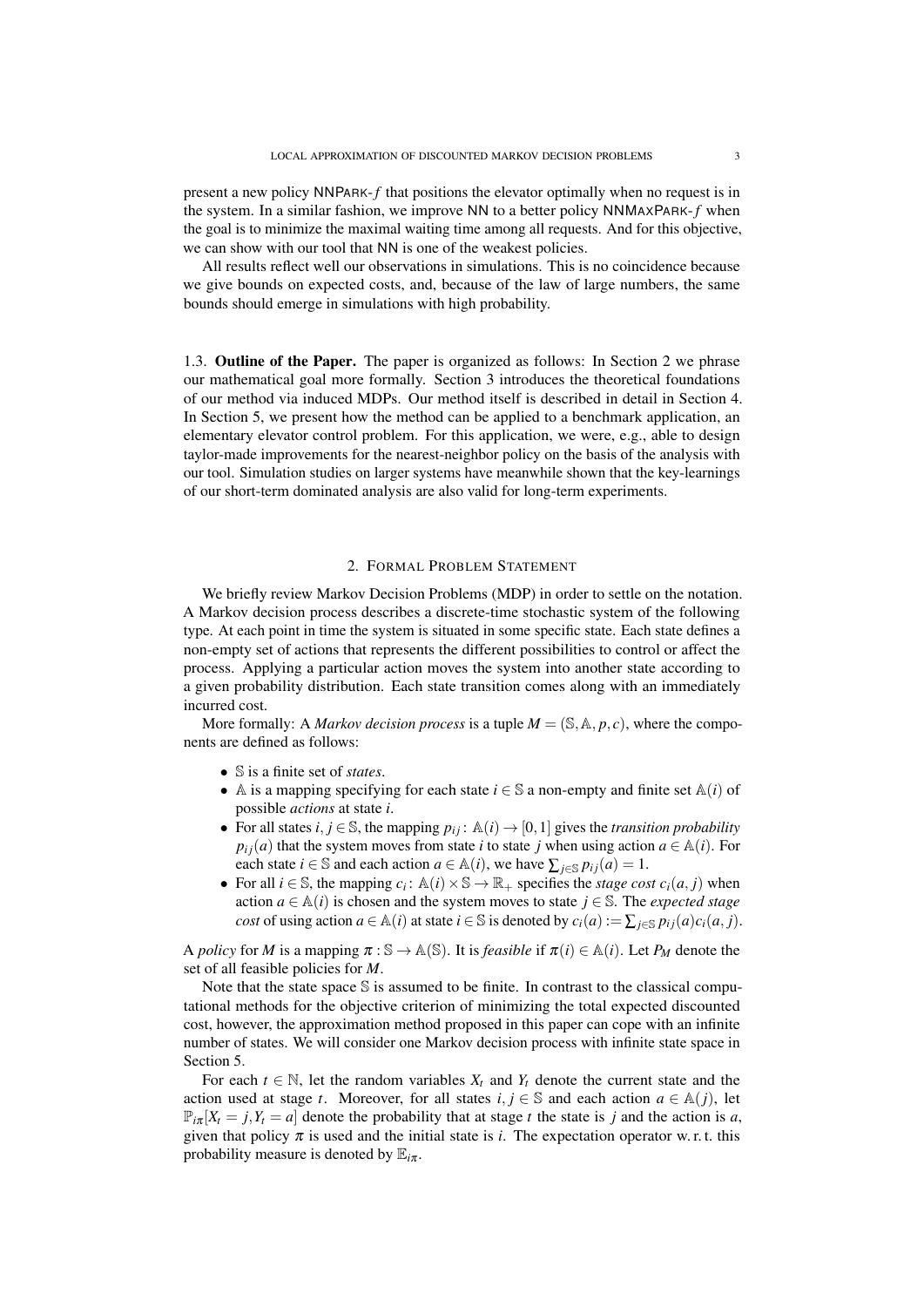Let  $M = (\mathbb{S}, \mathbb{A}, p, c)$  be a Markov decision process and let  $\alpha \in [0, 1)$ . The *total expected*  $\alpha$ *-discounted cost* of a policy  $\pi$  for *M* for an initial state  $i \in \mathbb{S}$  is defined by

$$
\nu_i^{\alpha}(\pi) := \sum_{t=0}^{\infty} \mathbb{E}_{i\pi} [\alpha^t \cdot c_{X_t}(Y_t)]
$$
  
= 
$$
\sum_{t=0}^{\infty} \alpha^t \sum_{j \in \mathbb{S}} \sum_{a \in \mathbb{A}(j)} \mathbb{P}_{i\pi}[X_t = j, Y_t = a] \cdot c_j(a).
$$
 (1)

Let  $V^{\alpha}: P_M \to \mathbb{R}^{\mathbb{S}}$  be the value vector function defined for each policy  $\pi \in P_M$  by the value vector  $v^{\alpha}(\pi)$  with elements  $v_i^{\alpha}(\pi)$  for each  $i \in \mathbb{S}$  as given above. The combination  $(M, V^{\alpha})$ of *M* and the value vector function *V* α is called an α*-discounted cost Markov Decision Problem*, or short *discounted MDP*, and is denoted for short as  $(M, \alpha)$ . We denote with  $v^{\alpha}$ the *optimal value vector* which is  $v_i^{\alpha} = \min_{\pi \in P_M} v_i^{\alpha}(\pi)$  for all  $i \in \mathbb{S}$ . A policy  $\pi^*$  is *optimal* for  $(M, \alpha)$  if  $v_i^{\alpha}(\pi^*) = v^{\alpha}$ 

Originally the goal is to find an optimal policy. Our goal is the following: Given an α-discounted-cost MDP, a policy, and an  $ε > 0$ , find  $ε$ -exact performance guarantees for single start states, maybe relative to an unknown optimal policy or relative to some other policy. That is, more formally:

**Problem 2.1.** Given an  $\alpha$ -discounted-cost MDP, a policy  $\pi$ , a state  $i_0$  with  $v_{i_0}^{\alpha} > 0$ , and an  $\varepsilon > 0$ , find in state  $i_0$  a lower bound  $\underline{v}_{i_0}$  for the optimal cost and an upper bound  $\overline{v}_{i_0}(\pi)$  for the cost of  $\pi$  such that

$$
\frac{\overline{v}_{i_0}(\pi) - \underline{v}_{i_0}}{\underline{v}_{i_0}} \le \varepsilon.
$$
 (Relative Performance Guarantee)

Alternatively, find in state  $i_0$  a lower bound  $\underline{v}_{i_0}(\pi)$  for the cost of  $\pi$  and an upper bound  $\bar{v}_{i_0}$  for the optimal cost such that

$$
\underline{v}_{i_0}(\pi) > \overline{v}_{i_0}.
$$
 (Non-Optimality Certificance)

In this paper, we present an algorithm that can provide such bounds and related data without necessarily touching all states. States used for the computation are selected dynamically, dependent on the individual data of the instance. The algorithm detects automatically when the desired guarantee can be given and stops with a proven result.

### 3. INDUCED MDPS AND BOUNDS

In this section, we derive from a given MDP new MDPs whose value functions

- can be computed easier.
- yield bounds for the value function of the original MDP.

Let  $c_{\text{max}} := \max_{i \in \mathcal{S}, a \in \mathcal{A}(i)} c_i(a)$  be the maximum stage cost. Obviously, we have:

$$
\left|\sum_{t=0}^{\infty} \alpha^{t} \cdot c_{X_{t}}(Y_{t})\right| \leq \sum_{t=0}^{\infty} \alpha^{t} \cdot c_{\max} = \frac{c_{\max}}{1-\alpha}.
$$

For discounted MDPs we have the nice property that there always exists an optimal deterministic policy. Recall that this implies optimality for each possible initial state. The following result can be found in the book of Bertsekas [Ber01].

Theorem 3.1 (See, e.g., [Ber01, Volume 1, Chapter 7.3]). *Let* (*M*,α) *be an* α*-discounted MDP with*  $\alpha \in [0,1)$ *. Then, we have the following:* 

*(1)* Let  $\pi$  be a deterministic policy for M. Then the value vector  $v^{\alpha}(\pi)$  equals the *unique solution v of the system of linear equations:*

$$
v_i = c_i(\pi(i)) + \alpha \sum_{j \in \mathbb{S}} p_{ij}(\pi(i)) v_j, \quad i \in \mathbb{S}.
$$
 (2)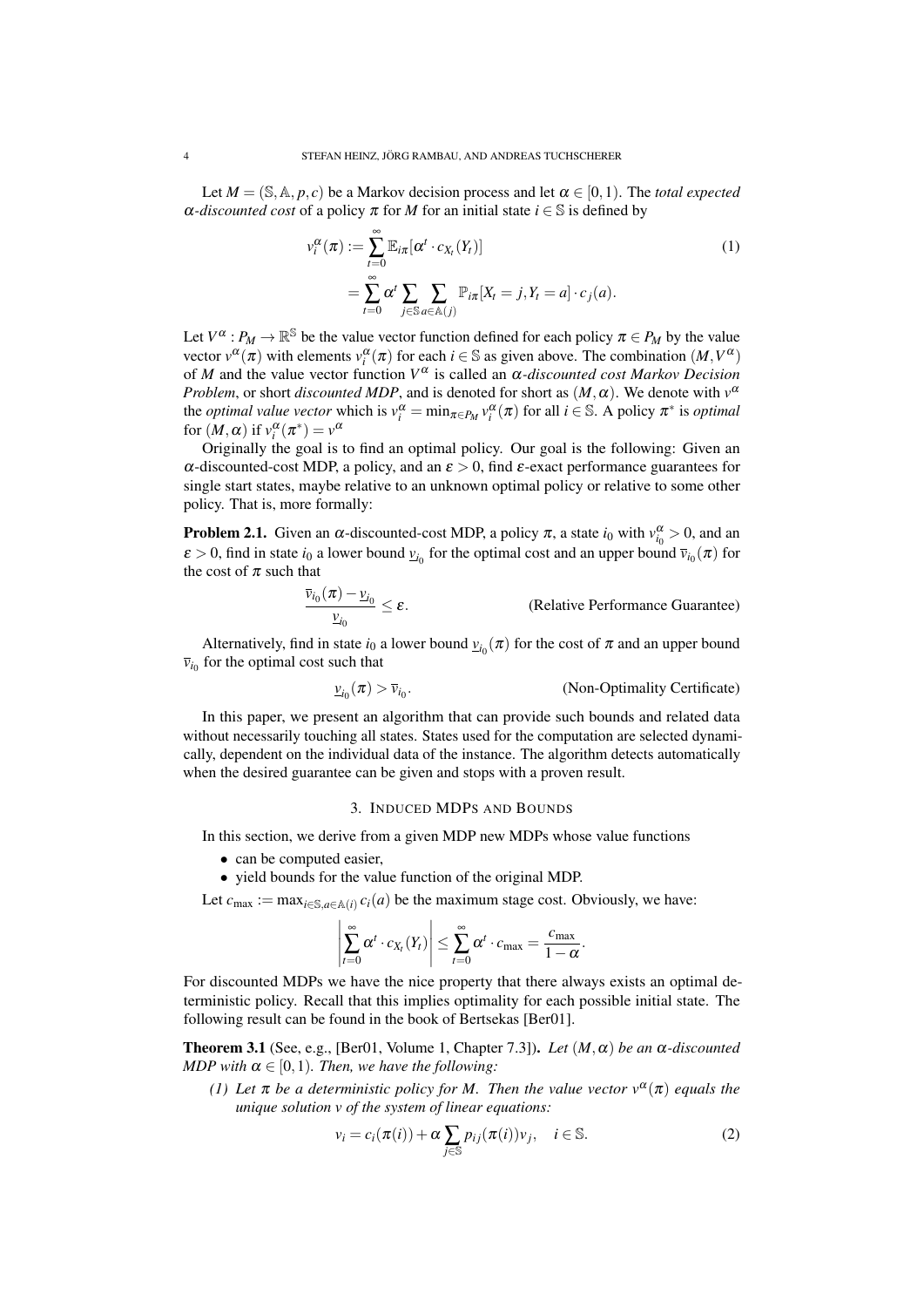*(2) The optimal value vector*  $v^{\alpha}$  *equals the unique solution v of the system of equations:* 

$$
v_i = \min_{a \in \mathbb{A}(i)} \left\{ c_i(a) + \alpha \sum_{j \in \mathbb{S}} p_{ij}(a) v_j \right\}, \quad i \in \mathbb{S}.
$$
 (3)

(3) *There exists an optimal deterministic policy for M, and a deterministic policy*  $\pi$  *is optimal if and only if:*

$$
\pi(i) \in \underset{a \in \mathbb{A}(i)}{\operatorname{argmin}} \left\{ c_i(a) + \alpha \sum_{j \in \mathbb{S}} p_{ij}(a) v_j^{\alpha}(\pi) \right\}, \quad i \in \mathbb{S}.
$$
 (4)

The practical impact of Theorem 3.1 can be summarized as follows. The value vector of a deterministic policy can be computed by solving a system of linear equations. Moreover, the optimal value vector equals the unique solution of a system of equations incorporating a minimum term. One typically refers to the system of Equations (3) as the *optimality equations* or *Bellman equations*. Once the optimal value vector *v* α is at hand, an optimal deterministic policy can easily be determined by computing  $c_i(a) + \alpha \sum_{j \in S} p_{ij}(a) v_j^{\alpha}$  for each state *i*  $\in$  S and each action *a*  $\in$  A(*i*). Basically, all methods for computing an optimal deterministic policy first provide the optimal value vector, and then use Formula (4) to obtain the policy itself. Thus, the remaining task is to determine  $v^{\alpha}$ .

Because of the reasons mentioned above, we will particularly deal with deterministic policies in the sequel. Moreover, the following definition of optimal actions will be used.

**Definition 3.2** (Optimal actions). Let  $(M, \alpha)$  be an discounted MDP with  $\alpha \in [0, 1)$ . A possible action  $a \in \mathbb{A}(i)$  at a state  $i \in \mathbb{S}$  is called *optimal* if there exists an optimal deterministic policy  $\pi$  for *M* such that  $\pi(i) = a$ .

The classical methods for computing the optimal value vector  $v^{\alpha}$  of a discounted MDP include *value iteration*, *policy iteration*, and *linear programming*. For details and possible variants and extensions of the methods, see [Put05, chapter 6], [FS02, chapter 2.3], or [Ber01, volume 2, chapter 1.3].

The central theorem concerning the linear programming method for computing the optimal value vector of a discounted MDP reads as follows.

**Theorem 3.3** (See, e.g., [Ber01, Volume 2, Section 1.3.4]). *The optimal value vector*  $v^{\alpha} \in$ R <sup>S</sup> *of a discounted MDP* (*M*,α) *equals the unique optimal solution v of the following linear program:*

$$
\max \sum_{i \in \mathbb{S}} v_i
$$
\n
$$
\text{subject to } v_i - \alpha \sum_{j \in \mathbb{S}} p_{ij}(a)v_j \le c_i(a) \qquad \forall i \in \mathbb{S} \ \forall a \in \mathbb{A}(i)
$$
\n
$$
v_i \in \mathbb{R} \qquad \forall i \in \mathbb{S}.
$$
\n
$$
(P^{\Sigma})
$$

Therefore, one can obtain the optimal value vector by solving the linear program  $(P^{\Sigma})$ . This linear programming formulation was first proposed by d'Epenoux [d'E63] and has been the starting point for several approaches, e. g., see [SS85, dFV03, dFV04].

In the sequel we will deal with many linear programs similar to  $(P^{\Sigma})$ . To emphasize their specific distinctions, we will use a matrix-vector notation. Let  $(M, \alpha)$  be an discounted MDP. Contrary to the usual Cartesian product, we define  $S \times A$  for any subset of states  $S \subseteq S$ as:

$$
S \times \mathbb{A} := \{ (i, a) \mid i \in S, a \in \mathbb{A}(i) \}.
$$

That is,  $S \times A$  equals the set of all pairs of states in *S* and possible actions. Next we define the matrix  $Q \in \mathbb{R}^{(\mathbb{S} \times \mathbb{A}) \times \mathbb{S}}$  for each  $(i, a) \in \mathbb{S} \times \mathbb{A}$  and each state  $j \in \mathbb{S}$  by:

$$
Q_{(i,a),j} = \begin{cases} 1 - \alpha p_{ij}(a), & \text{if } i = j, \\ -\alpha p_{ij}(a), & \text{if } i \neq j. \end{cases}
$$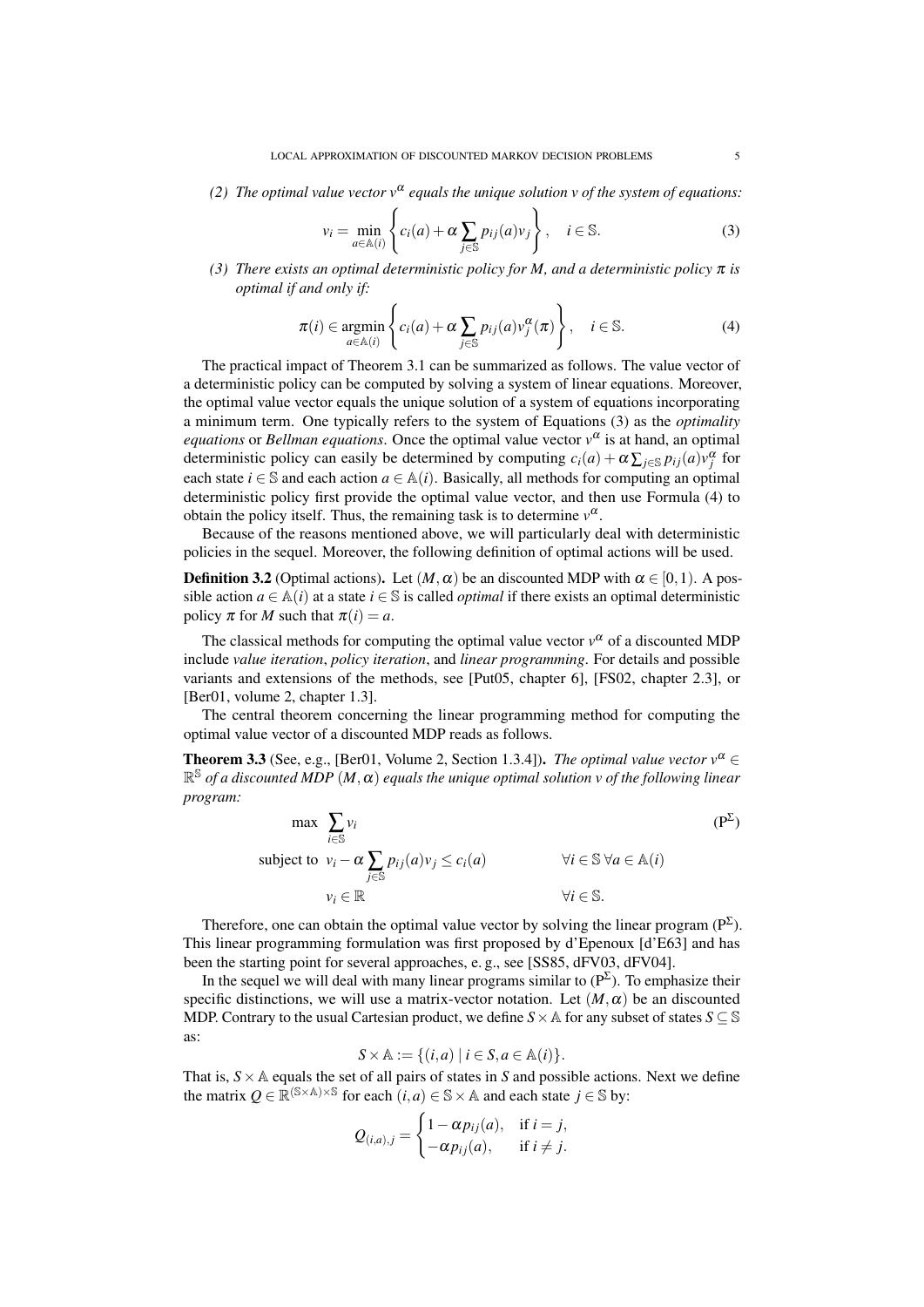Moreover, we make sloppy use of the symbol *c* and also denote by  $c \in \mathbb{R}^{\mathbb{S} \times \mathbb{A}}$  the vector of the expected stage costs, i. e., the components of  $c$  are given by:

$$
c_{ia}=c_i(a)
$$

for each  $(i, a) \in \mathbb{S} \times \mathbb{A}$ . Now the linear program ( $P^{\Sigma}$ ) can be written as:

$$
\max \quad \mathbb{I}^t \nu
$$
\n
$$
\text{subject to } Q\nu \le c
$$
\n
$$
\nu \in \mathbb{R}^{\mathbb{S}},
$$
\n
$$
(\mathbf{P}^{\Sigma})
$$

where  $\mathbb{I}^t = (1, 1, \dots, 1)$  denotes the all-ones vector.

The approximation algorithm to be proposed is motivated by the fact that for the huge state spaces arising in MDPs modeling practical problems, it is currently impossible to solve the associated linear program ( $P^{\Sigma}$ ) in reasonable time. Our idea is to evaluate the value vector at one particular state  $i_0 \in \mathbb{S}$  alone. Since we are only interested in  $v_{i_0}^{\alpha}$ , we can restrict the objective function of  $(P^{\Sigma})$  by maximizing the value  $v_{i_0}$  only:

$$
\max \, v_{i_0} \tag{Pi_0}
$$
\n
$$
\text{subject to } Qv \le c
$$
\n
$$
v \in \mathbb{R}^{\mathbb{S}}
$$

In contrast to  $(P^{\Sigma})$ , there does not exist a unique solution for the linear program  $(P^{i_0})$  in general for the following reasons. On the one hand, there may be states in S that cannot be reached from  $i_0$ . On the other hand, there are typically some actions that are not optimal. Such a state  $j \in \mathbb{S}$ , that is either not reached at all or only reached via non-optimal actions, is not required to have a maximized value  $v_j$  in order to maximize  $v_{i_0}$ , i.e., the objective function of ( $P^{i_0}$ ). The value  $v_j$  may even be negative in an optimal solution.

Similar to the original linear programming formulation, solving the linear program (P*i*<sup>0</sup> ) is still infeasible considering the huge state spaces for practical applications. In order to obtain a linear program that is tractable independently of the size of the state space S, we reduce the set of variables and constraints in the linear program (P*i*<sup>0</sup> ) by taking into account only a restricted state space. Given a subset of states  $S \subseteq \mathbb{S}$  with  $i_0 \in S$ , consider the submatrix  $Q^S \in \mathbb{R}^{(S \times \mathbb{A}) \times S}$  of the constraint matrix *Q* consisting of all rows  $(i, a)$  with *i* ∈ *S* and all columns *j* with *j* ∈ *S*. Moreover, let  $c^S \in \mathbb{R}^{S \times A}$  be the subvector of vector *c* consisting of all the components with indices  $(i, a)$  satisfying  $i \in S$ . Now let us look at the following linear program:

$$
\begin{aligned}\n\max \ \nu_{i_0} \\
\text{subject to} \ \ Q^S \nu \le c^S \\
\nu \in \mathbb{R}^S.\n\end{aligned}
$$
\n( L<sub>S</sub><sup>i<sub>0</sub></sup>)

Sometimes we will also be interested in an optimal solution of this reduced linear program where the objective function is  $\sum_{j \in S} v_j$ :

$$
\max \quad \mathbb{1}^t \nu
$$
\n
$$
\text{subject to } Q^S \nu \le c^S
$$
\n
$$
\nu \in \mathbb{R}^S,
$$
\n
$$
\mathbb{R}^S \rightarrow \mathbb{R}^S
$$

where again  $\mathbb{I}^t = (1, 1, \dots, 1)$  denotes the all-ones vector.

Any feasible solution  $\underline{v} \in \mathbb{R}^S$  of the linear program  $(L_S^{\Sigma})$  and  $(L_S^{i_0})$  can be extended to a feasible solution  $\underline{v}^{\text{ext}} \in \mathbb{R}^{\mathbb{S}}$  of the linear program (P<sup>Σ</sup>) and (P<sup>*i*<sub>0</sub>)</sup> with the same objective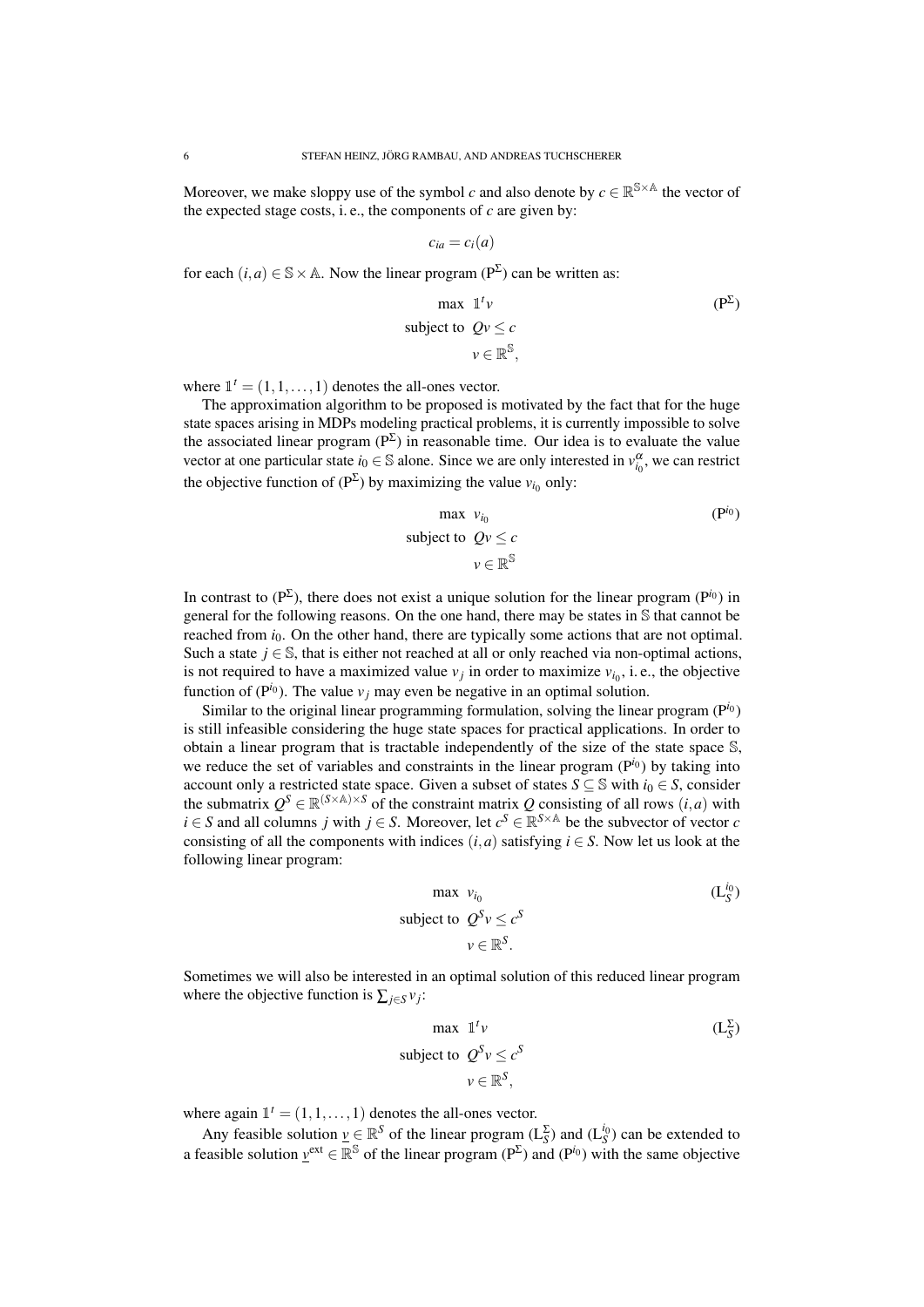value, respectively, where

$$
\underline{v}_{i}^{\text{ext}} = \begin{cases} \underline{v}_{i}, & \text{if } i \in S, \\ 0, & \text{if } i \in \mathbb{S} \setminus S. \end{cases}
$$
 (5)

The optimal value vector  $v^{\alpha}$  is the componentwise largest vector satisfying the constraints of  $(P^{\Sigma})$  and  $(P^{i_0})$ . Thus, each feasible solution of the linear programs  $(L_S^{\Sigma})$  and  $(L_S^{i_0})$  provides a lower bound on the optimal value vector  $v^{\alpha}$  at all states in *S*.

**Lemma 3.4.** *Given a discounted MDP*  $(M, \alpha)$ *, a state i*<sub>0</sub>  $\in$  *S, and a subset of states S*  $\subseteq$  *S with*  $i_0 \in S$ , let  $\underline{v}$  *be any feasible solution of the linear programs*  $(L_S^{\Sigma})$  *and*  $(L_S^{i_0})$ *, respectively. Then, for each state*  $i \in S$ *, the component*  $v_i^{\alpha}$  *of the optimal value vector*  $v^{\alpha}$  *is at least*  $v_i$ *, i. e.,*

$$
\underline{v}_i \leq v_i^{\alpha} \quad \text{for each } i \in S.
$$

*Particularly, the optimal value of the linear program*  $(L_S^{i_0})$  *is a lower bound on*  $v_{i_0}^{\alpha}$ .

Although lower bounds on the optimal value vector are obtained for all states in the subset of states *S*, the approximation method proposed in this paper mainly aims at computing bounds on the component  $v_{i_0}^{\alpha}$ . The lower bounds on  $v_{i_0}^{\alpha}$  are obtained as the optimal values of the linear programs ( $L_{S_2}^{i_0}$ ) for some  $S \subseteq S$  with  $i_0 \in S$ . These values can be obtained from the optimal solution of  $(L_S^{\Sigma})$ , too.

In the following we show that each subset  $S \subseteq \mathbb{S}$  defines again an MDP. The idea is to add one additional state that models all transitions to states that are not included in *S*.

**Definition 3.5** (Lower-bound induced MDP). Let  $M = (\mathbb{S}, \mathbb{A}, p, c)$  be an MDP and let  $S \subseteq \mathbb{S}$ be any subset of states. Then, the *(lower-bound) S-induced MDP*  $M(S) = (\mathbb{S}', \mathbb{A}', p', c')$  is defined as follows:

- If for all states *i*  $\in$  *S* and all actions  $a \in \mathbb{A}(i)$  we have  $\sum_{i \in S} p_{ij}(a) = 1$ , then the state space of  $M(S)$  equals  $\mathbb{S}' = S$ . The mappings  $\mathbb{A}'$ ,  $p'$ , and  $c'$  are the corresponding restrictions of  $A$ ,  $p$ , and  $c$  to the possibly reduced state space  $\mathbb{S}'$ .
- Otherwise, the state space of the induced MDP equals  $\mathbb{S}' = S \cup \{i_{end}\}\$  with the following properties of state  $i_{end}$ . For each state  $i \in S$  and each action  $a \in A(i)$  with  $\sum_{i \in S} p_{ij}(a) < 1$ , we set:

$$
p'_{ii_{\text{end}}}(a) := \sum_{j \in \mathbb{S} \setminus S} p_{ij}(a) = 1 - \sum_{j \in S} p_{ij}(a)
$$

and

$$
c'_{i}(a, i_{end}) := \frac{1}{p'_{i_{end}}(a)} \sum_{j \in \mathcal{S} \setminus \mathcal{S}} p_{ij}(a) c_i(a, j).
$$

That is,  $c_i'(a, i_{end})$  equals the expected stage cost for using action *a* at state *i*, given that the successor state is not contained in *S*.

Furthermore, there is only one feasible action at the state  $i_{end}$ , i.e., we have  $A'(i_{end}) = \{a_{end}\}\.$  Using action  $a_{end}$  the system always stays in state  $i_{end}$ , i.e.,  $p'_{i_{\text{end}}}(a_{\text{end}}) = 1$ , with a stage cost of  $c'_{i_{\text{end}}}(a, i_{\text{end}}) = 0$ . Except for the special cases described above,  $\mathbb{A}'$ ,  $p'$ , and  $c'$  are again the restrictions of  $\mathbb{A}$ ,  $p$ , and  $c$ w. r. t.  $\mathbb{S}'$ .

In the literature a state with the properties of *i*<sub>end</sub> is often called *absorbing terminal state*. A picture illustrating the Markov decision process of the induced MDP *M*(*S*) for some proper subset of states  $S \subset \mathbb{S}$  is given in Figure 1. Induced MDPs have the following properties.

**Theorem 3.6.** *Given an MDP*  $M = (\mathbb{S}, \mathbb{A}, p, c)$ *, a state*  $i_0 \in \mathbb{S}$ *, and a subset of states*  $S \subseteq \mathbb{S}$ *with*  $i_0 \in S$ , we have for the lower-bound S-induced MDP  $M(S) = (S', \mathbb{A}', p', c')$ :

*(1)*  $M(S) = M$  *if and only if*  $S = S$ *.*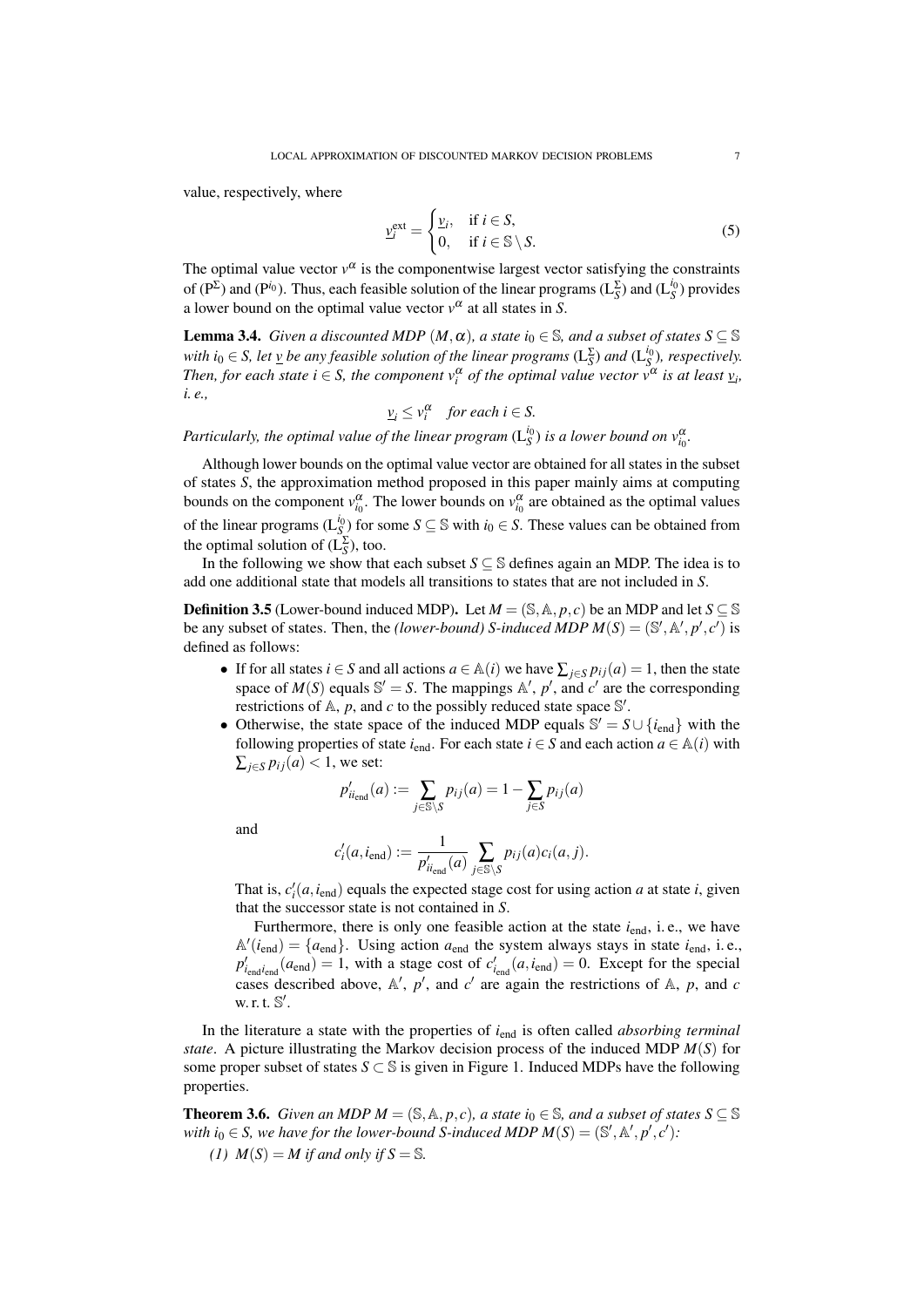

FIGURE 1. Illustration of the Markov decision process of the induced MDP  $M(S)$  for some  $S \subset \mathbb{S}$ . Transitions within the reduced state space S are as in the original MDP *M*; transitions from *S* to  $S \ S \ n$  *M* are modeled via aggregated transitions to the absorbing terminal state *i*end. The expected stage costs do not change, cf. Theorem 3.6.

- *(2) The expected stage cost at state*  $i \in S$  *for using action*  $a \in A'(i) = A(i)$  *is the same for both MDPs M and M*(*S*), *i. e.*,  $c'_i(a) = c_i(a)$ .
- *(3) The optimal value vector v of*  $M(S)$  *for an*  $\alpha \in [0,1)$  *is given by the unique optimal solution of the linear program*  $(L_S^{\Sigma})$  *and*  $v_{i_{end}} = 0$ *.*

*Proof.* The first property is trivial. To prove the second one, let  $i \in S$  and  $a \in A(i)$ . If all possible successor states reached by using action *a* at state *i* are contained in *S*, i. e.,  $\sum_{j \in S} p_{ij}(a) = 1$ , the statement is clear. Assume  $\sum_{j \in S} p_{ij}(a) < 1$ . Since  $c'_i(a, j) = c_i(a, j)$ for each  $j \in S$ , we obtain by the definition of  $c'_i(a, i_{end})$ :

$$
c_i(a) = \sum_{j \in \mathbb{S}} p_{ij}(a)c_i(a, j)
$$
  
= 
$$
\sum_{j \in \mathbb{S}} p_{ij}(a)c_i(a, j) + \sum_{j \in \mathbb{S}\setminus S} p_{ij}(a)c_i(a, j)
$$
  
= 
$$
\sum_{j \in S} p_{ij}(a)c'_i(a, j) + p'_{ii_{end}}(a)c'_i(a, i_{end})
$$
  
= 
$$
c'_i(a).
$$

Now the third property follows from the general linear programming result (see Theorem 3.3) and the observation that the optimal value vector of the MDP *M*(*S*) is always zero at state  $i_{end}$ .

Induced MDPs will play an important role in various parts of this paper.

Similarly to the reduced linear program  $(L_S^{i_0})$  providing a lower bound for the value  $v_{i_0}^{\alpha}$ of an MDP, we propose the following approach to establish a linear program to obtain an upper bound on  $v_{i_0}^{\alpha}$ . Since there is only a finite number of states and actions, the maximum expected stage cost is attained by  $c_{\text{max}} := \max_{i \in \mathbb{S}, a \in \mathbb{A}(i)} c_i(a)$ . This implies an upper bound on the value vector of any policy: from (1) we easily get  $v_i^{\alpha}(\pi) \leq c_{\max}/(1-\alpha)$ , for each policy  $\pi$  and each state  $i \in \mathbb{S}$ .

Now given a particular state  $i_0 \in \mathbb{S}$  and a subset of states  $S \subseteq \mathbb{S}$  such that  $i_0 \in S$ , we compute an upper bound on the value  $v_{i_0}^{\alpha}$  as follows. Instead of just dropping the optimal value vector outside *S*, i. e., setting it to zero, we can set the corresponding variables to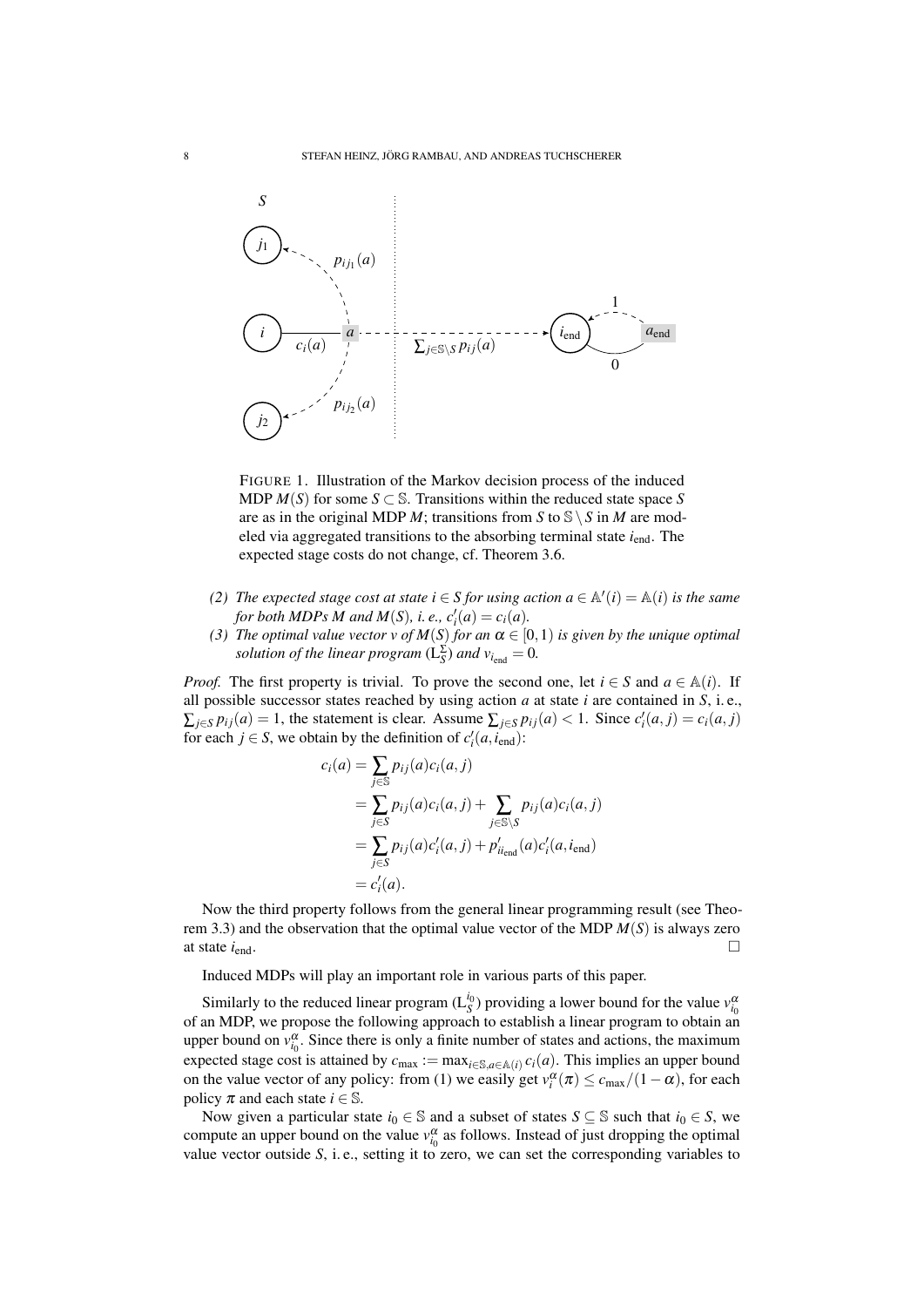the general upper bound  $v_{\text{max}}^{\alpha} := c_{\text{max}}/(1 - \alpha)$ . Therefore, the reduced linear program providing an upper bound reads:

$$
\begin{aligned}\n\max \quad & v_{i_0} \\
\text{subject to} \quad & \mathcal{Q}^S v \le c^S + r^S \\
& v \in \mathbb{R}^S,\n\end{aligned}
$$
\n
$$
(U_S^{i_0})
$$

where the vector  $r^S \in \mathbb{R}^{S \times \mathbb{A}}$  is defined by:

$$
r_{ia}^S = \alpha \cdot v_{\text{max}}^{\alpha} \sum_{j \in \mathcal{S} \setminus S} p_{ij}(a), \tag{6}
$$

for each  $(i, a) \in S \times A$ . Obviously this linear problem is feasible and bounded.

Similar to the reduced linear program  $(L_S^{i_0})$  for computing the lower bound, also  $(U_S^{i_0})$ provides the optimal value vector at state *i*<sup>0</sup> for some adapted MDP. Here, the MDP is a slight modification of the lower-bound induced MDP introduced in Definition 3.5: the stage cost for the only transition at state  $i_{end}$  now equals the maximum expected stage cost  $c_{\text{max}}$ instead of the minimum stage cost 0.

**Definition 3.7** (Upper-bound induced MDP). Let  $M = (\mathbb{S}, \mathbb{A}, p, c)$  be an MDP and let  $S \subseteq \mathbb{S}$ be any subset of states. Then, the *upper-bound* S-induced MDP  $M'(S)$  is defined as the modified lower-bound *S*-induced MDP, where the stage cost at state  $i_{end}$  for using action  $a_{end}$  equals:

$$
c'_{i_{\text{end}}}(a_{\text{end}}, i_{\text{end}}) = c_{\text{max}} := \max_{i \in \mathbb{S}, a \in \mathbb{A}(i)} c_i(a).
$$

Notice that the optimal value vector  $v^{\alpha}$  restricted to the state subset *S* gives a feasible solution for the linear program ( $U_S^{i_0}$ ). Therefore, the optimal value of ( $U_S^{i_0}$ ) is indeed an upper bound on  $v_{i_0}^{\alpha}$ .

**Lemma 3.8.** *Given a discounted MDP*  $(M, \alpha)$ *, a state i*<sub>0</sub>  $\in$  *S, and a subset of states S*  $\subseteq$  *S* with  $i_0 \in S$ , the optimal value of the linear program  $(U_S^{i_0})$  is an upper bound on  $v_{i_0}^{\alpha}$ .

Remark 3.9. Similar to the lower bound case, one can also show the following. Given a discounted MDP  $(M, \alpha)$ , a state  $i_0 \in \mathbb{S}$ , and a subset of states  $S \subseteq \mathbb{S}$  with  $i_0 \in S$ , let  $\overline{v}$  be the unique optimal solution of the linear program ( $U_S^{i_0}$ ) with objective function max  $\sum_{j \in S} v_j$ . Then, we have for the optimal value vector  $v$  of the upper-bound *S*-induced MDP  $M'(S)$ :

$$
v = \begin{cases} \overline{v}_i, & \text{if } i \in S, \\ v_{\text{max}}^{\alpha}, & \text{if } i = i_{\text{end}}. \end{cases}
$$

Particularly, the component  $\bar{v}_{i_0}$  equals the optimal value of  $(U_S^{i_0})$ .

Furthermore, the solution  $\bar{v}$  provides an upper bound on each component  $v_i^{\alpha}$  of the optimal value vector of the original MDP *M* for  $i \in S$ , i.e., we have  $v_i^{\alpha} \le \overline{v}_i$ .

The next results shows that by solving the linear program  $(U_S^{i_0})$  one can also construct a policy for the original MDP whose value vector at state  $i<sub>0</sub>$  is bounded from above by the optimal value of  $(U_S^{i_0})$ . The policy is obtained by extending an optimal policy for the upper-bound *S*-induced MDP  $M'(S)$  arbitrarily w. r. t. the states in  $\mathcal{S} \setminus S$ .

**Theorem 3.10.** *Consider a discounted MDP*  $(M, \alpha)$ *, a state*  $i_0 \in \mathbb{S}$ *, a subset of states*  $S \subseteq \mathbb{S}$ *with*  $i_0 \in S$ , and an optimal solution  $\bar{v}_{i_0}$  for the linear program ( $U_S^{i_0}$ ). For each state  $i \in S$ , *let*  $a_i \in A(i)$  *be any action that satisfies the corresponding inequality in*  $(U_S^{i_0})$  *with equality. Then, any policy*  $\pi$  *for*  $M$  *with*  $\pi(i) = a_i$  *for each*  $i \in S$  *satisfies:* 

$$
\underline{\nu}_{i_0} \leq \nu_{i_0}^{\alpha} \leq \nu_{i_0}^{\alpha}(\pi) \leq \overline{\nu}_{i_0},
$$

where  $\underline{v}_{i_0}$  is the optimal value of  $(L_S^{i_0})$ .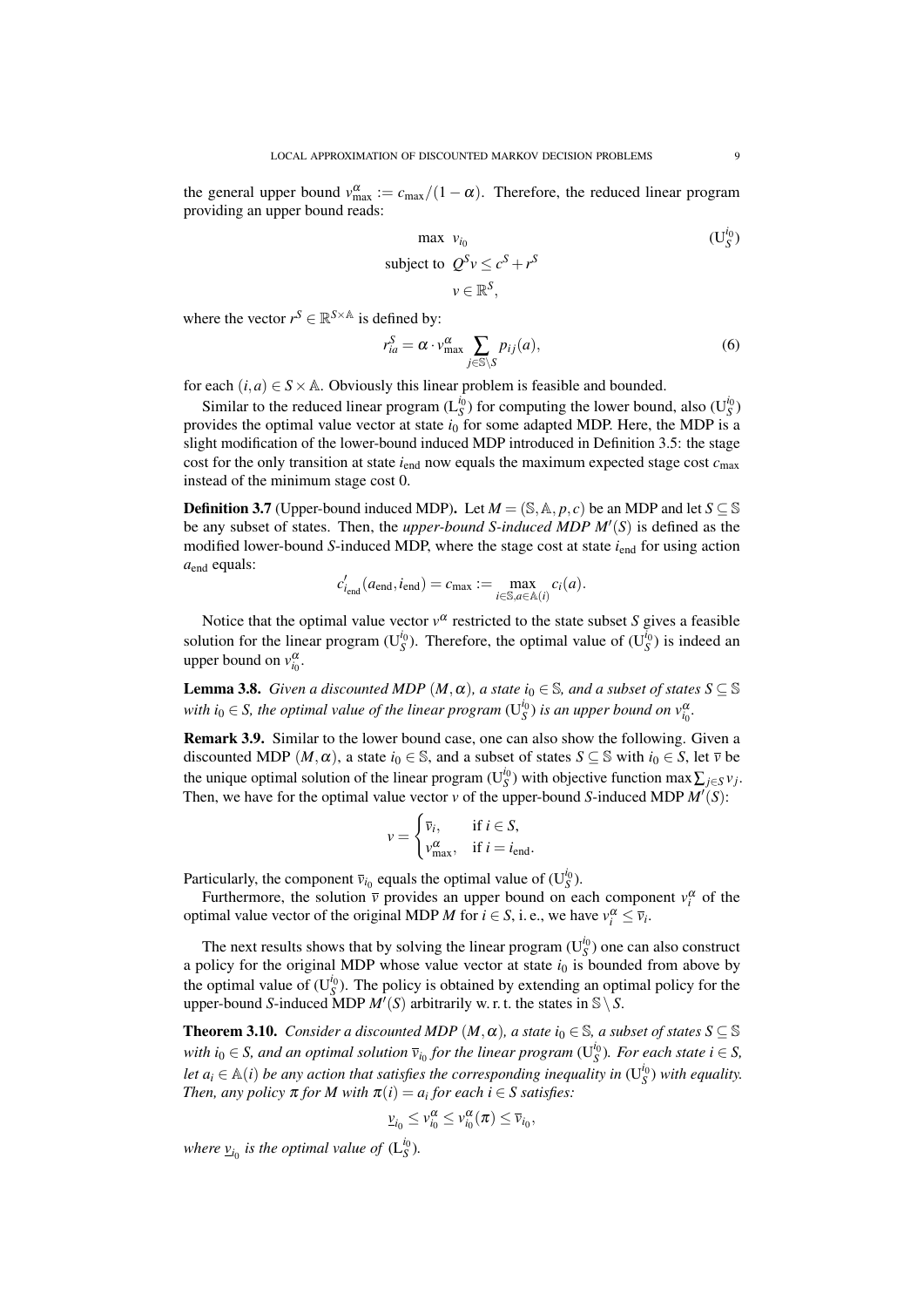*Proof.* The first inequality holds true due to Lemma 3.4 and the second one is clear anyway.

Since the value vector of policy  $\pi$  equals the solution of the system of linear equations (2) by Theorem 3.1, it can be shown that the value  $v_{i_0}^{\alpha}(\pi)$  can also be computed as the optimal value of the following linear program:

max 
$$
v_{i_0}
$$
  
\nsubject to  $v_i - \alpha \sum_{j \in \mathbb{S}} p_{ij}(\pi(i)) v_j \le c_i(\pi(i))$   $\forall i \in \mathbb{S}$   
\n $v_i \in \mathbb{R}$   $\forall i \in \mathbb{S}$ .

Next this linear program is modified as follows. Firstly, constraints  $v_i \le v_{\text{max}}^{\alpha}$  for each *i* ∈ S \ *S* are added to the linear program. Since these constraints are redundant, this does not change the optimal value. Secondly, all original constraints for states in  $\mathcal{S} \setminus S$  are removed. Thus, we obtain the following relaxation of the linear program above:

max 
$$
v_{i_0}
$$
  
\nsubject to  $v_i - \alpha \sum_{j \in \mathbb{S}} p_{ij}(\pi(i))v_j \le c_i(\pi(i))$   $\forall i \in S$   
\n $v_i \le v_{\text{max}}^{\alpha}$   $\forall i \in \mathbb{S}$   
\n $v_i \in \mathbb{R}$   $\forall i \in \mathbb{S}$ .

Note that this relaxation is equivalent to the linear program  $(U<sub>S</sub><sup>i<sub>0</sub></sup>)$  restricted to the constraints defined by  $\pi$ , which itself has by definition of  $\pi$  the same objective value as  $(U_S^{i_0})$ , i.e.,  $\bar{v}_{i_0}$ . Since we constructed a relaxation of the linear program for computing  $v_{i_0}^{\alpha}(\pi)$ , we obtain  $v_{i_0}^{\alpha}(\pi) \leq \overline{v}_{i_0}$ .

Furthermore, there is a second way to obtain an upper bound on the component  $v_{i_0}^{\alpha}$  of the optimal value vector by using directly the unique optimal solution of the linear program  $(L_S^{\Sigma})$ for computing the lower bound. The construction of this upper bound on  $v_{i_0}^{\alpha}$  is as follows. For a given subset of states  $S \subseteq \mathbb{S}$  and a particular state  $i_0 \in S$ , let  $\pi$  be an optimal policy for the *S*-induced MDP  $M(S)$  as obtained from the optimal solution of the linear program ( $L_S^{\Sigma}$ ). Let  $Q^{S,\pi} \in \mathbb{R}^{S \times S}$  be the submatrix of  $Q^S$  consisting of all the rows  $(i,a)$  with  $a = \pi(i)$ , and let  $c^{S,\pi}, r^{S,\pi} \in \mathbb{R}^S$  be corresponding subvectors of  $c^S$  and  $r^S$ , respectively, i. e.,

$$
c_{i\pi(i)}^{S,\pi} = c_i(\pi(i)) \quad \text{and} \quad r_{i\pi(i)}^{S,\pi} = \alpha \cdot v_{\max}^{\alpha} \sum_{j \in \mathcal{S} \setminus S} p_{ij}(\pi(i)),
$$

for each state  $i \in S$ . Consider the following system of linear equations:

$$
Q^{S,\pi}v = c^{S,\pi} + r^{S,\pi}.\tag{7}
$$

Note that the matrix  $Q^{S,\pi}$  is strictly row diagonally dominant and therefore nonsingular. Thus, the system (7) has a unique solution  $\overline{v}^{\pi} \in \mathbb{R}^{S}$ . The next result shows that the value  $\overline{v}_{i_0}^{\pi}$ is an upper bound on  $v_{i_0}^{\alpha}$ , too.

**Theorem 3.11.** *Given a discounted MDP*  $(M, \alpha)$ *, a state*  $i_0 \in \mathbb{S}$ *, a subset of states*  $S \subseteq \mathbb{S}$ *with i*<sup>0</sup> ∈ *S, and an optimal policy* π *for the S-induced MDP M*(*S*)*, let v* <sup>π</sup> *be the unique solution of system* (7), and let  $\bar{v}_{i_0}$  be the optimal value of the linear program ( $U_S^{i_0}$ ). Then,

$$
v_{i_0}^{\alpha} \le \overline{v}_{i_0} \le \overline{v}_{i_0}^{\pi}
$$

.

*That is,*  $\bar{v}_{i_0}^{\pi}$  *is an upper bound on the optimal value vector at state*  $i_0$ *, but a weaker one* than  $\bar{v}_{i_0}$ . Moreover, the value  $\bar{v}_{i_0}^{\pi}$  equals the optimal value of the following linear program:

max 
$$
v_{i_0}
$$
  
\nsubject to  $Q^{S,\pi}v \le c^{S,\pi} + r^{S,\pi}$   
\n $v \in \mathbb{R}^S$ .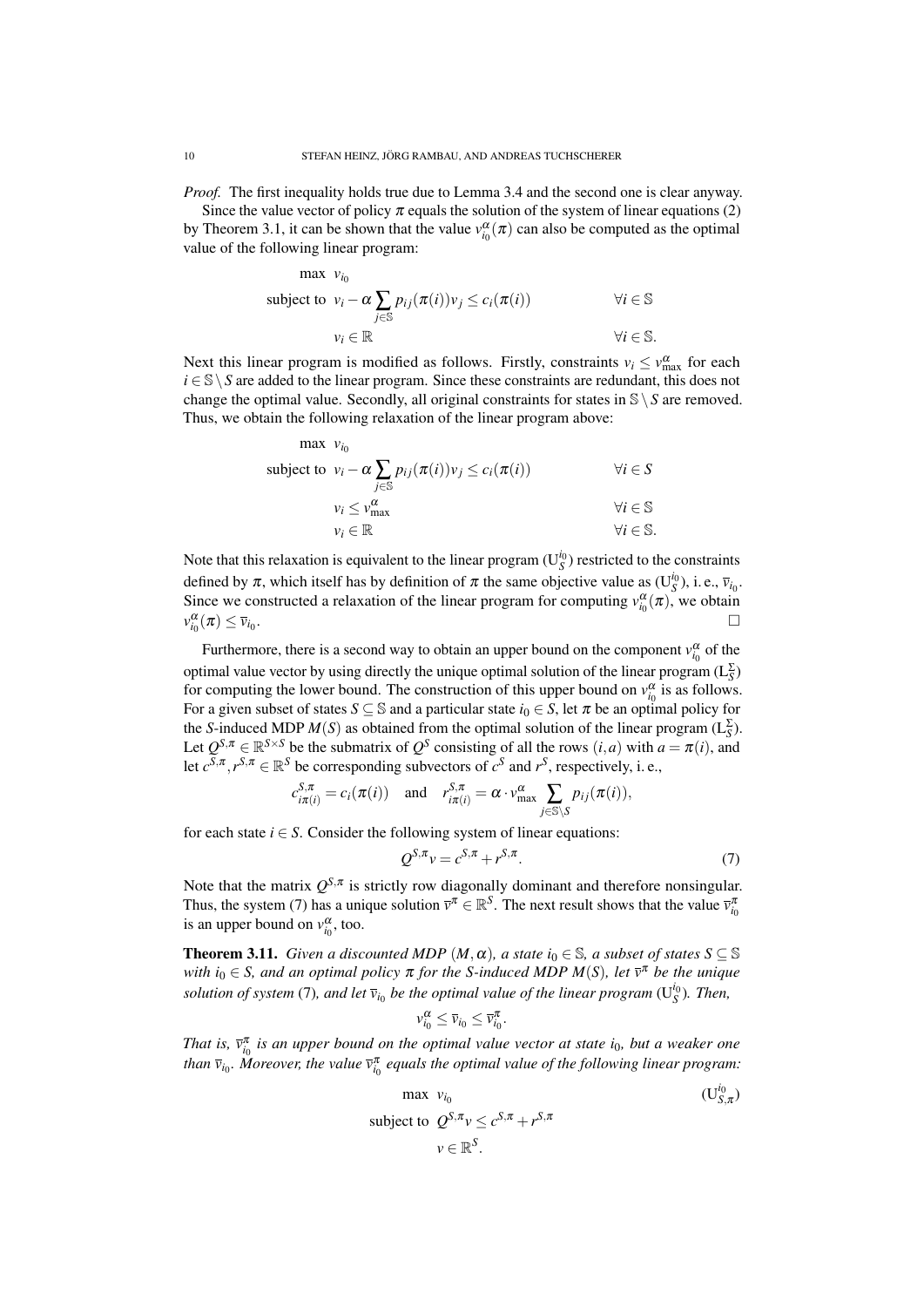

FIGURE 2. Markov decision process of an induced MDP *M*(*S*) that yields different upper bounds  $\bar{v}^{\pi_0}$  and  $\bar{v}^{\pi_1}$  for the optimal policies  $\pi_0$  and  $\pi_1$  for  $M(S)$  with  $\pi_0(i_0) = a_0$  and  $\pi_1(i_0) = a_1$ .

*Proof.* The value  $\bar{v}_{i_0}^{\pi}$  equals the optimal value of the linear program (U<sup>*i*<sub>0</sub></sup>, $\pi$ ). Since (U<sup>*i*<sub>0</sub></sup>, $\pi$ ) is a relaxation of the linear program ( $U_S^{i_0}$ ), we have  $\bar{v}_{i_0} \leq \bar{v}_{i_0}^{\pi}$ . — Первый процесс в постановки программа в серверном становки производительности производительности производи<br>В серверном становки производительно производительно производительно производительно производительно производи

Thus, by computing an optimal solution of the linear program  $(L_S^{\Sigma})$ , which also yields an optimal policy  $\pi$  for the *S*-induced MDP  $M(S)$ , and by solving the corresponding system of linear equations (7) one can provide lower and upper bounds on  $v_{i_0}^{\alpha}$ .

**Remark 3.12.** The unique solution  $\bar{v}^{\pi} \in \mathbb{R}^{S}$  of system (7) gives the value vector *v* of a policy  $\pi$  for the upper-bound *S*-induced MDP  $M'(S)$ :

$$
v = \begin{cases} \overline{v}_i^{\pi}, & \text{if } i \in S, \\ v_{\text{max}}^{\alpha}, & \text{if } i = i_{\text{end}}. \end{cases}
$$

Recall that (7) is computed for policies that are optimal for  $M(S)$ . If such a policy  $\pi$  is optimal for  $M'(S)$  as well, the two upper bounds on  $v_{i_0}^{\alpha}$  compared in Theorem 3.11 coincide, i. e., we have  $\overline{v}_{i_0}^{\pi} = \overline{v}_{i_0}$ .

Under the assumptions of Theorem 3.11 one can show, similar to Theorem 3.10, that each policy  $\pi'$  for the original MDP *M* with  $\pi'(i) = \pi(i)$  for each state  $i \in S$  satisfies  $v_{i_0}^{\alpha}(\pi') \leq \bar{v}_{i_0}^{\pi}$ .

Obviously, several optimal policies may exist for an MDP in general. The following example shows that the upper bound  $\bar{v}_{i_0}^{\pi}$  obtained by solving system (7) really depends on the chosen policy  $\pi$ . That is, different optimal policies may lead to different upper bounds.

**Example 3.13.** Let  $S = \{i_0, i_1\}$  and consider the deterministic *S*-induced MDP  $M(S)$  given by the Markov decision process shown in Figure 2 for  $n = 1$ . We assume that the maximum expected stage cost w. r. t. all states in S is positive, i. e.,  $c_{\text{max}} = \max_{i \in \mathbb{S}, a \in \mathbb{A}(i)} c_i(a) > 0$ . Since all stage costs for states in *S* equal 0, every policy for  $M(S)$  is optimal. Note that there is only a choice to be made at state *i*<sub>0</sub>. Consider the policies  $\pi_0$  with  $\pi_0(i_0) = a_0$  and  $\pi_1$ with  $\pi_1(i_0) = a_1$ . Then, the solutions  $\bar{v}^{\pi_0}$  and  $\bar{v}^{\pi_1}$  of the corresponding systems (7) satisfy:

$$
\begin{aligned} \overline{\nu}_{i_0}^{\pi_0} &= 0 + \alpha \nu_{max}^{\alpha}, \\ \overline{\nu}_{i_1}^{\pi_0} &= 0 + \alpha \nu_{max}^{\alpha}, \end{aligned}
$$

and

$$
\begin{aligned} \overline{\nu}_{i_0}^{\pi_1}-\alpha\overline{\nu}_{i_1}^{\pi_1}=0,\\ \overline{\nu}_{i_1}^{\pi_1}=0+\alpha\nu_{\max}^{\alpha}, \end{aligned}
$$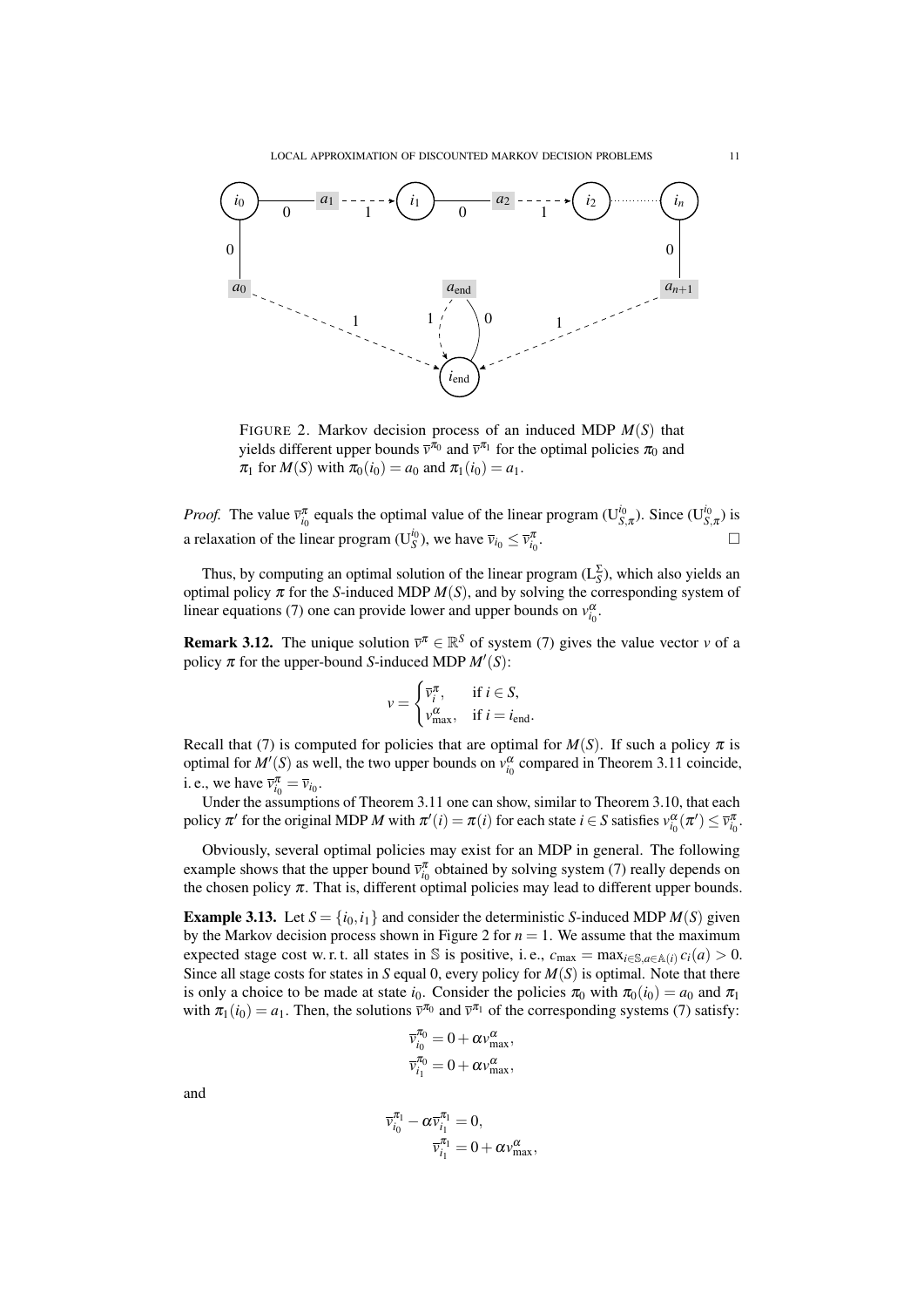where again  $v_{\text{max}}^{\alpha} = c_{\text{max}}/(1 - \alpha)$  equals the general upper bound for each component of the value vector of any policy. Thus, we obtain:

$$
\overline{v}_{i_0}^{\pi_0} = \alpha v_{\text{max}}^{\alpha} \quad \text{and} \quad \overline{v}_{i_0}^{\pi_1} = \alpha^2 v_{\text{max}}^{\alpha}.
$$

Obviously, the policy  $\pi_1$  provides a better upper bound than policy  $\pi_0$ .

The example can easily be extended such that the ratio between the two upper bounds becomes arbitrarily large. To this end, consider the *S*-induced MDP *M*(*S*) shown in Figure 2 for an arbitrary integer  $n \in \mathbb{N}$ . There exists a sequence of states  $i_1, \ldots, i_n$  and actions  $a_2, ..., a_{n+1}$  with  $\mathbb{A}(i_k) = \{a_{k+1}\}\$  and  $p_{i_k i_{k+1}(a_{k+1})} = 1$  for  $k \in \{1, ..., n-1\}$ . Moreover, we have  $p_{i_n i_{\text{end}}} (a_{n+1}) = 1$ . Again all stage costs equal zero. Then, the optimal policy  $\pi_1$ for  $M(S)$  with  $\pi_1(i_0) = a_1$  yields an upper bound of  $\bar{v}_{i_0}^{\pi_1} = \alpha^{n+1} v_{\max}^{\alpha}$ , while we still have  $\overline{v}_{i_0}^{\pi_0} = \alpha v_{\text{max}}^{\alpha}$  for the other optimal policy  $\pi_0$  using action  $a_0$  at state  $i_0$ . This results in a ratio of  $\bar{v}_{i_0}^{\pi_0}/\bar{v}_{i_0}^{\pi_1} = 1/\alpha^n$ , which goes to infinity for  $n \to \infty$  since  $\alpha < 1$ .

Note that in the example the upper bound provided by policy  $\pi_1$  equals the bound  $\bar{v}_{i_0}$ obtained as the optimal value of the linear program ( $U_S^{i_0}$ ), i. e.,  $\bar{v}_{i_0} = \bar{v}_{i_0}^{\pi_1}$ . In general, however, the upper bound  $\bar{v}_{i_0}$  may be better than the bound  $\bar{v}_{i_0}^{\pi}$  for each optimal policy  $\pi$  for  $M(S)$ . In other words, no optimal policy for  $M(S)$  is optimal for  $M'(S)$  as well.

**Example 3.14.** Consider again the example above for  $n = 1$  except that we have a small stage cost for action  $a_1$  of  $c_{i_0}(a_1, i_1) = \varepsilon$ , where  $0 < \varepsilon < \alpha c_{\text{max}}$ . On the one hand, the policy  $\pi_1$  is no longer optimal for  $M(S)$ , which leaves  $\pi_0$  being the only optimal policy. On the other hand, the upper bound  $\bar{v}_{i_0}$  equals:

$$
\overline{v}_{i_0} = \min\left\{\alpha v_{\max}^{\alpha}, \varepsilon + \alpha^2 v_{\max}^{\alpha}\right\} = \varepsilon + \alpha^2 v_{\max}^{\alpha},
$$

since  $\varepsilon < \alpha c_{\text{max}}$ . Therefore, we obtain:

$$
\overline{v}_{i_0} = \varepsilon + \alpha^2 v_{\text{max}}^{\alpha} < \alpha v_{\text{max}}^{\alpha} = \overline{v}_{i_0}^{\pi_0},
$$

which shows that the upper bound  $\bar{v}_{i_0}$  is predominant here.

Our approximation algorithm which we present in Section 4.1 is derived from the theory of this section. It generally employs the construction of upper bounds via solving the linear programs ( $U_S^{i_0}$ ) for subsets  $S \subseteq \mathbb{S}$ . However, it is also possible to incorporate the second type of upper bounds, especially since these bounds are more or less computed by the algorithm anyway.

**Remark 3.15.** The construction of lower and upper bounds for the component  $v_{i_0}^{\alpha}$  of the optimal value vector can often be improved as follows. Let *S* ⊂ S be some restricted state space with  $i_0 \in S$ . Recall that for computing the bounds on  $v_{i_0}^{\alpha}$  w. r. t. subset *S* our approach assumes for each component  $v_i^{\alpha}$  of the optimal value vector with state  $i \in \mathbb{S} \setminus S$  a lower and upper bound of 0 and  $v_{\text{max}}^{\alpha}$ , respectively. Often, however, a better bound on individual components of  $v^{\alpha}$  are known or can be determined.

It is easy to see that the upper bound constructions for  $v_{i_0}^{\alpha}$  described in this section remain feasible if any available upper bounds  $v_{\text{max}}^{\alpha}(j) \ge v_j^{\alpha}$  for  $j \in \mathbb{S}$  are used. That is, instead of the vector  $r^S \in \mathbb{R}^S$  defined by Equation (6), we apply the vector  $r^{\text{ub},S} \in \mathbb{R}^S$  where:

$$
r_{ia}^{\text{ub},S} = \alpha \sum_{j \in \mathbb{S} \setminus S} p_{ij}(a) v_{\text{max}}^{\alpha}(j),
$$

for each  $(i, a) \in S \times A$ . In doing so, both described ways to determine upper bounds on  $v_{i_0}^{\alpha}$ can be improved.

Similarly, for given lower bounds  $0 \le v_{\min}^{\alpha}(j) \le v_j^{\alpha}$  for  $j \in \mathbb{S}$  on the components of the optimal value vector, a possibly improved lower bound on  $v_{i_0}^{\alpha}$  can be obtained as the optimal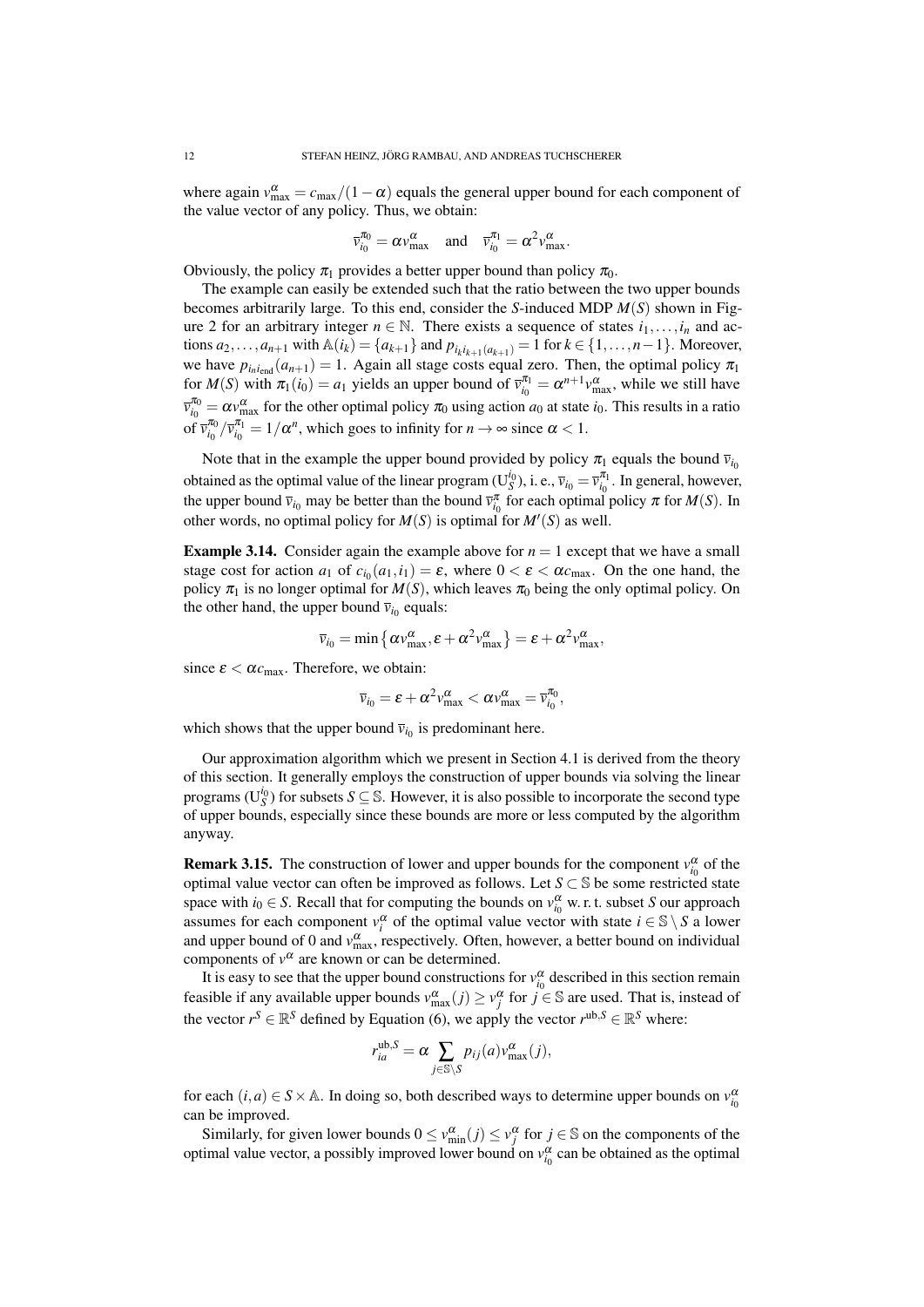value of the linear program:

$$
\max \, v_{i_0}
$$
\n
$$
\text{subject to } Q^S v \le c^S + r^{\text{lb}, S}
$$
\n
$$
v \in \mathbb{R}^S,
$$

where the vector  $r^{\text{lb},S} \in \mathbb{R}^S$  is defined by:

$$
r_{ia}^{\text{lb},S} = \alpha \sum_{j \in \mathbb{S} \setminus S} p_{ij}(a) v_{\min}^{\alpha}(j),
$$

for each  $(i, a) \in S \times \mathbb{A}$ .

By incorporating such improved bounds in our algorithm the run-times can often be reduced significantly. We will make use of this technique in the computations in Section 5, e. g., for the considered elevator control MDPs. For this application, it is crucial to employ involved lower and upper bounds in order to obtain conclusive results at all.

In the following we present our structural approximation theorem which shows that an  $\varepsilon$ -approximation of one component of the optimal value vector can be obtained by taking into account only a small local part of the entire state space. We need the following definition.

**Definition 3.16** (*r*-neighborhood). For an MDP (S,  $\mathbb{A}, p, c$ ), a particular state  $i_0 \in \mathbb{S}$ , and a number  $r \in \mathbb{N}$ , the *r–neighborhood*  $S(i_0, r)$  *of*  $i_0$  is the subset of states that can be reached from  $i_0$  within at most *r* transitions. That is,  $S(i_0, 0) := \{i_0\}$  and for  $r > 0$  we define:

$$
S(i_0,r) := S(i_0,r-1) \cup \{ j \in \mathbb{S} \mid \exists i \in S(i_0,r-1) \exists a \in \mathbb{A}(i) : p_{ij}(a) > 0 \}.
$$

We will also call the set  $S(i_0, r)$  *neighborhood of i<sub>0</sub> with radius r*.

Note that the stage costs accounted in the total expected discounted cost decrease geometrically. Thus, for a given approximation guarantee  $\varepsilon$  it is clear that the *r*-neighborhood *S*(*i*<sub>0</sub>,*r*) of *i*<sub>0</sub> for some radius  $r = r(\varepsilon) \in \mathbb{N}$  will provide an  $\varepsilon$ -approximation for  $v_{i_0}^{\alpha}$  via the associated linear programs. The following theorem provides a formula for the radius *r* required for a given approximation guarantee (we already documented a weaker version of this result in the preprint  $[HKP<sup>+</sup>06]$ ).

**Theorem 3.17.** *Let*  $M = (\mathbb{S}, \mathbb{A}, p, c)$  *be an MDP,*  $\alpha \in [0, 1)$  *a discount factor, and*  $b, d \in \mathbb{N}$ *such that:*

• For each  $i \in \mathbb{S}$ , the number of possible actions  $|\mathbb{A}(i)|$  at state *i* is bounded by  $b \in \mathbb{N}$ . • *For each*  $i \in \mathbb{S}$  *and*  $a \in \mathbb{A}(i)$ *, the number of states*  $j \in \mathbb{S}$  *with positive transition probabilities*  $p_{ij}(a)$  *is bounded by d*  $\in \mathbb{N}$ *.* 

 $Let\ c_{\max} := \max_{i \in \mathbb{S}, a \in \mathbb{A}(i)} c_i(a)$  and  $v_{\max}^{\alpha} := c_{\max}/(1-\alpha)$ . Then, for each state  $i_0 \in \mathbb{S}$  and *for each*  $\varepsilon > 0$ *, the subset of states*  $S = S(i_0, r) \subseteq S$  *with* 

$$
r = \max \left\{ 0, \left\lceil \log \left( \frac{\varepsilon}{v_{\text{max}}^{\alpha}} \right) / \log \alpha \right\rceil - 1 \right\}
$$

*satisfies the following properties:*

- (*i*)  $|S| \leq \max\left\{ (bd)^{r+1}, r+1 \right\}$ , in particular, the number of states in *S* does not depend *on* |S|*.*
- *(ii) For state i*<sub>0</sub>*, the unique optimal solution*  $\underline{v}$  *of the linear program* ( $L_S^{\Sigma}$ ) *(or any optimal solution*  $\underline{v}$  *of* ( $L_S^{i_0}$ )*, respectively) and the unique solution*  $\overline{v}^{\pi}$  *of system* (7) *w. r. t. any optimal policy*  $\pi$  *for the S-induced MDP M(S) satisfy:*

$$
\overline{v}_{i_0}^\pi-\underline{v}_{i_0}\leq \varepsilon.
$$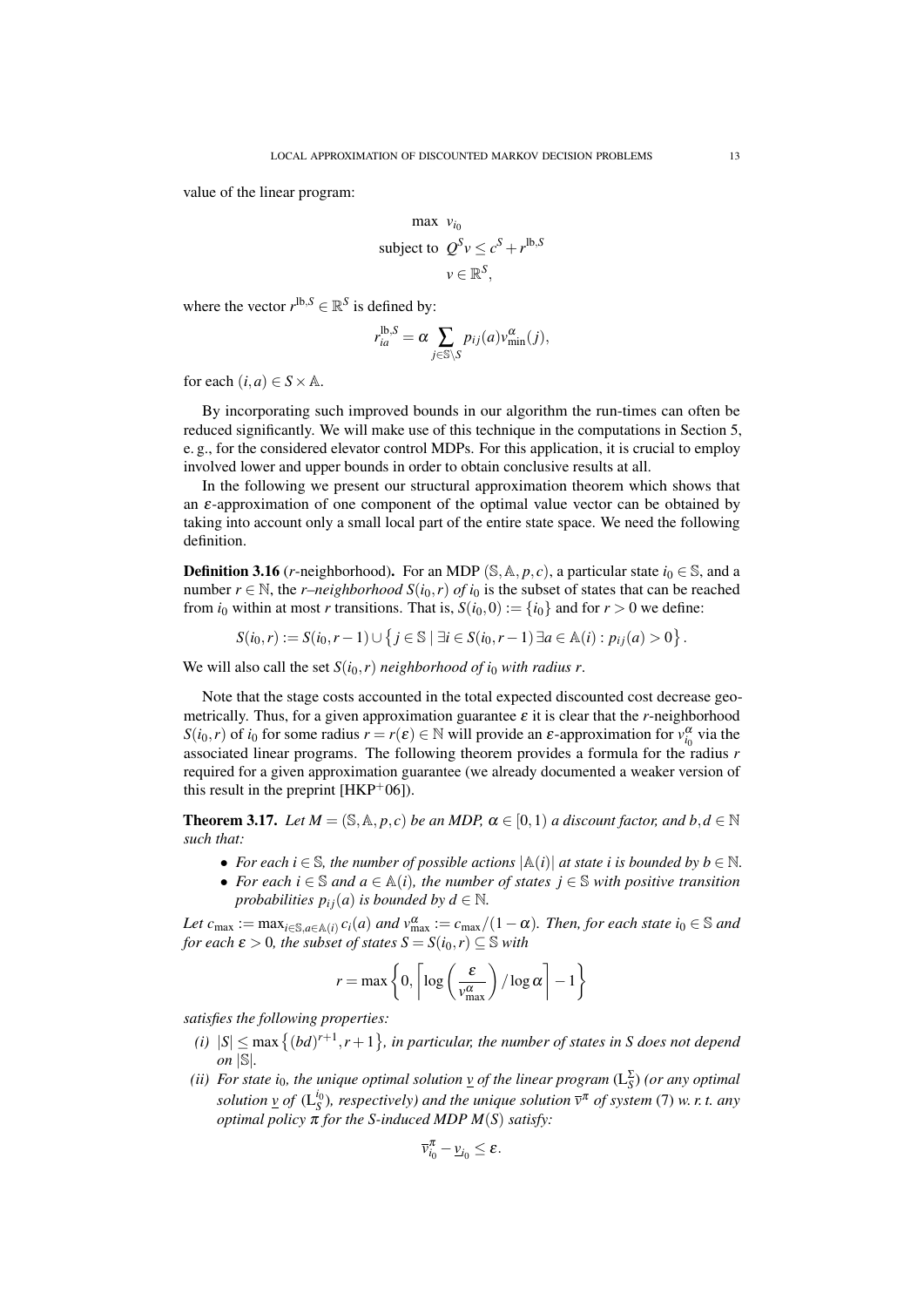In particular,  $\underline{v}_{i_0}$  and  $\overline{v}_{i_0}^{\pi}$  themselves are  $\varepsilon$ -close lower and upper bounds on the optimal *value vector*  $v^{\alpha}$  *at state i*<sub>0</sub>*, i.e.*,

$$
0 \leq v_{i_0}^{\alpha} - \underline{v}_{i_0} \leq \varepsilon,
$$
  

$$
0 \leq \overline{v}_{i_0}^{\pi} - v_{i_0}^{\alpha} \leq \varepsilon.
$$

*Proof.* Let  $i_0 \in \mathbb{S}$  and  $\varepsilon > 0$ . Since the number of possible actions at each state and the number of successor states for any action are bounded by *b* and *d*, respectively, Property (i) follows directly from the construction of the set  $S = S(i_0, r)$ :

$$
|S| \leq \sum_{k=0}^r (bd)^k = \frac{(bd)^{r+1}-1}{bd-1} \leq (bd)^{r+1},
$$

if  $bd \ge 2$ . In the trivial case  $bd = 1$  we obviously have  $|S| = r + 1$ .

The proof of Property (ii) is as follows. Consider the extension  $\underline{v}^{\text{ext}} \in \mathbb{R}^{\mathbb{S}}$  of the solution *v* of the linear program  $(L_S^{\Sigma})$  as defined in Equation (5):

$$
\underline{v}_{i}^{\text{ext}} = \begin{cases} \underline{v}_{i}, & \text{if } i \in S, \\ 0, & \text{if } i \in \mathbb{S} \setminus S. \end{cases}
$$

Moreover, let  $\pi$  be an optimal policy for  $M(S)$  and construct an extension  $\bar{v}^{\text{ext}} \in \mathbb{R}^{\mathbb{S}}$  of the solution  $\bar{v}^{\pi}$  of system (7) w. r. t. policy  $\pi$  as follows:

$$
\overline{v}_{i}^{\text{ext}} = \begin{cases} \overline{v}_{i}^{\pi}, & \text{if } i \in S, \\ v_{\text{max}}^{\alpha}, & \text{if } i \in \mathbb{S} \setminus S. \end{cases}
$$

Note that  $\bar{v}^{\text{ext}}$  is in general not a feasible solution of the linear program ( $P^{\Sigma}$ ).

By Theorem 3.6 the solution  $\underline{v}$  of  $(L_S^{\Sigma})$  equals the optimal value vector of the MDP  $M(S)$ . Since  $\pi$  is optimal for  $M(S)$ , Theorem 3.1 implies that the corresponding constraints in the linear program ( $L_S^{\Sigma}$ ) are satisfied with equality by *v*, i.e.,

$$
\underline{v}_i = c_i(\pi(i)) + \alpha \sum_{j \in S} p_{ij}(\pi(i)) \underline{v}_j \quad \forall i \in S,
$$

which implies for the extension  $y^{\text{ext}}$ :

$$
\underline{v}_i^{\text{ext}} = c_i(\pi(i)) + \alpha \sum_{j \in \mathbb{S}} p_{ij}(\pi(i)) \underline{v}_j^{\text{ext}} \quad \forall i \in S. \tag{8}
$$

Note that in (8) we sum over the whole state space, which is feasible due to  $v_j^{\text{ext}} = 0$  for each  $j \in \mathbb{S} \setminus S$ .

On the other hand, since  $\bar{v}^{\pi}$  satisfies the system of equations (7) we have the following relation for the extension  $\bar{v}^{\text{ext}}$ :

$$
\overline{v}_i^{\text{ext}} = c_i(\pi(i)) + \alpha \sum_{j \in \mathbb{S}} p_{ij}(\pi(i)) \overline{v}_j^{\text{ext}} \quad \forall i \in S. \tag{9}
$$

From the Equations (8) and (9) we obtain:

$$
\overline{v}_i^{\text{ext}} - \underline{v}_i^{\text{ext}} = \alpha \sum_{j \in \mathbb{S}} p_{ij}(\pi(i)) (\overline{v}_j^{\text{ext}} - \underline{v}_j^{\text{ext}}) \quad \forall i \in S. \tag{10}
$$

In the following, we show by reverse induction on  $k = r, \ldots, 0$  for each state  $i \in S(i_0, k)$ :

$$
\overline{\mathbf{v}}_i^{\text{ext}} - \underline{\mathbf{v}}_i^{\text{ext}} \le \alpha^{r+1-k} \mathbf{v}_{\text{max}}^{\alpha}.
$$
\n(11)

Note that all *i* to which (11) refers are contained in *S* because of  $k \le r$ .

For  $k = r$  and for each state  $i \in S(i_0, k)$ , Inequality (11) follows from (10) due to  $\overline{v}_j^{\text{ext}} \leq$  $v_{\text{max}}^{\alpha}$  and  $v_j^{\text{ext}} \geq 0$  for each  $j \in \mathbb{S}$ :

$$
\overline{v}_{i}^{\text{ext}} - \underline{v}_{i}^{\text{ext}} \le \alpha \sum_{j \in \mathbb{S}} p_{ij}(\pi(i)) (v_{\text{max}}^{\alpha} - 0)
$$

$$
= \alpha v_{\text{max}}^{\alpha}.
$$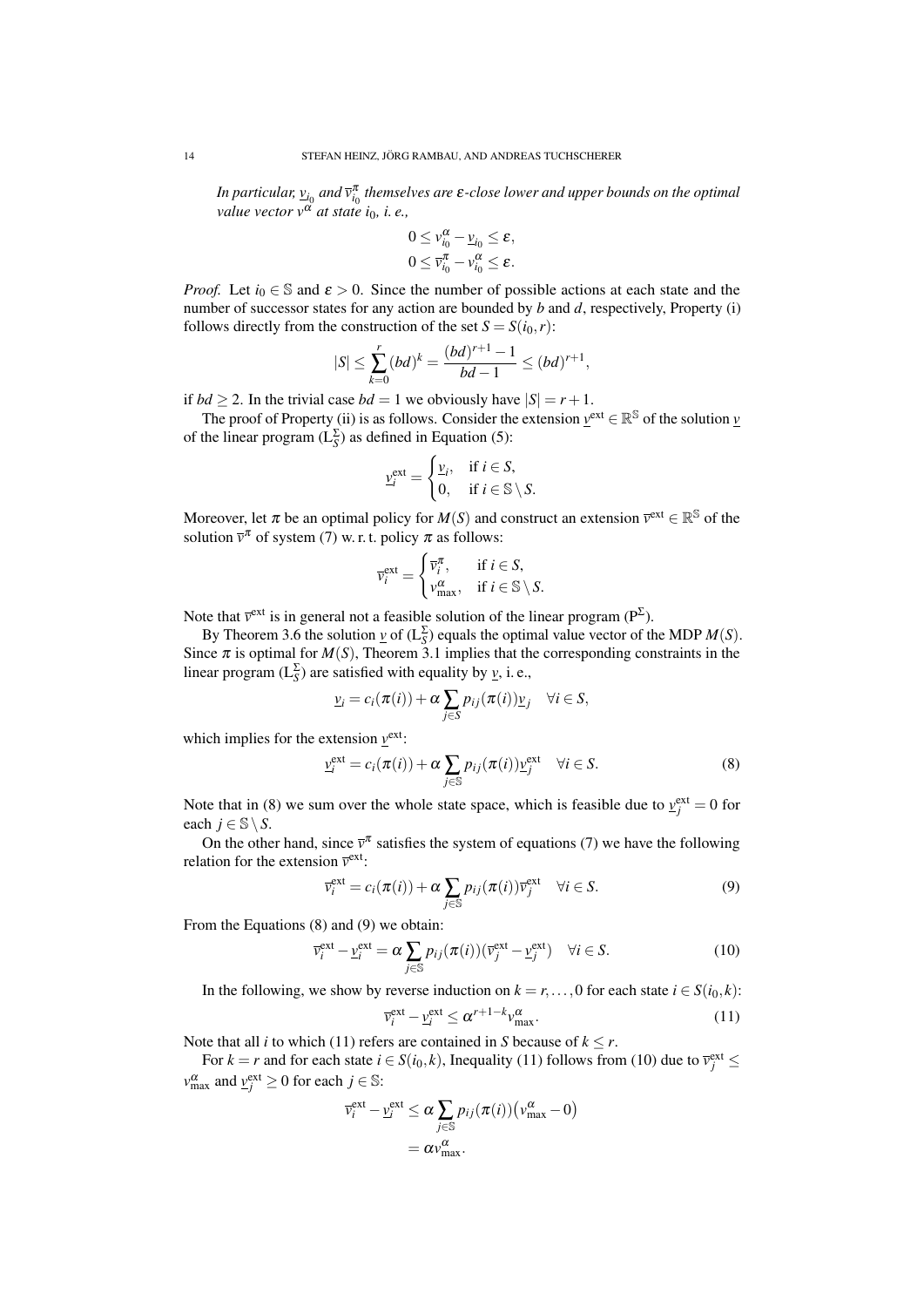Here, the equality follows from the fact that  $\sum_{j \in \mathcal{S}} p_{ij}(\pi(i)) = 1$  for each state  $i \in \mathcal{S}$ .

Now assume that Inequality (11) holds for each state  $j \in S(i_0, k)$  with  $0 < k \leq r$ . For each  $i \in S(i_0, k-1)$ , we again apply Equality (10):

$$
\overline{v}_i^{\text{ext}} - \underline{v}_i^{\text{ext}} = \alpha \sum_{j \in \mathbb{S}} p_{ij}(\pi(i)) (\overline{v}_j^{\text{ext}} - \underline{v}_j^{\text{ext}})
$$
  
= 
$$
\alpha \sum_{j \in S(i_0, k)} p_{ij}(\pi(i)) (\overline{v}_j^{\text{ext}} - \underline{v}_j^{\text{ext}}),
$$

where the second identity is due to the fact that each state  $j \in \mathbb{S}$  with  $p_{ij}(\pi(i)) > 0$  is contained in  $S(i_0, k)$  since  $i \in S(i_0, k - 1)$ . We can apply the induction hypothesis for each state  $j \in S(i_0, k)$ :

$$
\overline{v}_i^{\text{ext}} - \underline{v}_i^{\text{ext}} \le \alpha \sum_{j \in S(i_0, k)} p_{ij}(\pi(i)) \alpha^{r+1-k} v_{\text{max}}^{\alpha}
$$

$$
= \alpha^{r+1-(k-1)} v_{\text{max}}^{\alpha},
$$

which completes the inductive proof of  $(11)$ .

For  $i = i_0$  and  $k = 0$ , Inequality (11) implies:

$$
\overline{v}_{i_0}^{\pi} - \underline{v}_{i_0} = \overline{v}_{i_0}^{\text{ext}} - \underline{v}_{i_0}^{\text{ext}} \le \alpha^{r+1} v_{\text{max}}^{\alpha}.
$$

Finally, we distinguish two cases to show Property (ii). If  $\varepsilon \ge \alpha v_{\text{max}}^{\alpha}$ , we have  $r = 0$ , and thus  $\overline{v}_{i_0}^{\pi} - \underline{v}_{i_0} \le \alpha v_{\max}^{\alpha} \le \varepsilon$ . Otherwise, if  $\varepsilon < \alpha v_{\max}^{\alpha}$ , it follows that  $\log(\varepsilon/v_{\max}^{\alpha}) < \log \alpha < 0$ and  $r = \lceil \log(\varepsilon / v_{\text{max}}^{\alpha}) / \log \alpha \rceil - 1$  which implies:

$$
\overline{v}_{i_0}^{\pi} - \underline{v}_{i_0} \leq \alpha^{\lceil \log(\varepsilon / v_{\text{max}}^{\alpha}) / \log \alpha \rceil} v_{\text{max}}^{\alpha}
$$

$$
\leq \alpha^{\log(\varepsilon / v_{\text{max}}^{\alpha}) / \log \alpha} v_{\text{max}}^{\alpha}
$$

$$
= \varepsilon.
$$

It remains to be proven that  $v_{i_0}$  and  $\bar{v}_{i_0}^{\pi}$  are  $\varepsilon$ -close lower and upper bounds for the component  $v_{i_0}^{\alpha}$ . From Lemmas 3.4 and 3.8 it is already known that  $v_{i_0}^{\alpha} \ge v_{i_0}$  and  $v_{i_0}^{\alpha} \le \bar{v}_{i_0}^{\pi}$ . By these inequalities we obtain:

$$
\begin{array}{l} \overline{\nu}_{i_0}^\pi - \nu_{i_0}^\alpha \leq \overline{\nu}_{i_0}^\pi - \underline{\nu}_{i_0} \leq \boldsymbol{\varepsilon}, \\ \nu_{i_0}^\alpha - \underline{\nu}_{i_0} \leq \overline{\nu}_{i_0}^\pi - \underline{\nu}_{i_0} \leq \boldsymbol{\varepsilon}. \end{array}
$$

We mention that Theorem 3.17 is still true in the case of an infinite state space  $\mathcal S$  if there exists a finite upper bound for the expected stage costs, i. e.,  $\sup_{i\in\mathbb{S},a\in\mathbb{A}(i)}c_i(a)<\infty$ . Since the optimal value of the linear program ( $U_S^{i_0}$ ) is a stronger upper bound on  $v_{i_0}^{\alpha}$  than  $\bar{v}_{i_0}^{\pi}$  (see Theorem 3.11), we also have the following result.

**Corollary 3.18.** Under the same assumptions as used in Theorem 3.17, let  $\bar{v}_{i_0}$  be the optimal *value of the linear program*  $(U_S^{i_0})$  *for the subset of states*  $S = S(i_0,r)$ *. Then, we have:* 

 $\overline{v}_{i_0} - \underline{v}_{i_0} \leq \varepsilon.$ 

*Particularly,*  $\bar{v}_{i_0}$  *is also an*  $\varepsilon$ -close upper bound on  $v_{i_0}^{\alpha}$ , *i.e.*,  $\bar{v}_{i_0} - v_{i_0}^{\alpha} \leq \varepsilon$ .

*v*

Remark 3.19. The size of the restricted state space is optimal in some sense, as can be seen from the example of a "tree like" MDP, in which every state has exactly *b* different controls, that, with uniform transition probabilities, lead to exactly *d* "new states" (that can be reached only via this control). In this case, one can show that  $S = S(i_0, r)$  as above is the smallest restricted state space to obtain the desired approximation. Of course, incorporating additional parameters of the MDP might give better results in special cases.

 $\Box$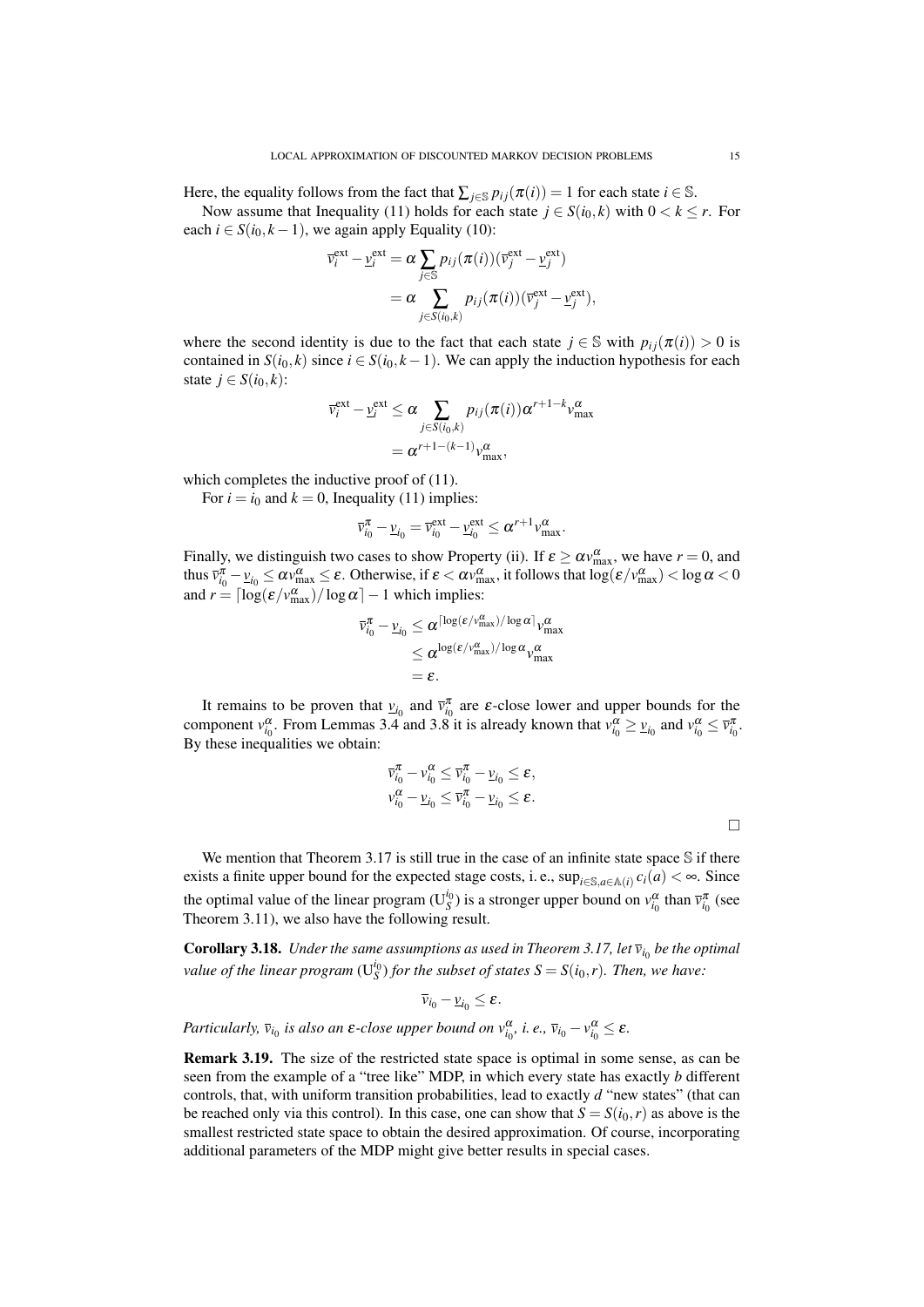Remark 3.20. Of all the approaches from the literature the random sampling algorithm of Kearns et al. [KMN99] gives the results most comparable to Theorem 3.17. However, the size of the restricted state space in our construction is significantly smaller than that for random sampling. This algorithm samples states within the neighborhood of the considered state  $i_0$  up to a radius  $r_s$  with:

$$
r_s = \left\lceil \frac{\log x}{\log \alpha} \right\rceil, \quad \text{where } x := \frac{\varepsilon (1 - \alpha)^3}{4c_{\max}}.
$$

Obviously, this gives a considerably larger subset of states since  $r<sub>s</sub>$  is greater than the radius  $r = \left[\log(\varepsilon(1-\alpha)/c_{\text{max}})/\log \alpha\right]-1$  used in Theorem 3.17. For instance, if  $c_{\text{max}} = 1$ ,  $\alpha = 0.7$ , and  $\varepsilon = 0.1$ , the radius  $r_s$  equals  $r_s = 21$ , while the radius in our construction equals  $r = 10$ .

However, the setting considered in [KMN99] is quite different as the authors assume the maximum number of successor states *d* for an action to be very large or even infinite. Indeed, the number of states sampled by their algorithm is independent of *d*. This way, their approach deals with the third curse of dimensionality also, i. e., a huge number of possible successors. They sample for each considered state in radius smaller than  $r_s$ , at most

$$
T = x^{-2} \left[ \ln \left( \frac{1 - \alpha}{x} \right) + 2r \ln \left( x^{-2} br \ln \left( \frac{1 - \alpha}{x} \right) \right) \right]
$$

consecutive states if  $T < d$ . Note that this restriction only makes a difference when *d* is really large: even fairly simple situations imply huge values for *T*, e.g., if  $c_{\text{max}} = 1, b = 4$ ,  $\alpha = 0.7$ , and  $\varepsilon = 0.1$ , we obtain for *T* a value greater than 1.9 billion.

Our proposal is not to use the state space restricted by the bound on the necessary radius but a state space dynamically computed by column generation techniques. This will be the topic of the next section.

### 4. A COLUMN GENERATION ALGORITHM FOR FINDING GOOD INDUCED MDPS

In order to compute local approximations of the optimal value vector  $v_{i_0}^{\alpha}$  around a particular state of a given MDP, it is usually inappropriate to apply the construction of Theorem 3.17 directly. In this section, we propose our algorithmic approach to approximate  $v^{\alpha}$  locally which is based on the theory developed so far. Further applications of our algorithm include the approximation for a concrete policy or a specific action at a single state. Details are given in Section 5. The algorithmic approach presented below is the basis of our computational tool that is applied in Section 5 to the elevator control problem. Finally we compare our method to the approach of Dean et al. [DKKN93].

4.1. Algorithm. The general idea of our approximation algorithm is to start with a small subset of states  $S_1 \subset \mathbb{S}$  containing the considered state  $i_0 \in \mathbb{S}$ . The state space  $S_1$  provides initial lower and upper bounds on  $v_{i_0}^{\alpha}$  via the solution of the corresponding linear programs (L *i*0  $S_1^{i_0}$ ) and  $(U_S^{i_0})$ <sup>*l*0</sup></sup> $S_1$ ). Then, in order to improve the approximation on  $v_{i_0}^{\alpha}$ , the state space  $S_1$  is successively extended by adding new states. Note that each newly added state  $i \in \mathbb{S} \setminus S_1$  results in one additional variable and  $|\mathbb{A}(i)|$  additional constraints in both linear programs (L<sup>i<sub>0</sub></sup>  $\binom{i_0}{S_1 \cup \{i\}}$  and  $(\mathbf{U}_{S_1}^{i_0})$  $S_1 \cup \{i\}$ ). This way, the algorithm constructs a finite sequence of subsets  $S_1 \subset S_2 \subset \cdots \subset S_n \subseteq \mathbb{S}$  for some  $n \in \mathbb{N}$  together with a sequence of improving lower and upper bounds on  $v_{i_0}^{\alpha}$  obtained as the optimal values of the corresponding linear programs. Using policy iteration instead of linear programming a similar algorithmic approach has already been proposed by Dean et al. [DKKN93]. However, our approach has several advantages as we will see later.

Recall that the theoretical approximation results given in Theorem 3.17 and Corollary 3.18 provide an approximation in terms of the absolute difference between upper and lower bounds. In practice, however, a relative guarantee is typically more suitable when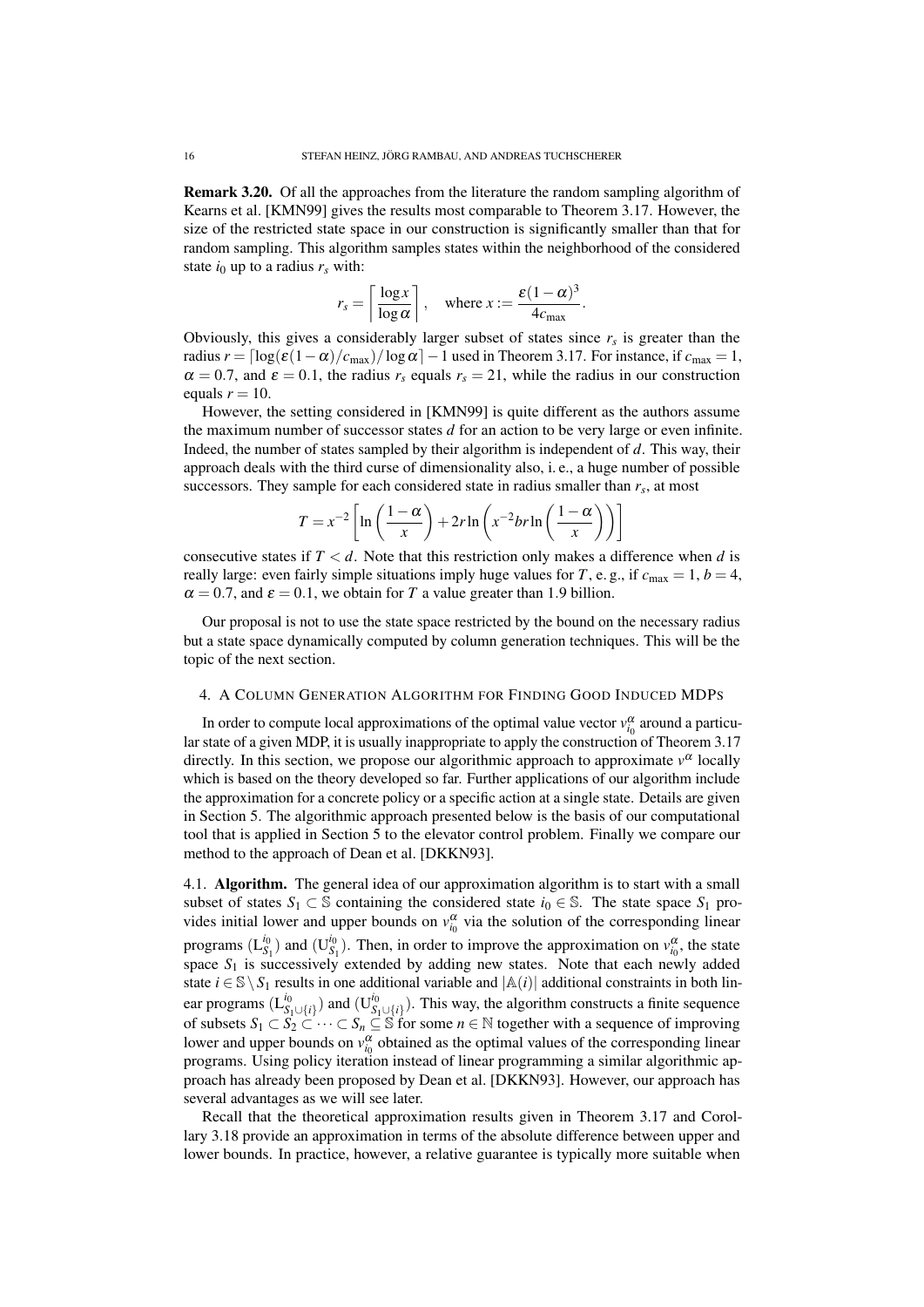Algorithm 1 Generic approximation algorithm

1: **Input:** an MDP (S, A, *p*, *c*) (given implicitly), a discount factor  $\alpha \in [0, 1)$ , a state  $i_0 \in S$ , a subset of states  $S \subseteq S$ with  $i_0 \in S$ ,  $\varepsilon > 0$ 2: **Output:** lower and upper bounds  $\underline{v}_{i_0}, \overline{v}_{i_0}$  on  $v_{i_0}^{\alpha}$  with  $(\overline{v}_{i_0} - \underline{v}_{i_0})/\underline{v}_{i_0} \le \varepsilon$ 3: compute  $v_{i_0}$  and  $\bar{v}_{i_0}$  as the optimal values of the linear programs ( $L_S^{i_0}$ ) and ( $U_S^{i_0}$ ) 4: if  $(\bar{v}_{i_0} - \underline{v}_{i_0})/\underline{v}_{i_0} \leq \varepsilon$  then 5: **return**  $\underline{v}_{i_0}, \overline{v}_{i_0}$ 6: else 7:  $S \leftarrow S \cup S_{\text{new}}$  for some  $S_{\text{new}} \subseteq S \setminus S$ 8: go to step 3 9: end if

 $v_{i_0} > 0$ . Therefore, the usual goal of our algorithm is to obtain an approximation on  $v_{i_0}^{\alpha}$ , where the relative difference between the upper and lower bounds is less than a desired guarantee  $\varepsilon > 0$ , i.e.,

$$
\frac{\overline{v}_{i_0} - \underline{v}_{i_0}}{\underline{v}_{i_0}} \leq \varepsilon \text{ for } \underline{v}_{i_0} > 0.
$$

Once this approximation guarantee is obtained, the algorithm terminates. In the following, we tacitly assume that  $v_{i_0} > 0$  whenever the relative performance guarantee is referred to. The generic approximation algorithm is summarized in Algorithm 1. Clearly, Algorithm 1 terminates after a finite number of iterations since the state space S is finite and we have  $v_{i_0} = \overline{v}_{i_0} = v_{i_0}^{\alpha}$  for the optimal values of the linear programs ( $\overline{L}_{\mathbb{S}}^{i_0}$ ) and ( $U_{\mathbb{S}}^{i_0}$ ).

**Remark 4.1.** It has been shown in Theorem 3.10 that by solving the linear program  $(U_S^{i_0})$ for some state space  $S \subseteq \mathbb{S}$  with  $i_0 \in S$ , one can easily derive a policy  $\pi$  for the original MDP with the property  $v_{i_0}^{\alpha}(\pi) \le \bar{v}_{i_0}$ . Consequently, our approximation algorithm also determines a *near-optimal* action  $a_0$  at state  $i_0$  in the sense that there exists a policy  $\pi$  with  $\pi(i_0) = a_0$ such that  $\left(\nu_{i_0}^{\alpha}(\pi) - \nu_{i_0}^{\alpha}\right) / \nu_{i_0}^{\alpha} \leq \varepsilon$ .

4.2. Column Generation. Our implementation of Algorithm 1 is based on the idea to extend the considered state space dynamically by means of column generation, which is a standard technique for solving large-scale linear programs. We refer to the book of Desaulniers et al. [DDS05] for details about column generation. The original problem we aim to solve (approximately) here is  $(L_{\mathbb{S}}^{i_0})$ , which equals the linear program (P<sup>*i*<sub>0</sub>)</sup>. Consequently, the master problem that is to be solved in each iteration of the column generation is  $(L_S^{i_0})$  for some subset of states  $S \subseteq \mathbb{S}$  with  $i_0 \in S$ . Thus, for computing the sequence of state spaces  $S_1 \subset S_2 \subset \cdots \subset S_n \subseteq \mathbb{S}$  we solely consider the linear programs providing the lower bounds on  $v_{i_0}^{\alpha}$ . The linear programs (U<sub>S</sub><sup>0</sup>) only contribute in terms of the computed upper bounds. We mention that it is not straight-forward to apply column generation w. r. t. some linear program ( $U_S^{i_0}$ ) with *S*  $\subset$  S since an associated feasible solution cannot be extended trivially to one for  $(L_s^{i_0})$ . Using our column generation algorithm good approximations on  $v_{i_0}^{\alpha}$  can be provided by proper subsets of S that are substantially smaller than the original state space S, as we will see later.

In order to specify our column generation method in detail, consider the dual linear program of  $(L_S^{i_0})$ , which reads as follows in scalar notation:

$$
\min \sum_{i \in S} \sum_{a \in \mathbb{A}(i)} c_i(a) u_{ia} \qquad (\text{DL}_S^{i_0})
$$
\n
$$
\text{subject to } \sum_{a \in \mathbb{A}(i_0)} u_{i_0 a} - \alpha \sum_{i \in S} \sum_{a \in \mathbb{A}(i)} p_{i i_0}(a) u_{i a} = 1
$$
\n
$$
\sum_{a \in \mathbb{A}(i)} u_{j a} - \alpha \sum_{i \in S} \sum_{a \in \mathbb{A}(i)} p_{i j}(a) u_{i a} = 0 \qquad \forall j \in S \setminus \{i_0\}
$$
\n
$$
u_{i a} \ge 0 \qquad \forall i \in S \ \forall a \in \mathbb{A}(i).
$$
\n(DL\_S^{i\_0})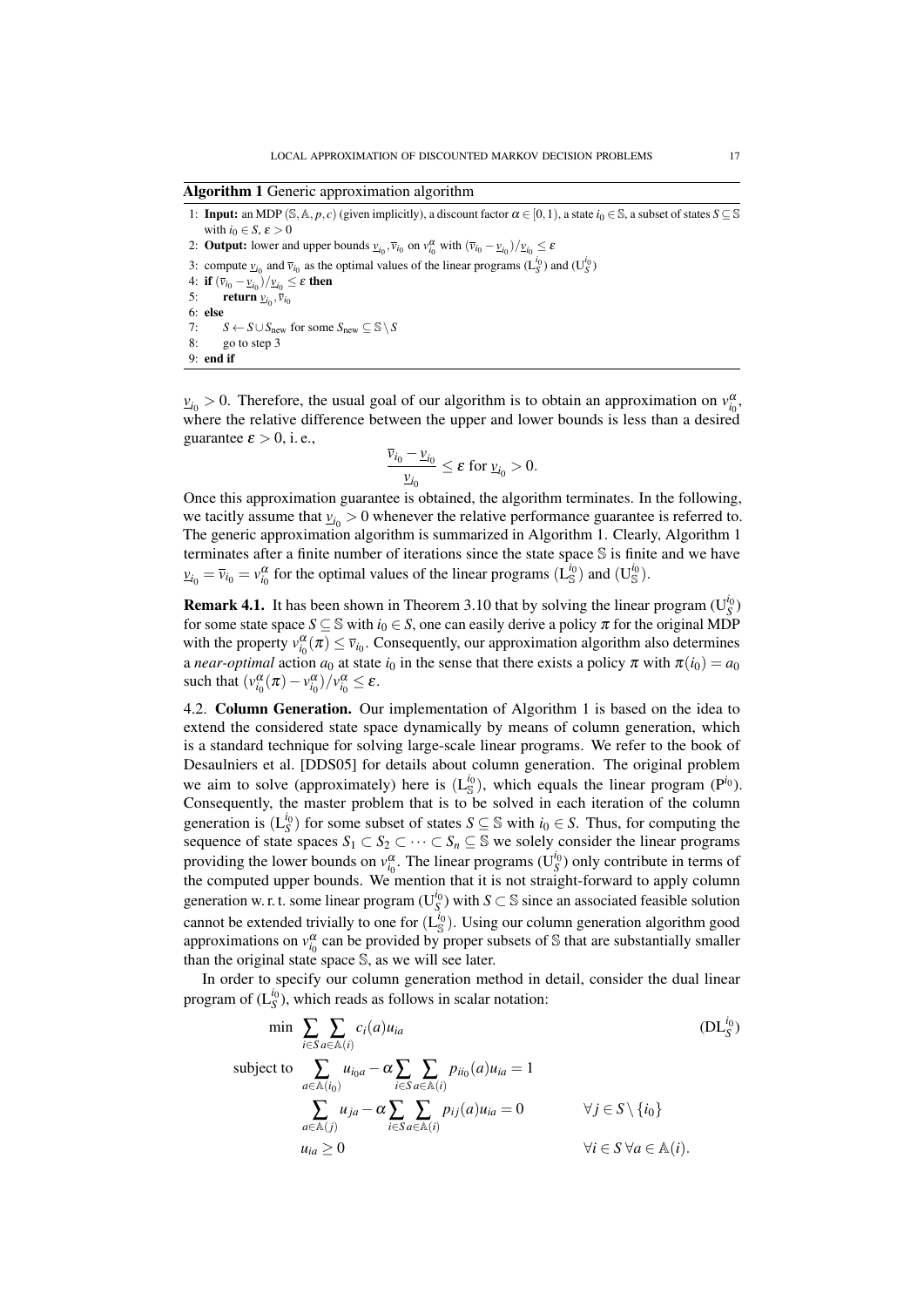

FIGURE 3. Part of the Markov decision process for the machine replacement problem.

Given an optimal solution <u>u</u> of the dual linear program ( $DL_S^{i_0}$ ) for some subset *S*  $\subset$  S, the reduced profit  $\bar{p}_j$  of a state  $j \in \mathbb{S} \setminus S$  equals:

$$
\bar{p}_j = \alpha \sum_{i \in S} \sum_{a \in \mathbb{A}(i)} p_{ij}(a) \underline{u}_{ia}.
$$
\n(12)

Depending on the structure of the MDP it can happen that a possibly small and proper subset of states *S* suffices to compute  $v_{i_0}^{\alpha}$  exactly. This is the case in situations where many states are not reachable from  $i<sub>0</sub>$  or only via actions that can be classified by the algorithm to be non-optimal. Such a situation is shown in the following example.

Example 4.2. Consider the following machine replacement problem, e. g., see [Ber01, volume 1, chapter 1]. A single machine is to be operated in an efficient way for a given number of periods. In the course of time, the machine may fall off in quality. That is, at the beginning of each period the machine is in any of  $n \in \mathbb{N}$  states, denoted by  $i_0, i_1, \ldots, i_n$ , where states become worse with increasing index. State  $i_0$  corresponds to a machine in perfect condition. Operating the machine for one period may cause the current state to degrade or to stay unchanged. Consider a state  $i_k$  for some  $k \in \{0, \ldots, n\}$ . Then there exist two possible actions:

- *a<sub>u</sub>*: use the machine as it is for one period at a cost of  $c_k \in \mathbb{R}_+$  which brings the machine to state  $i_l$  with probability  $p_{i_k i_l}$  for  $l \in \{k, ..., n\}$ .
- *a<sub>r</sub>*: repair the machine at a cost of  $c^r \in \mathbb{R}_+$  which brings it to the perfect state *i*<sub>0</sub> and allows for operating the machine for one period at zero cost without a possible degeneration of the machine.

Assuming to operate the machine for an infinite number of periods, an MDP  $(S, A, p, c)$ for the machine replacement problem is naturally given by:

| $\mathbb{S} = \{i_0, \ldots, i_n\},\,$                                                           |                                       |
|--------------------------------------------------------------------------------------------------|---------------------------------------|
| $\mathbb{A}(i_k) = \{a_u, a_r\}$                                                                 | $\forall k \in \{0, \ldots, n\},\$    |
| $p_{i_k i_l}(a_u) = p_{i_k i_l}$                                                                 | $\forall k,l \in \{0,\ldots,n\},\$    |
| $p_{i_k i_l}(a_r) = \begin{cases} 1, & \text{if } l = 0 \\ 0, & \text{if } l \neq 0 \end{cases}$ | $\forall k, l \in \{0, \ldots, n\},\$ |
| $c_{i_k}(a_u) = c_k$                                                                             | $\forall k \in \{0, \ldots, n\},\$    |
| $c_{i_k}(a_r) = c^r$                                                                             | $\forall k \in \{0, \ldots, n\}.$     |

In the example we consider 10 possible machine states, i.e.,  $n = 9$ , and make the (quite unrealistic but possible) assumption that  $c_k = 5k$  for each  $k \in \{0, ..., n\}$  and  $c^r = 5$ . The transition probabilities equal  $p_{i_k i_k}(a_u) = p_{i_k i_{k+1}}(a_u) = 1/2$  for  $k \in \{0, ..., n-1\}$  and  $p_{i_n i_n}(a_u) = 1$ . The associate Markov decision process is partially illustrated in Figure 3.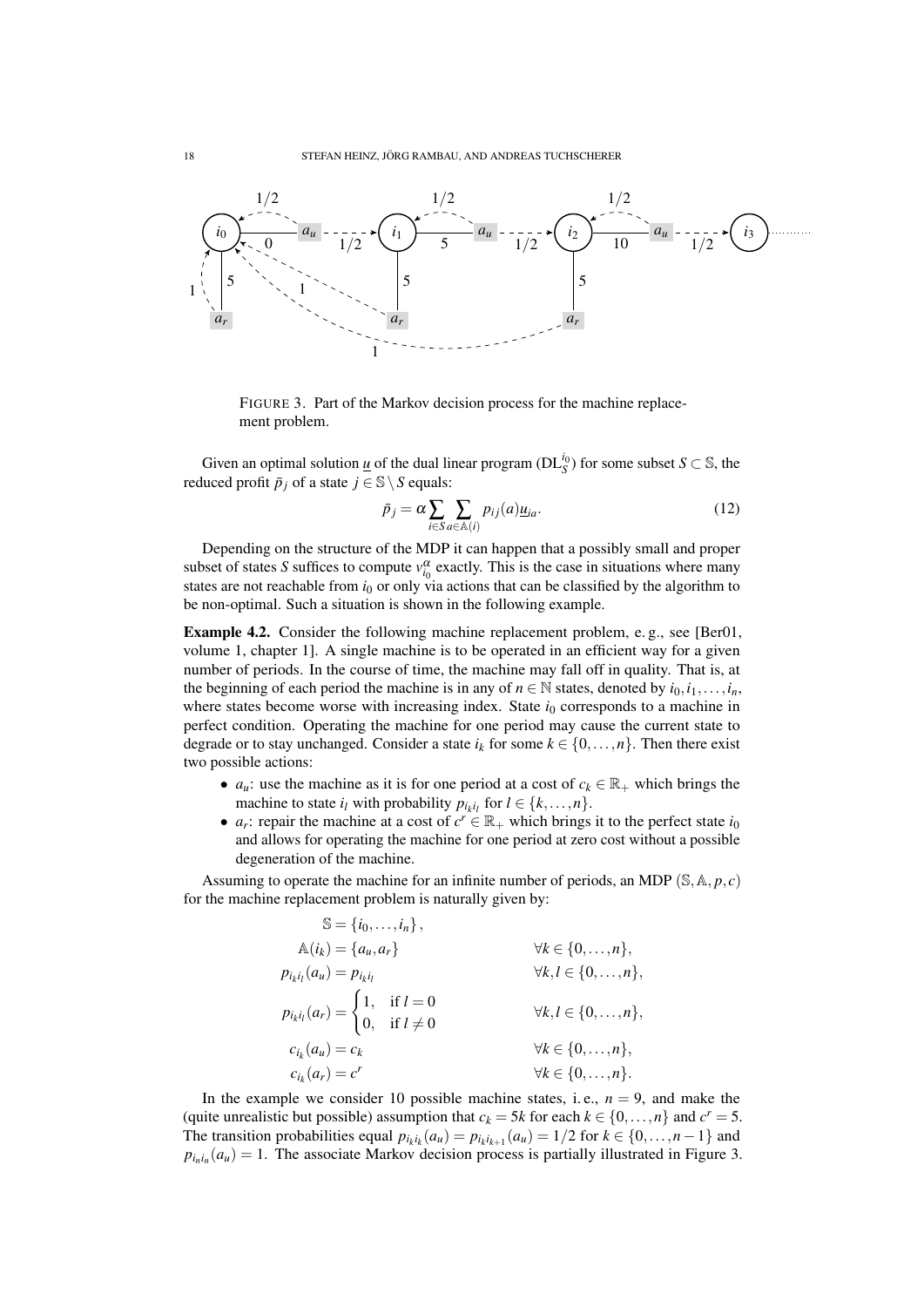It is easy to see that using the machine as it is at state  $i<sub>0</sub>$  and repairing the machine in each other state defines an optimal policy for the MDP independently of the used discount factor  $\alpha \in [0,1)$ .

Let  $S_1 = \{i_0\}$  be the initial subset of states. The associated dual linear program  $(DL_{S_1}^{i_0})$ reads:

$$
\begin{aligned}\n\min \qquad & 0u_{i_0 a_u} + 5u_{i_0 a_r} \\
\text{subject to } & (1 - \frac{\alpha}{2})u_{i_0 a_u} + (1 - \alpha)u_{i_0 a_r} = 1 \\
& u_{i_0 a_u}, u_{i_0 a_r} \ge 0.\n\end{aligned}
$$

The optimal solution is unique and given by  $\underline{u}_{i_0 a_u} = 2/(2-\alpha)$  and  $\underline{u}_{i_0 a_r} = 0$ . Consequently, the reduced profit of state  $i_1$  equals:

$$
\bar{p}_{i_1}=\frac{\alpha}{2}\underline{u}_{i_0a_u}=\frac{\alpha}{2-\alpha}>0,
$$

while each other state in  $\S \ S_1$  has reduced profit 0. Adding state  $i_1$ , we obtain the subset of states  $S_2 = \{i_0, i_1\}$  and the associated dual linear program  $(DL_{S_2}^{i_0})$ :

$$
\begin{aligned}\n\min \qquad & 0u_{i_0a_u} + 5u_{i_0a_r} + 5u_{i_1a_u} + 5u_{i_1a_r} \\
\text{subject to } & (1 - \frac{\alpha}{2})u_{i_0a_u} + (1 - \alpha)u_{i_0a_r} - \alpha u_{i_1a_r} = 1 \\
& -\frac{\alpha}{2}u_{i_0a_u} + (1 - \frac{\alpha}{2})u_{i_1a_u} + u_{i_1a_r} = 0 \\
& u_{i_0a_u}, u_{i_0a_r}, u_{i_1a_u}, u_{i_1a_r} \geq 0.\n\end{aligned}
$$

One can show that for  $\alpha \leq 2/3$  the optimal dual solution is given by:

$$
\underline{u}_{i_0 a_u} = 2/(2 - \alpha - \alpha^2),
$$
  

$$
\underline{u}_{i_1 a_r} = \alpha/(2 - \alpha - \alpha^2),
$$
  

$$
\underline{u}_{i_0 a_r} = \underline{u}_{i_1 a_u} = 0.
$$

Therefore, the reduced profit of each state in  $\mathcal{S} \setminus S_2$  equals zero and the column generation terminates having computed the component  $v_{i_0}^{\alpha}$  of the optimal value vector exactly. Due to linear programming duality, we have  $v_{i_0}^{\alpha} = 5\alpha/(2 - \alpha - \alpha^2)$ .

On the other hand, if we have  $\alpha > 2/3$ , the unique optimal solution of  $(DL_{S_2}^{i_0})$  satisfies  $u_{i_1a_u} > 0$  and  $u_{i_1a_r} = 0$ . Thus, the column generation continues: the greater  $\alpha$ , the more states are generated until the algorithms terminates. For instance, computational results showed that for this example the algorithm generates all states in the case  $\alpha = 0.99$ .

4.3. Approximation for Policies. Since we will consider different MDPs, the value vector of an MDP *M* w. r. t. a given discount factor  $\alpha$  will be denoted by  $v_M^{\alpha}$  in this section. Recall that the value vector  $v_M^{\alpha}(\pi)$  of a concrete policy  $\pi$  for a given discount MDP  $(M, \alpha)$  can be computed by solving the system of linear equations (2). However, the usual methods to solve a system in  $|\mathcal{S}|$  variables and linear equations do not work for us because of the huge state spaces we face in our context.

In this section, we address the local approximation of the value vector  $v_M^{\alpha}(\pi)$ . The following observation shows that this goal can be accomplished by the same method as before, used for the local approximation of the optimal value vector.

**Theorem 4.3.** *Given an MDP*  $M = (\mathbb{S}, \mathbb{A}, p, c)$  *and a policy*  $\pi$ *, define the* policy induced  $MDP M(\pi) = (\mathbb{S}, \mathbb{A}', p', c')$  by  $\mathbb{A}'(i) = \{\pi(i)\}$  for each state  $i \in \mathbb{S}$  and suitable restrictions  $p'$ *and c' of the transition probabilities and stage costs. Then, we have*  $v_M^{\alpha}(\pi) = v_{M(\pi)}^{\alpha}$  *for any discount factor*  $\alpha \in [0,1)$ *.* 

*Proof.*  $v_M^{\alpha}(\pi) = v_{M(\pi)}^{\alpha}$  follows from Theorem 3.1 on page 4 since the equations (2) for policy  $\pi$  to compute  $v_M^{\alpha}(\pi)$  and the optimality equations (3) for  $M(\pi)$  are identical.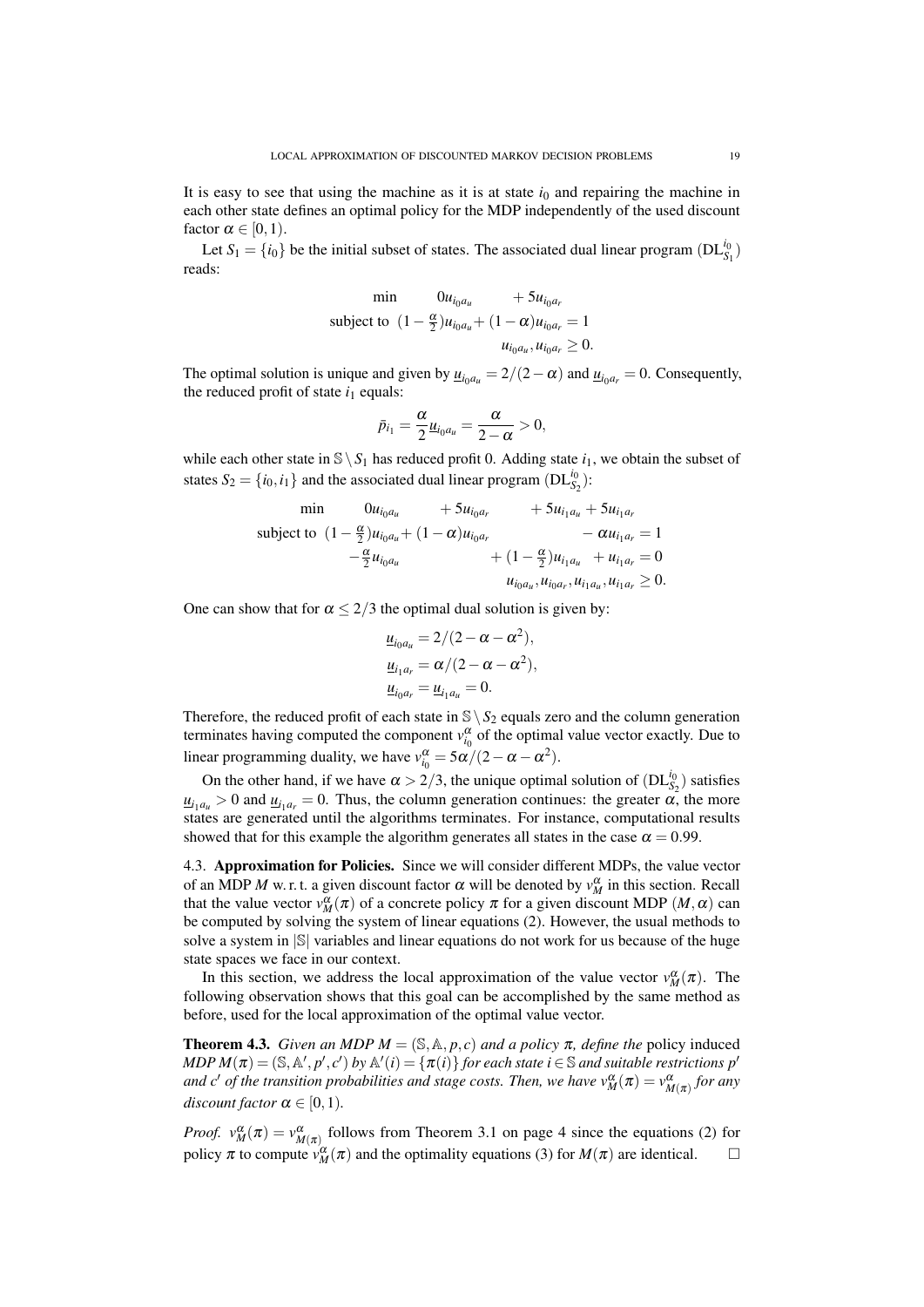By Theorem 4.3 we can approximate the value vector of a concrete policy  $\pi$  at a given state in the same way as we did for the optimal value vector but using a different MDP. The linear programs providing lower bounds on  $v_{M,i_0}^{\alpha}(\pi)$  that are to be solved here are of the following type, where  $S \subseteq \mathbb{S}$ :

max 
$$
v_{i_0}
$$
  
\nsubject to  $Q^{S,\pi}v \le c^{S,\pi}$   
\n $v \in \mathbb{R}^S$ .

The linear program  $(L_{S,\pi}^{i_0})$  as well as the associated linear program  $(U_{S,\pi}^{i_0})$  providing an upper bound on  $v_{M,i_0}^{\alpha}(\pi)$ , which we already introduced in Theorem 3.11, have as many variables as constraints. Adding one state in the column generation method only results in one new variable and one new constraint. Since it is not necessary to explore the state space for several actions at one state, approximating  $v_{M,i_0}^{\alpha}(\pi)$  is usually easier than approximating  $v_{M,i_0}^{\alpha}$ . Therefore, the required state space for the former will often contain fewer states than needed for the latter, especially if the number of possible actions at the states is large. Of course, this difference applies for the neighborhood construction with fixed radius as used in Corollary 3.18 and the approximation algorithm as well.

An optimal solution for the linear program  $(\tilde{L}_{S,\pi}^{i_0})$  can obviously be obtained by solving the corresponding system of linear equations.

**Corollary 4.4.** *Given an MDP* (S, A, *p*, *c*)*, a discount factor*  $\alpha \in [0,1)$ *, a policy*  $\pi$ *, a state*  $i_0 \in \mathbb{S}$ *, and a subset of states*  $S \subseteq \mathbb{S}$  *with*  $i_0 \in S$ *, an optimal solution to the linear program*  $(L_{S,\pi}^{i_0})$  *is given by the unique solution of the following system of linear equations:* 

$$
Q^{S,\pi}v = c^{S,\pi}.\tag{13}
$$

Solving systems of linear equations instead of linear programs is another advantage in the approximation of  $v_{M,i_0}^{\alpha}(\pi)$  compared to that of  $v_{M,i_0}^{\alpha}$ .

4.4. **Approximation for Actions.** Note that for a given policy  $\pi$  and a state  $i_0 \in \mathbb{S}$ , the component  $v_{i_0}^{\alpha}(\pi)$  of the value vector of policy  $\pi$  does not only depend on the action  $\pi(i_0)$ , but on many further decisions made by the policy as well. Thus, by comparing  $v_{i_0}^{\alpha}(\pi)$  and the component of the optimal value vector  $v_{i_0}^{\alpha}$ , the entire policy  $\pi$  is evaluated when the initial state is *i*<sub>0</sub>.

Often it is more desirable to evaluate only a single action at a particular state (not an entire policy), given that the decisions at other states are made w. r. t. an optimal policy. To the best of our knowledge, this type of evaluation has not been proposed in the context of MDPs before. Using another restriction of the original MDP, our method can be applied for this purpose, too. We define the optimal total expected  $\alpha$ -discounted cost w. r. t. a fixed action as follows.

**Definition 4.5.** Given an MDP  $M = (\mathbb{S}, \mathbb{A}, p, c)$ , a state  $i_0 \in \mathbb{S}$ , and an action  $a_0 \in \mathbb{A}(i_0)$ , let  $M(i_0, a_0) = (\mathbb{S}, \mathbb{A}', p', c')$  be the MDP with  $\mathbb{A}'(i_0) = \{a_0\}$  and  $\mathbb{A}'(i) = \mathbb{A}(i)$  for each state  $i \in \mathbb{S} \setminus \{i_0\}$  and suitable restrictions  $p'$  and  $c'$  of  $p$  and  $c$ , respectively. The *optimal total expected*  $\alpha$ -*discounted* cost  $v_{M,i_0}^{\alpha}(a_0)$  *w. r. t. action*  $a_0$  for a given discount factor  $\alpha \in [0,1)$ is defined by:

$$
v^{\alpha}_{M,i_0}(a_0) = v^{\alpha}_{M(i_0,a_0),i_0}.
$$

The value  $v_{M,i_0}^{\alpha}(a_0)$  can be seen as the value vector at state  $i_0$  of a policy that is optimal among all policies that apply action  $a_0$  at state  $i_0$ . Therefore, the difference between the values  $v_{M,i_0}^{\alpha}(a_0)$  and  $v_{M,i_0}^{\alpha}$  reflects the impact of using action  $a_0$  at state  $i_0$  instead of an optimal action.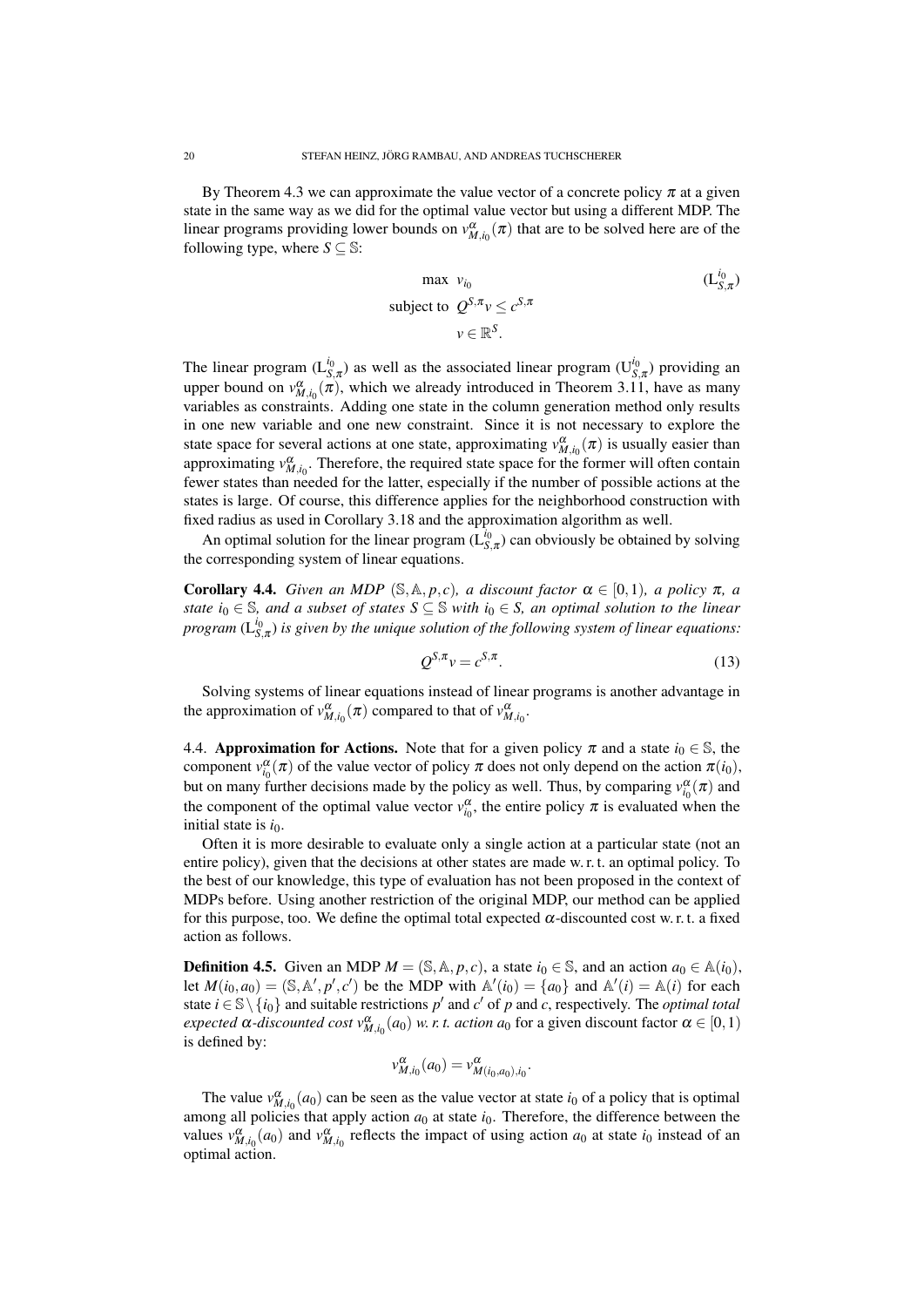**Theorem 4.6.** *Given an MDP*  $M = (\mathbb{S}, \mathbb{A}, p, c)$  *and a state*  $i_0 \in \mathbb{S}$ *, an action*  $a_0 \in \mathbb{A}(i_0)$ *is optimal (as defined in Definition 3.2 on page 5) for a discount factor*  $α$  *if and only if*  $v_{M,i_0}^{\alpha}(a_0) = v_{M,i_0}^{\alpha}$ .

*Proof.* Let action  $a_0$  be optimal, i. e., there exists an optimal policy  $\pi$  for *M* with  $\pi(i_0) = a_0$ . Since  $\pi$  is also a policy for the MDP  $M(i_0, a_0)$ , we obtain:

$$
v_M^{\alpha} = v_M^{\alpha}(\pi) = v_{M(i_0,a_0)}^{\alpha}(\pi) \geq v_{M(i_0,a_0)}^{\alpha}.
$$

Therefore,  $v_M^{\alpha} = v_{M(i_0, a_0)}^{\alpha}$  since  $v_M^{\alpha} \le v_{M(i,a)}^{\alpha}$  holds for each state  $i \in \mathbb{S}$  and each action  $a \in$ A(*i*). In particular, we have  $v_{M,i_0}^{\alpha}(a_0) = v_{M(i_0,a_0),i_0}^{\alpha}(a_0) = v_{M,i_0}^{\alpha}$ .

Now assume control  $a_0$  is not optimal. Hence, each policy  $\pi$  for *M* with  $\pi(i_0) = a_0$  is not optimal either, which gives:

$$
v_M^{\alpha} < \min_{\pi: \pi(i_0) = a_0} v_M^{\alpha}(\pi) = v_{M(i_0, a_0)}^{\alpha},
$$

where again  $x < y$  for vectors  $x, y \in \mathbb{R}^m$  means  $x_i \leq y_i$  for each  $i \in \{1, ..., m\}$  and  $x_i < y_i$  for at least one  $i \in \{1, \ldots, m\}$ .

Since the optimality equations (2) for computing  $v_M^{\alpha}$  and  $v_{M(i_0, a_0)}^{\alpha}$  only differ for state *i*<sub>0</sub>:

$$
v_{M,i_0}^{\alpha} = \min_{a \in \mathbb{A}(i_0)} \left\{ c_i(a) + \alpha \sum_{j \in \mathbb{S}} p_{i_0 j}(a) v_{M,j}^{\alpha} \right\},
$$
  

$$
v_{M(i_0,a_0),i_0}^{\alpha} = c_{i_0}(a_0) + \alpha \sum_{j \in \mathbb{S}} p_{i_0 j}(a_0) v_{M(i_0,a_0),j}^{\alpha},
$$

 $v_{M,i_0}^{\alpha} = v_{M(i_0,a_0),i_0}^{\alpha}$  would imply  $v_M^{\alpha} = v_{M(i_0,a_0)}^{\alpha}$ , which is a contradiction. Thus, we also have  $v_{M,i_0}^{\alpha} < v_{M(i_0,a_0),i_0}^{\alpha} = v_{M,i_0}^{\alpha}(a_0).$ 

For an arbitrary subset of states  $S \subseteq \mathbb{S}$  with  $i_0 \in S$ , let  $Q^{S,i_0,a_0}$  be the submatrix of  $Q^S$ , where exactly the rows  $(i_0, a)$  with  $a \neq a_0$  are removed. Similarly, let  $c^{S, i_0, a_0}$  be the subvector obtained from  $c^S$  by removing the components with index  $(i_0, a)$  for  $a \neq a_0$ . Now consider the following linear program providing a lower bound on  $v_{M,i_0}^{\alpha}(a_0)$ :

$$
\max \quad v_{i_0}
$$
\n
$$
\text{subject to } Q^{S, i_0, a_0} v \le c^{S, i_0, a_0}
$$
\n
$$
v \in \mathbb{R}^S.
$$
\n
$$
(L_{S, a_0}^{i_0})
$$

It is clear how the corresponding linear programs for computing upper bounds for  $v_{M,i_0}^{\alpha}(a_0)$ would look like. It follows from the definition that  $v_{M,i_0}^{\alpha}(a_0)$  equals the optimal value of the linear program for  $S = S$ . Since this linear program equals ( $P^{i_0}$ ) except for the constraints for state *i*<sub>0</sub>, the computational effort for approximating  $v_{M,i_0}^{\alpha}(a_0)$  via our column generation algorithm is expected to be similar to that required for the component  $v_{M,t_0}^{\alpha}$  of the optimal value vector. In the approximation process linear programs of the type  $(L_{S,a_0}^{a_0})$  restricted to some subset of states  $S \subseteq \mathbb{S}$  are to be solved.

Obviously, Theorem 4.6 directly implies the following result.

**Corollary 4.7.** *Given an MDP*  $M = (\mathbb{S}, \mathbb{A}, p, c)$ *, a discount factor*  $\alpha$ *, a state*  $i_0 \in \mathbb{S}$ *, and an action*  $a_0 \in \mathbb{A}(i_0)$ , assume that we have  $v_{M,i_0}^{\alpha}(a) \ge v_{M,i_0}^{\alpha}(a_0)$  for each action  $a \in \mathbb{A}(i_0)$ . *Then, the action*  $a_0$  *is optimal.* 

The corollary implies that our approximation algorithm may be employed to determine an optimal action at a particular state  $i<sub>0</sub>$ . Assume that the algorithm has computed an upper bound  $\bar{v}_{M,i_0}(a_0)$  on  $v_{M,i_0}^{\alpha}(a_0)$  for some action  $a_0 \in A(i_0)$  and lower bounds  $v_{M,i_0}(a) \le$  $v_{M,i_0}^{\alpha}(a)$  for each different action  $a \in \mathbb{A}(i_0) \setminus \{a_0\}$ . Then, if  $\overline{v}_{M,i_0}(a_0) \le \underline{v}_{M,i_0}(a)$  for each  $a \in$  $\mathbb{A}(i_0) \setminus \{a_0\}$ , the action  $a_0$  is optimal. In Section 5 we will exploit this observation in the analysis of policies a for elevator control MDP.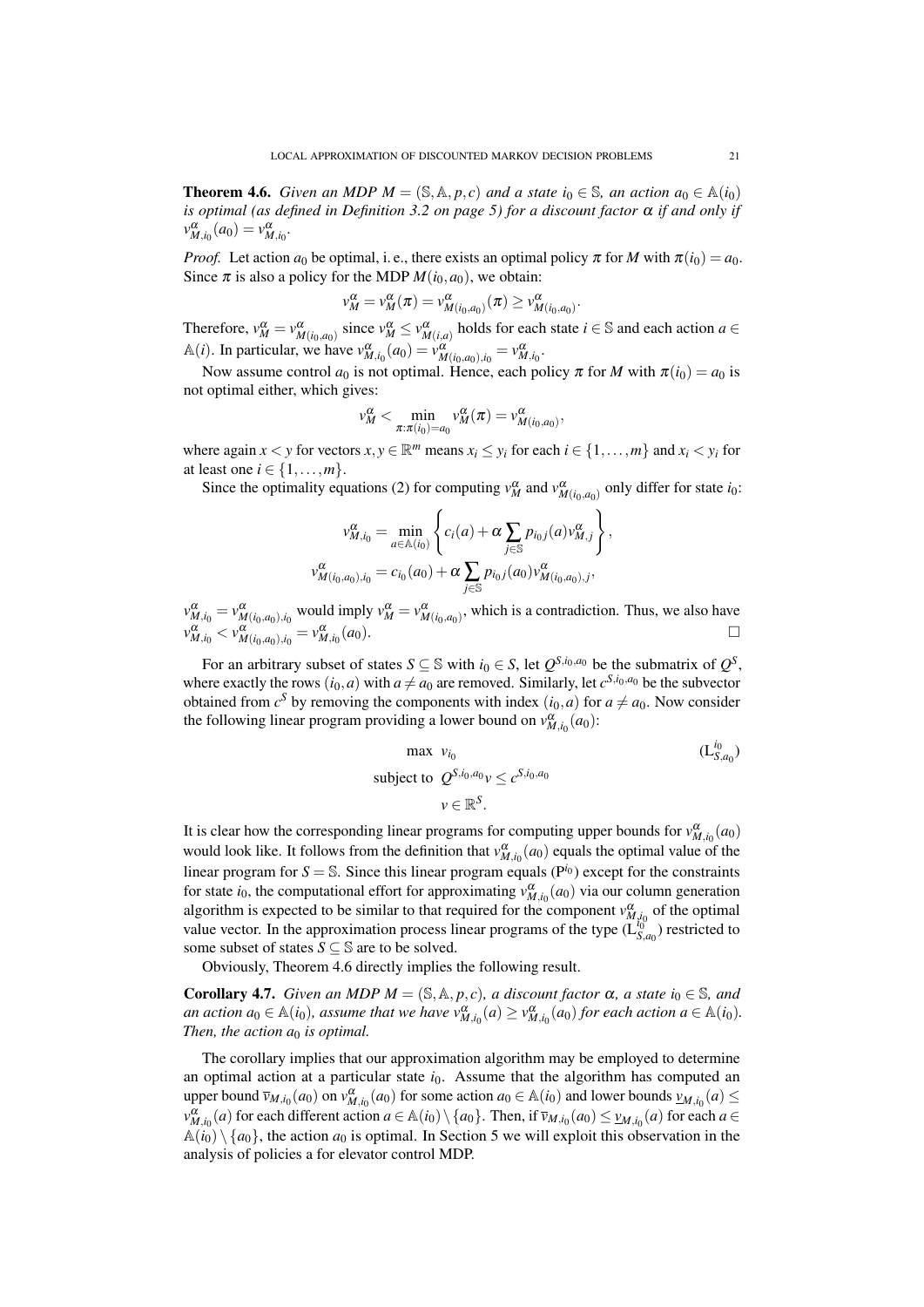4.5. Comparison. Finally, we briefly discuss our approximation algorithm compared to the approach of Dean et al. [DKKN93]. The aim of their method is to find an optimal policy for a state space restricted to those states which are likely to be encountered within a smaller number of transitions. Similar to our approach, their algorithm computes an optimal policy for the induced MDP in each iteration and extends the restricted state space dynamically depending on the obtained policy. Instead of linear programming, policy iteration is used to compute the optimal policies. The main advantages of Algorithm 1 compared to their method are the following. Firstly, in the approximation process we are able to monitor the current approximation guarantee, while the approach of Dean et al. only provides lower bounds on  $v_{i_0}^{\alpha}$ . Thus, they cannot determine how good the current approximation really is. Secondly, we are able to properly guide the expansion of the restricted state space as the reduced profits of the candidate states are available. This way, our approximation algorithm benefits substantially (see [Tuc10] for computational results). The method of Dean et al. must use heuristic ideas to increase *S*, in particular, one strategy aims to estimate the reduced profits. Probably, both algorithms have a similar run-time per iteration since the policy iteration method and linear programming method for computing the optimal value vector are in some sense equivalent. Our algorithm may be a bit slower per iteration when a second linear program is solved.

# 5. APPLICATION AND COMPUTATIONAL RESULTS

In this section we present some seletected results on the outcomes of our tool on a prominent example: the elevator control problem. It is one example out of three that have been investigated with our tool so far. The other two computational studies have an additional twist because they are about online algorithms, for which competitive analysis showed counter-intuitive outcomes. We have chosen the elevator example because:

- (1) the state space even of a very basic model is too large to be handled explicitly;
- (2) the problem of finding performance guarantees of any kind was open;
- (3) some new results could be obtained by using our method;
- (4) the limitations of our method are emphasized as well.

For a more detailed, extensive computational study we refer to [Tuc10].

In the following, we introduce a Markov decision process formulation of the elevator problem. We then briefly introduce the policies under investigation. Then, we introduce the improved bounds for this problem which are essential to achieve interesting insights. Finally, we state the instantiation of the elevator problem and the results.

5.1. Markov Decision Process Model. In order to formulate a Markov decision process model, we deal with the following situation. The system operates a set of elevators  $E =$  $\{1,\ldots,n_E\}$  in a building with a set of floors  $F = \{1,\ldots,n_F\}$ . Each elevator can load at most one request. At each floor there is a waiting area that accommodates at most  $q \in \mathbb{N} \cup \{\infty\}$ transport requests. We limit our considerations to a discrete time model. At each time slot the current situation is described by the following data:

- Each elevator  $e \in E$  is situated at one floor  $f_e \in E$  and is either loaded or empty.
- For each floor  $f \in F$ , there exists a sequence  $\sigma_f = r_1, \ldots, r_{n_f}$  of waiting requests, where  $n_f \in \{0, \ldots, q\}$  is their number. Moreover, each request  $r_k$  for  $k \in \{1, \ldots, n_f\}$ is of the form  $r_k = (f, f_k, w_k)$ , where  $f_k \in F \setminus \{f\}$  is its destination floor and  $w_k \in \mathbb{N}_0$ is the waiting time of request  $r_k$  so far. Denote by  $w_{\sigma_f} := w_1$  the maximum waiting time of a request in sequence  $\sigma_f$  if it is non-empty, and let  $\Sigma_f$  be the set of all possible sequences at floor *f* .

Feasible Actions. If elevator  $e \in E$  is loaded, let  $d_e \in F$  be the destination floor of the request being transported, and let  $d_e = 0$  otherwise. In one time unit an elevator  $e \in E$  can execute exactly one of the following operations:

**WAIT**: at its current floor *fe*,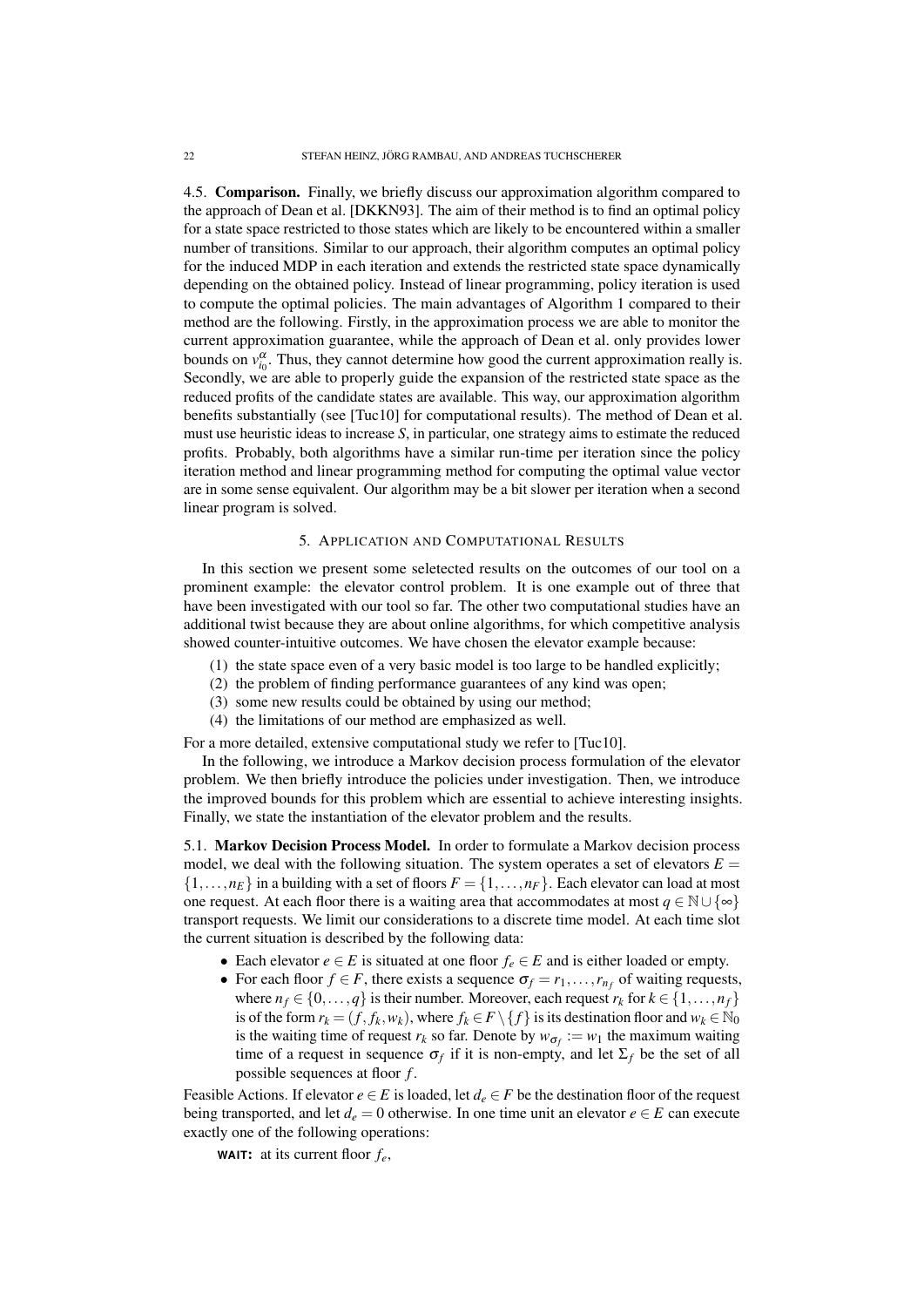**MOVE\_UP:** one floor if  $f_e < n_F$ ,

- **MOVE\_DOWN:** one floor if  $f_e > 1$ ,
- **LOAD:** the next request at the current floor  $f_e$  if  $d_e = 0$  and  $\sigma_{f_e} \neq \emptyset$ , i.e., the elevator is empty and there is at least one request waiting at floor *fe*, or
- **DROP:** the loaded request if  $f_e = d_e$ , i.e., the elevator is loaded and its current floor equals the destination floor of the loaded request.

State Space. A state  $i \in \mathbb{S}$  in the Markov decision process model ( $\mathbb{S}, \mathbb{A}, p, c$ ) is of the following form:

$$
i=(w_{\max},(\sigma_f)_{f\in F},(f_e,d_e)_{e\in E}),
$$

where  $w_{\text{max}} \in \mathbb{N}_0$  specifies the maximum waiting time of a request so far. Moreover, a state captures all data concerning waiting requests and possibly loaded requests as well as the positions of the elevators. We will also denote the parameters of a state *i* by  $w_{\text{max}}(i)$ ,  $\sigma_f(i)$ for each  $f \in F$ , and  $f_e(i)$ ,  $d_e(i)$  for each  $e \in E$ . The resulting state space S is given by:

$$
\mathbb{S} = \{ (w_{\max}, (\sigma_f)_{f \in F}, ((f_e, d_e)_{e \in E}) \mid w_{\max} \in \mathbb{N}_0, w_{\max} \geq w_{\sigma_f} \ \forall f \in F : \sigma_f \neq \emptyset, \sigma_f \in \Sigma_f \ \forall f \in F, (f_e, d_e) \in F \times (\{0\} \cup F) \ \forall e \in E \}.
$$

As the stored waiting times in a state may become arbitrarily large even if the waiting queue length  $q$  is bounded, the state space  $\mathcal S$  is infinite.

Each action in  $\mathbb{A}(i)$  for a state  $i \in \mathbb{S}$  is composed of one control decision  $a(e)$  for each elevator  $e \in E$ , i. e., an action  $a \in \mathbb{A}(i)$  is of the form  $a = (a(e_1),...,a(e_{n_E}))$ . The control decision of an elevator may be any one of the operations mentioned above: WAIT, MOVE UP, MOVE DOWN, LOAD, DROP. However, we assume that a loaded elevator  $e \in E$  immediately serves the request being transported: if  $f_e < d_e$  or  $f_e > d_e$ , the elevator *e* will move up or down, respectively, and if  $f_e = d_e$ , the request will be dropped.

Transitions. In our model each transition between two states is assumed to last exactly one time step, moving from one time slot to the next one. Moreover, we assume that at most one new request is released at each time slot. We describe possible state transitions only for the case of a single elevator since the general case is obtained by handling the control decisions of all elevators consecutively. If no new request arrives, the deterministic successor  $j \in \mathbb{S}$  of a state  $i \in \mathbb{S}$  when using action  $a = (a(e)) \in \mathbb{A}(i)$  is given by:

• The maximum waiting time at state *j* equals:

$$
w_{\max}(j) = \max\{w_{\max}(i), \max_{f \in F: \sigma_f(j) \neq \emptyset} w_{\sigma_f(j)}\}.
$$

- For each floor  $f \in F \setminus \{f_e\}$ , we have  $\sigma_f(j) = \sigma_f(i)$ . If  $a(e) = \text{LOAD}$ , the update for the waiting queue at floor  $f_e$  is  $\sigma_{f_e}(j) = r_2, \ldots, r_{n_{f_e}}$ , where  $\sigma_{f_e}(i) = r_1, \ldots, r_{n_{f_e}}$ . Otherwise, we have  $\sigma_{f_e}(j) = \sigma_{f_e}(i)$ .
- The current floor and load of elevator *e* are updated by:

$$
(f_e(j), d_e(j)) = \begin{cases} (f_e(i), d_e(i)), & \text{if } a(e) = \text{WAIT}, \\ (f_e(i) + 1, d_e(i)), & \text{if } a(e) = \text{MOVE_LUP}, \\ (f_e(i) - 1, d_e(i)), & \text{if } a(e) = \text{MOVE_DOWN}, \\ (f_e(i), f_1), & \text{if } a(e) = \text{LOAD}, \\ (f_e(i), 0), & \text{if } a(e) = \text{DROP}, \end{cases}
$$

where  $r_1 = (f_e, f_1, w_1)$  denotes the first request in the sequence  $\sigma_{f_e}(i)$  in the loading case.

When a new request  $r = (a, b, 0)$  is released at a floor  $a \in F$  with destination floor  $b \in$  $F \setminus \{a\}$ , we obtain the successor  $(w_{\text{max}}(j), (\sigma'_f)_{f \in F}, (f_e(j), d_e(j)))$  of state *i*. In this state,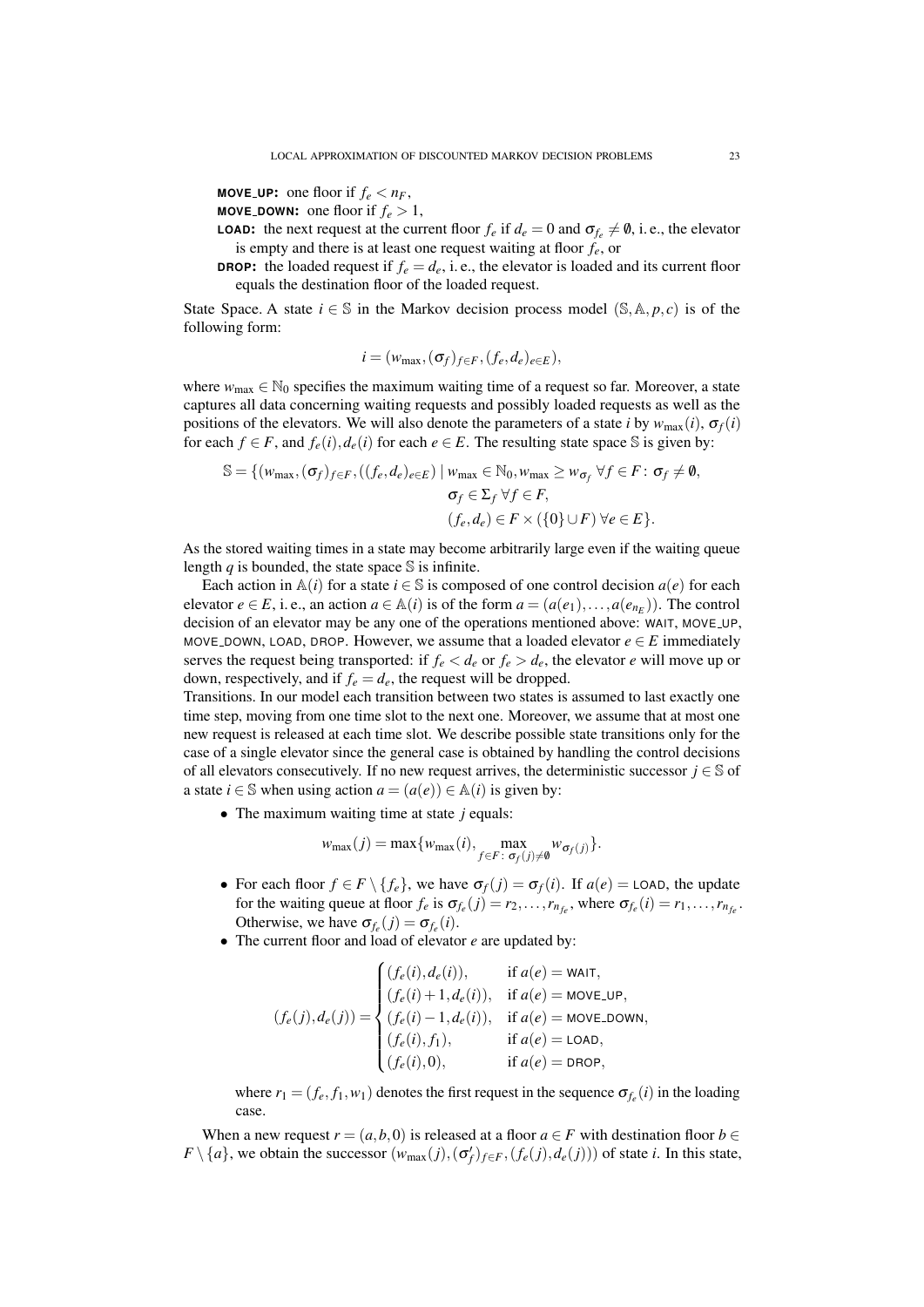we have  $\sigma_f' = \sigma_f(j)$  for each floor  $f \in F \setminus \{a\}$  and

$$
\sigma'_{a} = \begin{cases} \sigma_{a}(j) + r, & \text{if } |\sigma_{a}(j)| < q, \\ \sigma_{a}(j), & \text{if } |\sigma_{a}(j)| = q, \end{cases}
$$

where  $\sigma_a(j) + r$  denotes the sequence with request *r* added to  $\sigma_a(j)$ .

The transition probabilities  $p$  are defined by a two step process. Firstly, we have a fixed probability that a new request is released at a state transition (Bernoulli distribution). If that is the case, the start and destination floor of the new request are determined according to some probability distribution in the second step.

Depending on the used objective function, the stage costs are given as follows. If we focus on minimizing the maximum waiting time of a request, it is always assumed that the waiting queues are unbounded, i. e.,  $q = \infty$ . In this case, the stage cost  $c_i(a, j) = c_i^{\max}(a, j)$ associated with states  $i, j \in \mathbb{S}$  and action  $a \in \mathbb{A}(i)$  equals the increase of the maximum waiting time due to action *a*:

$$
c_i^{\max}(a,j) = w_{\max}(j) - w_{\max}(i).
$$

Notice that the total sum of stage costs for the transitions of an  $(i, j)$ -path equals the total increase of the maximum waiting time in this sequence of states.

For minimizing the average waiting time, we assume the waiting queue length to be bounded, i.e.,  $q < \infty$ . Whenever a request is released at a floor  $f \in F$  where the waiting queue is full, i. e.,  $|\sigma_f| = q$ , the request is rejected from the system at a penalty cost of  $c_p \geq 1$ . For each floor  $f \in F$ , let  $0 \le p_f \le 1$  be the probability that a request is released at some time slot at floor *f*. Given states  $i, j \in \mathbb{S}$  and an action  $a \in \mathbb{A}(i)$ , let  $j' \in \mathbb{S}$  be the successor of *i* using action *a* if no new request arrives. Then, the stage cost  $c_i(a, j) = c_i^{\text{avg}}(a, j)$  is defined as the sum of all requests waiting at state *i* that are not loaded by action *a* plus the expected penalty cost:

$$
c_i^{\text{avg}}(a, j) = \sum_{f \in F} |\sigma_f(i)| - |\{e \in E \mid a(e) = \text{LOAD}\}|
$$
  
+ 
$$
\begin{cases} c_p \cdot \sum_{f \in F : |\sigma_f(j')| = q} p_f, & \text{if } \sigma_f(j) = \sigma_f(j') \text{ for all } f \in F, \\ 0, & \text{otherwise.} \end{cases}
$$

In the case the waiting queues of the states  $j$  and  $j'$  differ, a new request has been released at a floor where the waiting queue was not full w. r. t. state *j'*. Thus, the transition does not involve a penalty cost.

Notice that  $c_i^{\text{avg}}(a, j)$  equals the increase of the sum of all waiting times plus the expected penalty cost. Thus the sum of the expected stage costs for all transitions of an  $(i, j)$ -path equals the sum of all accumulated waiting times and expected penalty costs during the associated time period. Minimizing this objective for a finite sequence of requests is equivalent to minimizing the average waiting time.

We want to point out, that the basic Markov decision process model we consider here differs substantially from the one used by Crites and Barto [CB98].

5.2. Policies. Later in this section we present some selected results for the policies described below. Again for extensive computational results we refer to [Tuc10].

The considered policies work as follows:

- **FIRSTINFIRSTOUT** (**FIFO**): Serve the request with the smallest current waiting time next (this request is unique by our assumption that at most one request is released at each time slot). For the policy FIFO, we additionally store in each state the order of arrival for the waiting requests.
- **NEARESTNEIGHBOR** (**NN**): Determine a waiting request whose start floor is located nearest to the current floor of the elevator. If there exists a unique request with this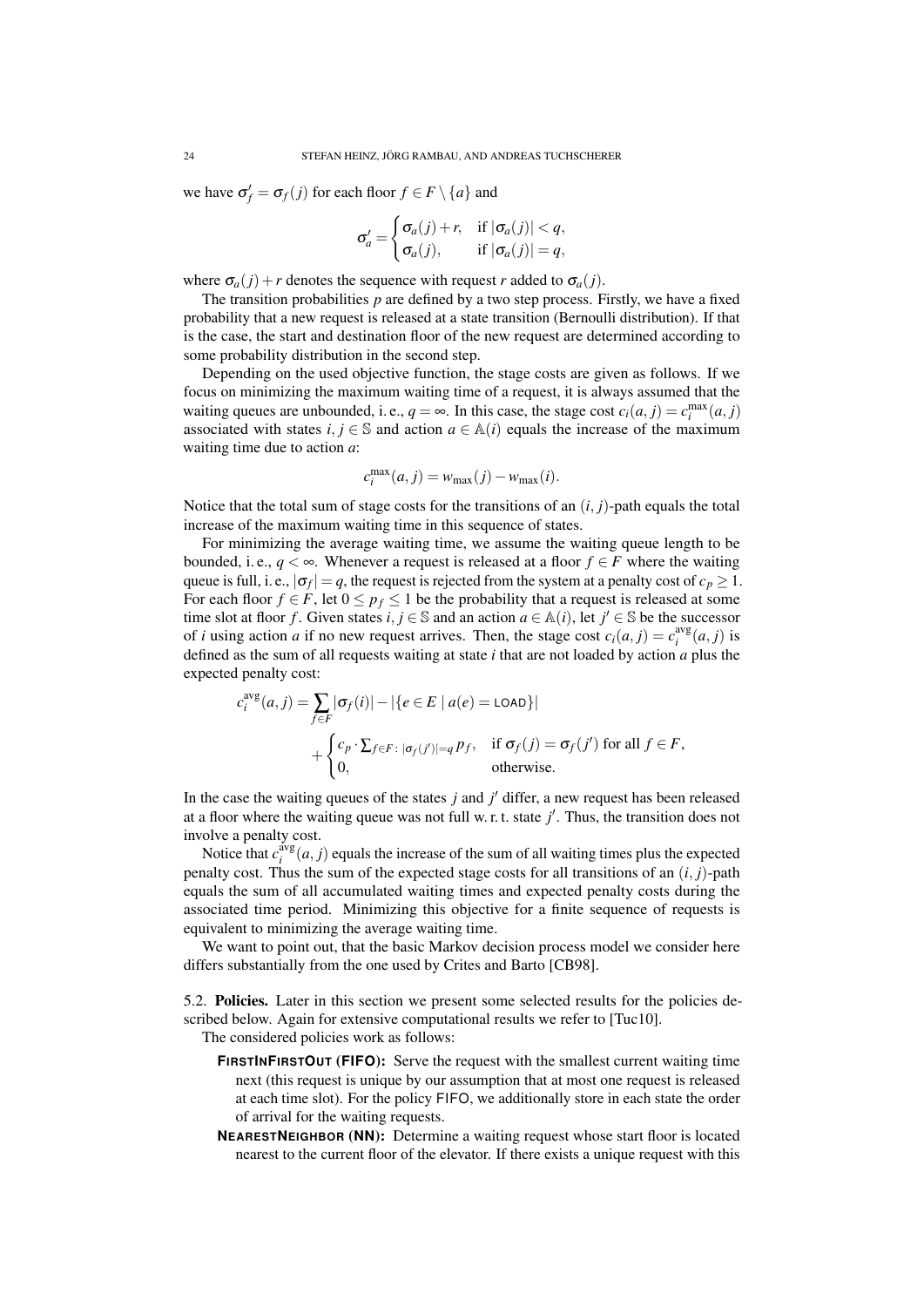property, serve it next. Otherwise, such a request exists in both directions. Then, serve the one with smaller floor number next.

- **REPLAN**: Compute a schedule minimizing the makespan (without returning to some origin), i. e., the time needed to serve all waiting requests, and serve the requests according to this schedule. We implemented a branch-and-bound method to compute these schedules.
- **IGNORE**: As long as a schedule is available, serve the waiting requests accordingly. If no schedule is available, do the same as the policy REPLAN and store the schedule. The policy IGNORE requires a modified MDP where each state encodes a schedule containing a (possibly empty) subset of the waiting requests. Moreover, if for some state this schedule is empty and a request is waiting, each associated action has a second component that sets the schedule for all waiting requests.

5.3. Improved Bounds. We exploit involved lower and upper bounds on the components  $v_i^{\alpha}$  of the optimal value vector. Recall that we consider two different elevator control MDPs, one for analyzing the average waiting time and another for dealing with the maximum waiting time.

5.3.1. *Average waiting time.* The construction of state-specific bounds for the MDP modeling the average waiting time is as follows. For each state  $i \in \mathbb{S}$ , we employ a lower bound  $v_{\min}^{\alpha}(i) \le v_i^{\alpha}$  consisting of two parts, i. e.,  $v_{\min}^{\alpha}(i) = v_{\min}^{\alpha,1}(i) + v_{\min}^{\alpha,2}(i)$ .

The first lower bound  $v_{\text{min}}^{\alpha,1}(i)$  takes into account future requests arriving in the system. It is based on a lower bound for the probability  $p^{\text{no.elevator}}$  that a request arrives at a floor, where no elevator is located. Let again  $0 \le p_f \le 1$  be the probability that a request with start floor *f* ∈ *F* is released at a time slot. Consider a permutation  $f_1, \ldots, f_{|F|} \in F$  of the floors such that the probabilities are non-decreasing w.r.t. the permutation:  $p_{f_1} \leq$  $\cdots \leq p_{f_{|F|}}$ . Since in each state there exist at least  $|F| - |E|$  floors where no elevator is located, the probability  $p^{\text{no\_elevation}}$  is at least the sum of the  $|F| - |E|$  smallest arrival probabilities  $p_{f_1}, \ldots, p_{f_{|F|-|E|}},$  i.e., we have:

$$
p^{\text{no\_elevation}} \geq \sum_{k=1}^{|F| - |E|} p_{f_k}.
$$

Since each request arriving at a floor where no elevator is located will have a waiting time greater or equal 1 and such a request can arrive at each time slot, we obtain:

$$
\nu_i^{\alpha} \ge \frac{p^{\text{no\_elevation}}}{1-\alpha} \ge \frac{\sum_{k=1}^{|F|-|E|} p_{f_k}}{1-\alpha} =: \nu_{\min}^{\alpha,1}(i).
$$

Note that the first inequality above is only valid since the penalty cost satisfies by assumption  $c_p \geq 1 \geq p^{\text{no. elevator}}$ . This gives the first part of the lower bound.

The second part  $v_{\min}^{\alpha,2}(i)$  of the lower bound on  $v_i^{\alpha}$  for a state  $i \in \mathbb{S}$  captures the total  $\alpha$ -discounted cost resulting from the requests waiting in state *i*. To this end, we consider a relaxation of the elevator control problem where each elevator requires no time for moving empty and all requests waiting at the same floor can be served in arbitrary order. Note that the resulting problem is equivalent to a scheduling problem where the machines correspond to the elevators and the jobs correspond to the waiting requests. In the following, the current time slot at state *i* will be denoted by 0 and the consecutive time slots by  $1, 2, \ldots$ . Algorithm 2 determines a feasible schedule under the assumptions made and returns the associated number of waiting requests for each future time slot. We claim that the obtained schedule is optimal w. r. t. the resulting total  $\alpha$ -discounted cost.

Theorem 5.1. *Under the assumptions made, Algorithm 2 determines a schedule that serves all waiting requests in state i at a minimum total*  $\alpha$ *-discounted cost for each*  $0 \leq \alpha \leq 1$ .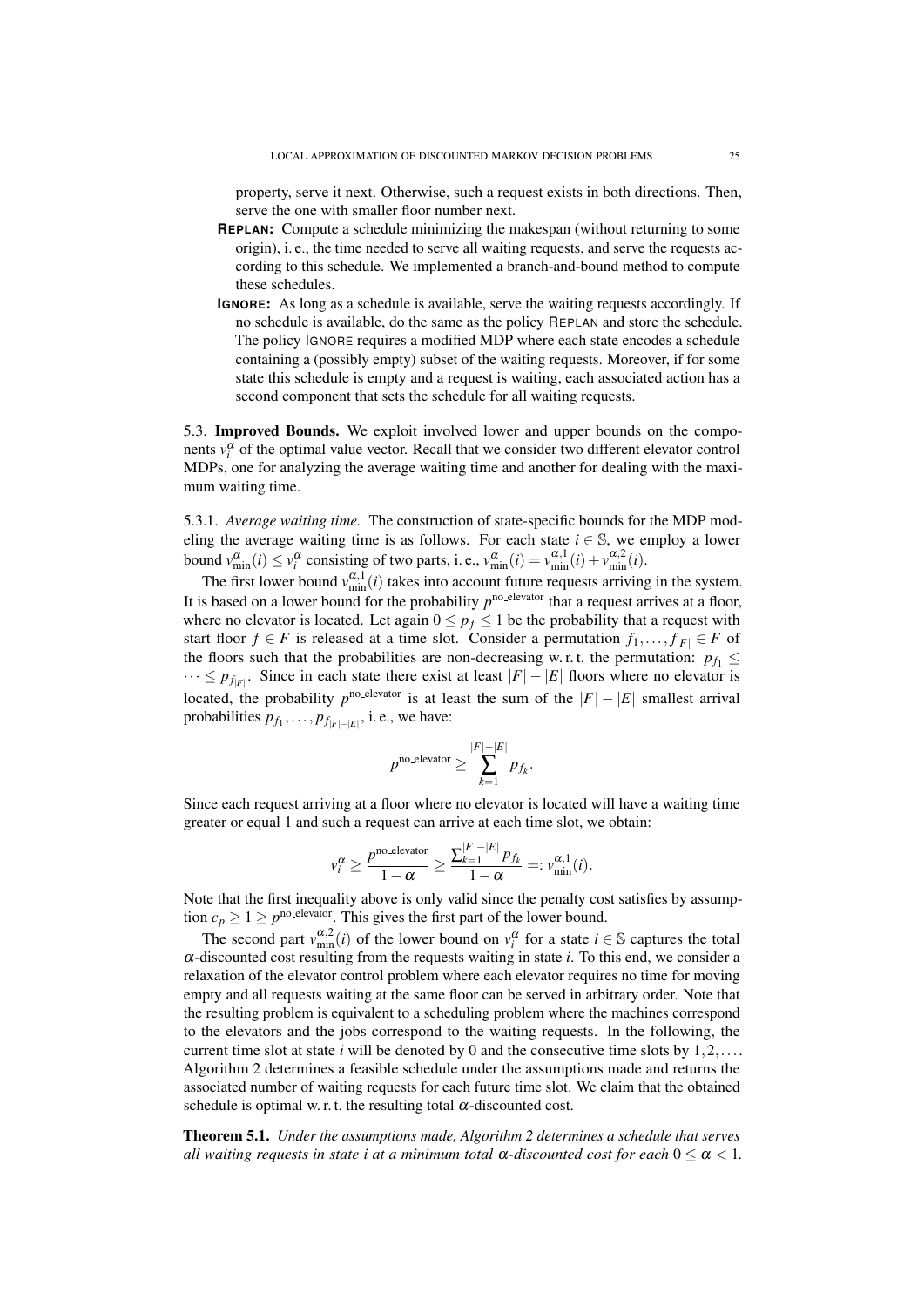Algorithm 2 Algorithm processing all waiting requests assuming that each elevator requires no time for moving empty and that all requests at the same floor can be served in arbitrary order. Note that in case of minimizing the average waiting time the information about the maximum waiting time  $w_{\text{max}}$  is irrelevant.

- 1: **Input:** a state  $i = (w_{\text{max}}, (\sigma_f)_{f \in F}, (f_e, d_e)_{e \in E})$  in a Markov decision process with elevator set *E* and floor set *F*
- 2: **Output:** a sequence of numbers  $n_0^{\text{wait}}, \ldots, n_t^{\text{wait}} \in \mathbb{N}_0$  for some  $t \in \mathbb{N}_0$ , where  $n_k^{\text{wait}}$  is the number of requests still waiting at time slot *k* for each  $k \in \{0, \ldots, t\}$
- 3: let  $n \leftarrow \bigcup_{f \in F} \sigma_f(i)$  and re-index so that  $\Delta_1 \leq \cdots \leq \Delta_n$  is a non-decreasing sequence of distances  $|a b|$  of all waiting requests  $(w, a, b) \in \bigcup_{f \in F} \sigma_f(i)$

```
4: for each e ∈ E do<br>5: if d_e = 0 then<br>5: if d_e = 0 then
 5: if d_e = 0 then \triangleright elevator empty
 6: f \leftarrow f_e and t_e \leftarrow 07: else \triangleright elevator loaded
 8: f \leftarrow d_e and t_e \leftarrow |f_e - d_e| + 1 <br>9. end if
        end if
10: t_e \leftarrow t_e + \min_{(a,b,w) \in \bigcup_{f \in F} \sigma_f(i)}| f −a| . add time to reach request
11: end for
12: t \leftarrow 013: n_t^{\text{wait}}⊳ no request served yet
14: for k = 1 to n do
15: let e' ∈ argmin<sub>e∈E</sub> t<sub>e</sub>
16: n
           \begin{aligned} \n\text{wait} \\ \n\text{wait} \\ \n\text{init} \\ \n\text{init} \n\end{aligned} \n\leftarrow n_t^{\text{wait}}\begin{array}{c}\n\overline{u} & \rightarrow \overline{u} \\
\overline{v} & \rightarrow \overline{u} \\
\overline{v} & \rightarrow \overline{u} \\
\overline{v} & \rightarrow \overline{u}\n\end{array}\triangleright no more requests loaded before time t_{e'}17: n
                    \triangleright one request loaded at time t_{e'}18: t \leftarrow t_{e'}19: te
        t_{e'} \leftarrow t_{e'} + \Delta_i + 20 +∆i +2 . add driving and loading/dropping time
20: end for
21: return n_0^{\text{wait}}, \ldots, n_t^{\text{wait}}
```
*This cost equals:*

$$
\sum_{k=0}^t \alpha^k n_k^{\text{wait}}
$$

*Proof.* We refrain from giving a rigorous proof here. Algorithm 2 is essentially the Shortest Processing Time First rule, which is known to be optimal for the sum of completion times. Since all requests have already been released, a schedule with optimal total completion time has optimal total flow time as well. Discounting does not affect optimality here.  $\Box$ 

The result above implies the second lower bound for state  $i \in \mathbb{S}$ :

$$
v_{\min}^{\alpha,2}(i) := \sum_{k=0}^{t} \alpha^k n_k^{\text{wait}} \leq v_i^{\alpha}.
$$

Notice that  $v_{\text{min}}^{\alpha,2}(i)$  takes into account the costs incurred from currently waiting requests only, while  $v_{\text{min}}^{\alpha,1}(i)$  solely considers costs due to future requests. Therefore, their sum  $v_{\min}^{\alpha}(i) := v_{\min}^{\alpha,1}(i) + v_{\min}^{\alpha,2}(i)$  is a valid lower bound for the component  $v_i^{\alpha}$  of the optimal value vector, too.

Obviously, the trivial upper bound  $v_{\text{max}}^{\alpha} = c_{\text{max}}/(1 - \alpha)$  is very weak in the considered elevator control MDP for most states since the maximum expected stage cost equals  $c_{\text{max}} =$  $|F|q+c_p\sum_{f\in F}p_f$ . The approach to determine a suitable upper bound  $v_{\text{max}}^{\alpha}(i) \ge v_i^{\alpha}$  for each state  $i \in \mathbb{S}$  is to compute the expected total number of waiting requests and the expected penalty for each future time slot *t* up to some limit assuming that no requests are served.

Let  $N_t^{\text{wait}} \in \mathbb{N}_0$  and  $N_{t,f}^{\text{wait}}$  denote the random variables for the total number of waiting requests and the number of requests waiting at floor  $f \in F$  for time slot  $t \in \mathbb{N}_0$ , respectively.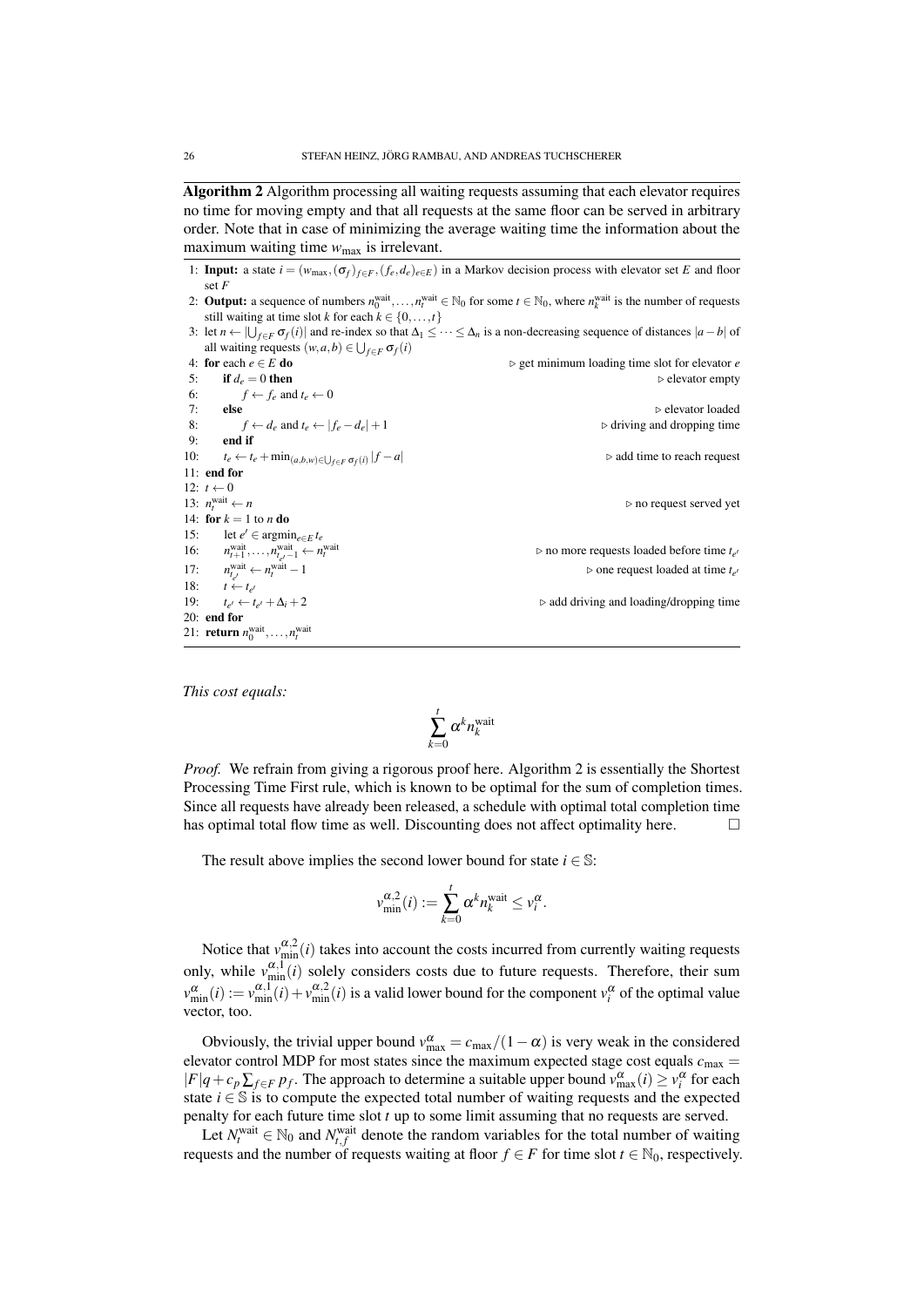By the linearity of the expectation we have:

$$
\mathbb{E}[N_t^{\text{wait}}] = \mathbb{E}[\sum_{f \in F} N_{t,f}^{\text{wait}}] = \sum_{f \in F} \mathbb{E}[N_{t,f}^{\text{wait}}].
$$

For each  $f \in F$ , the expected value  $\mathbb{E}[N_{t,f}^{\text{wait}}]$  can be computed according to the arrival probability  $p_f$  at floor  $f$  by:

$$
\mathbb{E}[N_{t+1,f}^{\text{wait}}] = \min \{ \mathbb{E}[N_{t,f}^{\text{wait}}] + p_f, q \}.
$$

Moreover, let  $P_t \geq 0$  denote the random penalty cost for a stage  $t \in \mathbb{N}_0$ . In order to determine the expected penalty  $\mathbb{E}[P_t]$ , we compute the probability  $p_{t,f}^{\text{full}}$  that the waiting queue at a floor  $f \in F$  is full at time slot *t*. Let  $c_f := q - |\sigma_f(i)|$  be the remaining capacity at each floor  $f \in F$  in state *i*. Note that we always have  $p_{t,f}^{\text{full}} = 0$  as long as  $t < c_f$  since at most one request is released each stage. Generally,  $p_{t,f}^{\text{full}}$  equals the probability that at least  $c_f$  new requests have arrived at floor *f* by time *t*. Therefore, we obtain for each  $t \in \mathbb{N}_0$ :

$$
p_{t,f}^{\text{full}} = \sum_{k=c_f}^{t} {t \choose k} p_f^k (1 - p_f)^{t-k}.
$$

Again by the linearity of the expectation, the expected penalty  $\mathbb{E}[P_t]$  at time  $t \in \mathbb{N}_0$  equals:

$$
\mathbb{E}[P_t] = c_p \sum_{f \in F} p_{t,f}^{\text{full}} \cdot p_f.
$$

Given the expected number of waiting requests  $\mathbb{E}[N_t^{\text{wait}}]$  and the expected penalty cost  $\mathbb{E}[P_t]$  under the assumption that no requests are served, for each time slot  $t \in \mathbb{N}_0$ , we have:

$$
v_i^{\alpha} \leq \sum_{t=0}^{\infty} \alpha^t (\mathbb{E}[N_t^{\text{wait}}] + \mathbb{E}[P_t]).
$$

Clearly, it is impossible to determine an infinite number of expectations. We stop the expensive computation described above at a time slot  $t_{\text{max}}$  when the maximum total  $\alpha$ discounted expected cost  $\alpha^{t_{\text{max}}} v_{\text{max}}^{\alpha}$  after time  $t_{\text{max}}$  falls below some threshold value (e. g., 0.1) and add  $\alpha^{t_{\text{max}}} v_{\text{max}}^{\alpha}$ . Thus, we obtain the upper bound:

$$
v_i^{\alpha} \leq \alpha^{t_{\max}} v_{\max}^{\alpha} + \sum_{t=0}^{t_{\max}} \alpha^t (\mathbb{E}[N_t^{\text{wait}}] + \mathbb{E}[P_t]) =: v_{\max}^{\alpha}(i).
$$

Notice that the construction above assumes that none of the requests currently waiting in a state are ever served. We mention that for approximating the component  $v_i^{\alpha}$  of the optimal value vector for some  $i \in \mathbb{S}$ , it is possible to take into account the processing of the requests waiting in state *i* according to any feasible schedule. In doing so, the expected stage costs  $\mathbb{E}[N_t^{\text{wait}}]$  and  $\mathbb{E}[P_t]$  reduce for some time slots *t* due to serving requests in state *i*. Consequently, we obtain an improved upper bound  $v_{\text{max}}^{\alpha}(i)$ . Our implementation applies the feasible schedule obtained by the policy NN. Note that this construction is generally infeasible when the goal is to approximate the value  $v_{i_0}^{\alpha}(\pi)$  for a policy  $\pi$  since the schedule of  $\pi$  may change when additional requests arrive. Obviously, this is not the case for FIFO, i. e., we can employ the improved bound according to the schedule obtained by FIFO. For all other policies under consideration we have to assume that no requests are served.

5.3.2. *Maximum waiting time.* In the elevator control MDP modeling the maximum waiting time, a lower bound  $v_{\min}^{\alpha}(i) \le v_i^{\alpha}$  for a state  $i \in \mathbb{S}$  is obtained as follows. Let  $F_{\text{wait}}(i) \subseteq F$ be the subset of floors where at least one request is waiting in state *i*, i. e.,  $F_{wait}(i) = \{f \in$  $F | \sigma_f(i) \neq \emptyset$ . Moreover, for each floor  $f \in F_{wait}(i)$ , let  $r_f$  denote the first request in the waiting queue  $\sigma_f(i)$  in state *i*.

The idea for constructing the lower bound on  $v_i^{\alpha}$  is to determine for each floor  $f \in F_{\text{wait}}(i)$ the smallest time  $t_f$  by which an elevator can reach floor  $f$ , after possibly having served a loaded request. That is, each request  $r_f$  for a floor  $f \in F_{wait}(i)$  cannot be loaded before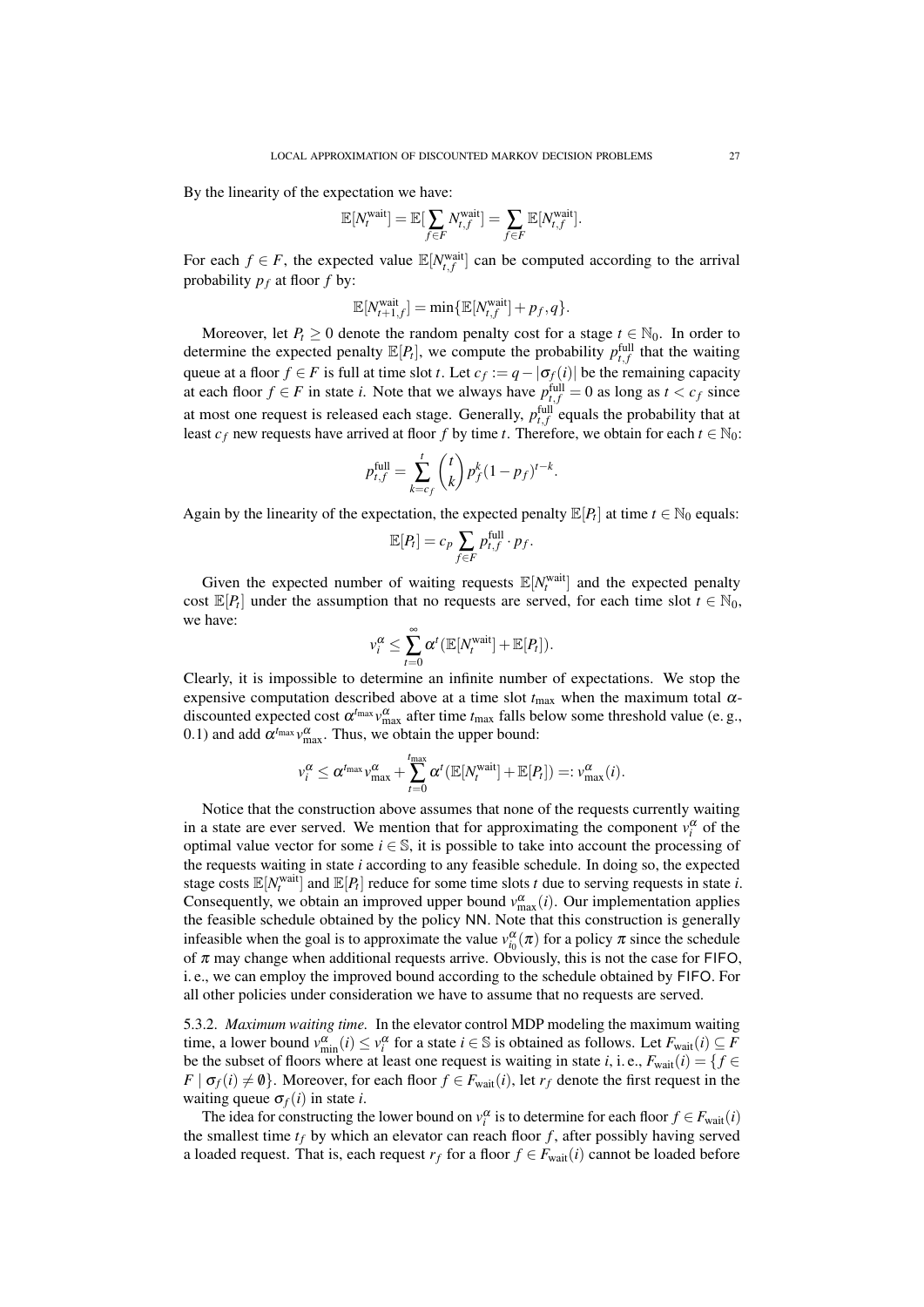Algorithm 3 Algorithm for computing for a given state, a set of time slots, where the maximum waiting time will increase.

1: **Input:** a set of non-empty floors  $F_{wait}(i)$ , current waiting times  $w_f(i)$  and final waiting times  $w_f^{final}$  for each  $f \in F_{\text{wait}}$ , the maximum current waiting time  $w_{\text{max}}(i)$ 2: **Output:** a finite set of time slots  $T \subset \mathbb{N}_0$ , where the maximum waiting time will increase 3:  $T \leftarrow \emptyset$ ,  $F_{wait} \leftarrow F_{wait}(i)$ , and  $w_{max} \leftarrow w_{max}(i)$ 4: **while**  $F_{\text{wait}} \neq \emptyset$  **do**<br>5: let  $f' \in \text{argmax}$ let  $f' \in \text{argmax}_{f \in F_{\text{wait}}} w_f(i)$ <sup>0</sup> <sup>∈</sup> argmax*f*∈*F*wait *<sup>w</sup>f*(*i*) . Get floor with oldest request 6: **if**  $w_{f'}^{\text{final}} > w_{\text{max}}$  then 7:  $T \leftarrow T \cup \{w_{\text{max}} - w_{f'}(i), \ldots, w_{f'}^{\text{final}} - w_{f'}(i) - 1\}$ 8:  $w_{\text{max}} \leftarrow w_{f'}^{\text{final}}$ 9: end if 10:  $F_{wait} \leftarrow F_{wait} \setminus \{f'\}$ 11: end while 12: return *T*

time  $t_f$ . Consequently, the smallest possible final waiting time of request  $r_f$  equals  $w_f^{\text{final}}$  :=  $w_f(i) + t_f$ , where  $w_f(i)$  denotes the present waiting time of request  $r_f$  in state *i*. Note that the current maximum waiting time  $w_{\text{max}}(i)$  will increase if we have  $\max_{f \in F_{\text{wait}}(i)} w_f^{\text{final}} > w_{\text{max}}(i)$ . By considering all floors  $f \in F_{wait}(i)$  in order of decreasing current waiting times  $w_f(i)$ , one can determine a subset of time slots  $T \subset \mathbb{N}_0$ , where the maximum waiting time will increase, i. e., the associated stage cost equals 1. Algorithm 3 describes in detail how to compute these time slots. It is easy to see that Algorithm 3 correctly determines the set of time slots *T* at which the maximum waiting time will increase. The set *T* implies the following lower bound on  $v_i^{\alpha}$ :

$$
v_i^{\alpha} \ge \sum_{t \in T} \alpha^t =: v_{\min}^{\alpha}(i).
$$

Clearly, an upper bound  $v_{\text{max}}^{\alpha}(i)$  for a state  $i \in \mathbb{S}$  can be derived by arbitrarily serving the requests waiting in state *i* and assuming that another request is released at time slot 1 and never served. Consider any policy to compute a feasible schedule for all waiting requests. In our implementation we use FIFO. According to the schedule we obtain the subset of time slots  $T \subset \mathbb{N}_0$ , where the maximum waiting time will increase (the method to determine *T* is similar to Algorithm 3). For constructing the second part of the bound let  $w_{\text{max}}$  be the maximum final waiting time of a request in state *i* w. r. t. the used schedule. Note that the waiting time of a request released at time slot 1 will be bounded by  $w_{\text{max}}$  until time  $w_{\text{max}} + 1$ . Therefore, never serving this request implies a stage cost of 1 for the time slots  $w_{\text{max}} + 1$ ,  $w_{\text{max}} + 2$ ,.... Putting the two parts of the construction together, we obtain the following upper bound on  $v_i^{\alpha}$ :

$$
v_{\max}^{\alpha}(i) := \sum_{t \in T} \alpha^t + \sum_{t=w_{\max}+1}^{\infty} \alpha^t = \sum_{t \in T} \alpha^t + \frac{\alpha^{w_{\max}+1}}{1-\alpha} \geq v_t^{\alpha}.
$$

Similar as before, this upper bound is in general not valid if a component  $v_{i_0}^{\alpha}(\pi)$  of the value vector of a given policy  $\pi$  is to be approximated, although the bound is again valid for FIFO. For other policies, we use a simple upper bound for  $v_i^{\alpha}(\pi)$  with  $i \in \mathbb{S}$  obtained by computing the maximum current waiting time  $w(i)$  of a request in state *i*. It is clear that the stage cost will equal 0 for the time slots  $0, \ldots, w_{\text{max}}(i) - w(i) - 1$ . This implies the upper bound:

$$
v_{\max}^{\alpha}(i) := \frac{\alpha^{w_{\max}(i) - w(i)}}{1 - \alpha} \geq v_i^{\alpha}(\pi).
$$

5.4. Studied Instances. Finally, we introduce the instances of the two described Markov decision processes for online elevator control that are studied in the sequel. Recall that the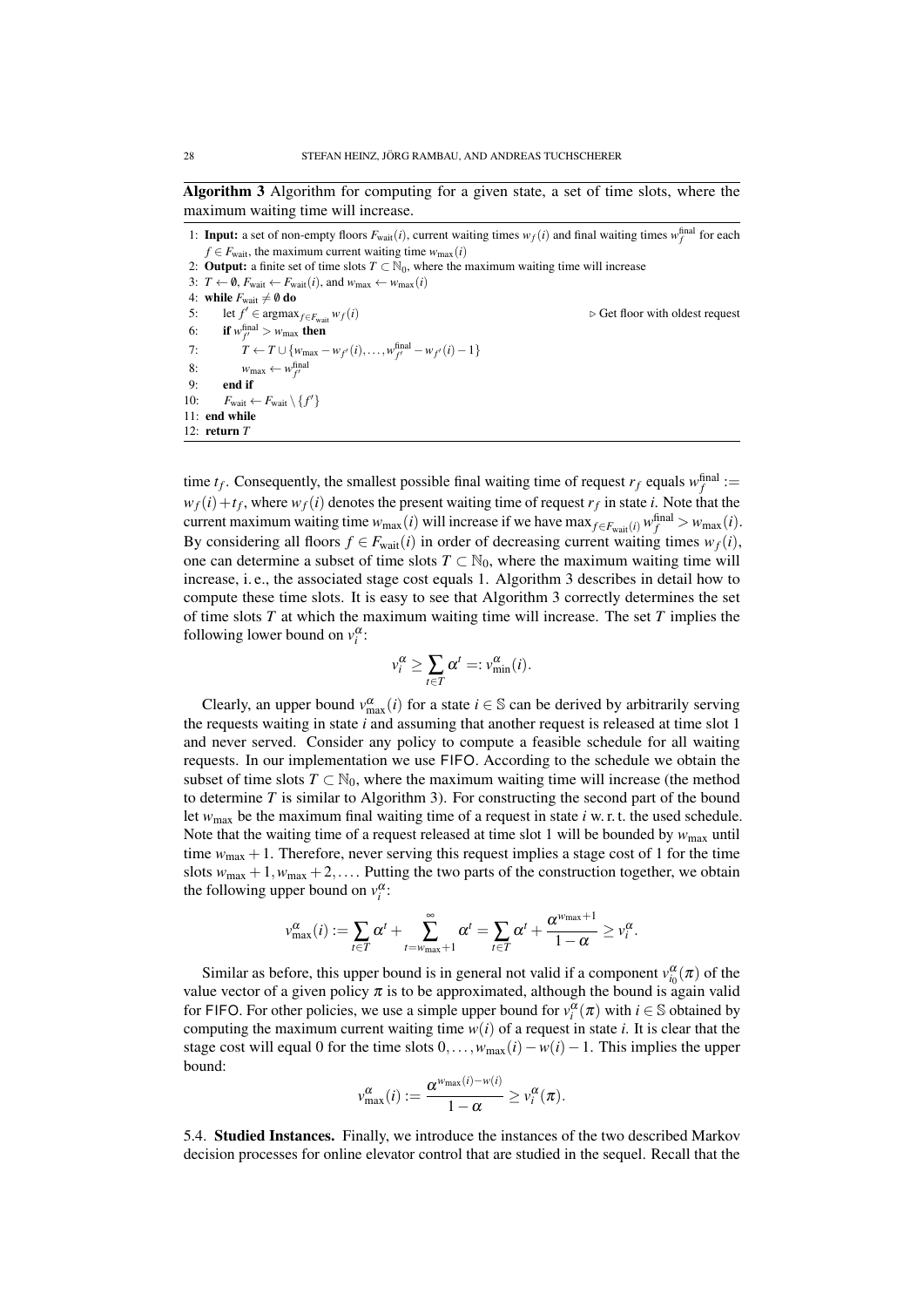TABLE 1. Considered instances of the elevator control Markov decision processes. The considered start-to-destination floor probability distributions, denoted by ud and sp are given in Table 2 and Table 3, respectively.

| instance $n_F$ $n_E$ q $c_p$ $p^r$            |  |  |  | S        |
|-----------------------------------------------|--|--|--|----------|
| $ela-1-4-10-02-sp$ 8 1 4 10 0.2 sp 2086898858 |  |  |  |          |
| elm-1-02-ud 8 1 $\infty$ - 0.2 ud             |  |  |  | $\infty$ |

TABLE 2. The start-to-destination floor probability distribution ud representing combined up and down traffic of equal intensities.  $f_1$  and  $f_2$ denote arbitrary start and destination floors with  $f_1, f_2 \in \{2, ..., 8\}$ .

| start floor |      | destination floor |  |  |  |  |
|-------------|------|-------------------|--|--|--|--|
|             |      | t2                |  |  |  |  |
|             |      | 1/14              |  |  |  |  |
|             | 1/14 |                   |  |  |  |  |

TABLE 3. The start-to-destination floor probability distribution sp representing a special situation.

| start floor    | destination floor |                |  |      |   |      |      |      |  |
|----------------|-------------------|----------------|--|------|---|------|------|------|--|
|                | 1                 | 2 <sub>3</sub> |  | 4    | 5 | 6    |      | 8    |  |
|                |                   |                |  | 1/20 |   | 3/20 |      | 2/20 |  |
| $\overline{c}$ |                   |                |  |      |   |      |      |      |  |
| 3              |                   |                |  |      |   |      |      |      |  |
| 4              | 2/20              |                |  |      |   | 1/20 |      | 1/20 |  |
| 5              |                   |                |  |      |   |      |      |      |  |
| 6              | 3/20              |                |  |      |   |      | 2/20 | 1/20 |  |
| 7              |                   |                |  |      |   |      |      |      |  |
| 8              | 2/20              |                |  |      |   | 2/20 |      |      |  |
|                |                   |                |  |      |   |      |      |      |  |

two models differ only in the stage costs. In each case we can specify an instance by the following data:

- a number of floors  $n_F \in \mathbb{N}$  defining the set of floors  $F := \{1, \ldots, n_F\},\$
- a number of elevators  $n_E \in \mathbb{N}$  defining the elevator set  $E := \{1, \ldots, n_E\}$ ,
- a waiting queue length  $q \in \mathbb{N} \cup \{\infty\},\$
- a penalty cost  $c_p \geq 1$ ,
- a probability  $0 \le p^r \le 1$  that exactly one new request is released at a time slot, and
- a probability distribution for the start and destination floor of a new request given by a function  $p^{sd} : F \times F \to \mathbb{R}$  with  $p^{sd}(f, f) = 0$  for each floor  $f \in F$ and  $\sum_{f_1 \in F} \sum_{f_2 \in F} p^{sd}(f_1, f_2) = 1$ , i.e., the probability that a new request has start floor  $f_1 \in F$  and destination floor  $f_2 \in F$  equals  $p^{sd}(s,d)$ .

The two instances we consider are given in Table 1. We keep the same names as in [Tuc10]. The instance  $e_{\text{la}-1}$ -1-4-10-02-sp is a Markov decision process for the case of minimizing the average waiting time, while the one for minimizing the maximum waiting time is called  $e1m-1-02-ud$ . Here, we only look at problems featuring a single elevator (see [Tuc10] for more tests). We focus on two different distributions for the start and destination floors of new requests. On the one hand, we look at combined *up and down traffic*, i. e., for each transport request, Floor 1 is either its start floor or its destination floor (see Table 2). This setting is natural for a cargo elevator system in an automated warehouse, where goods are placed into storage and retrieved over time. On the other hand, Table 3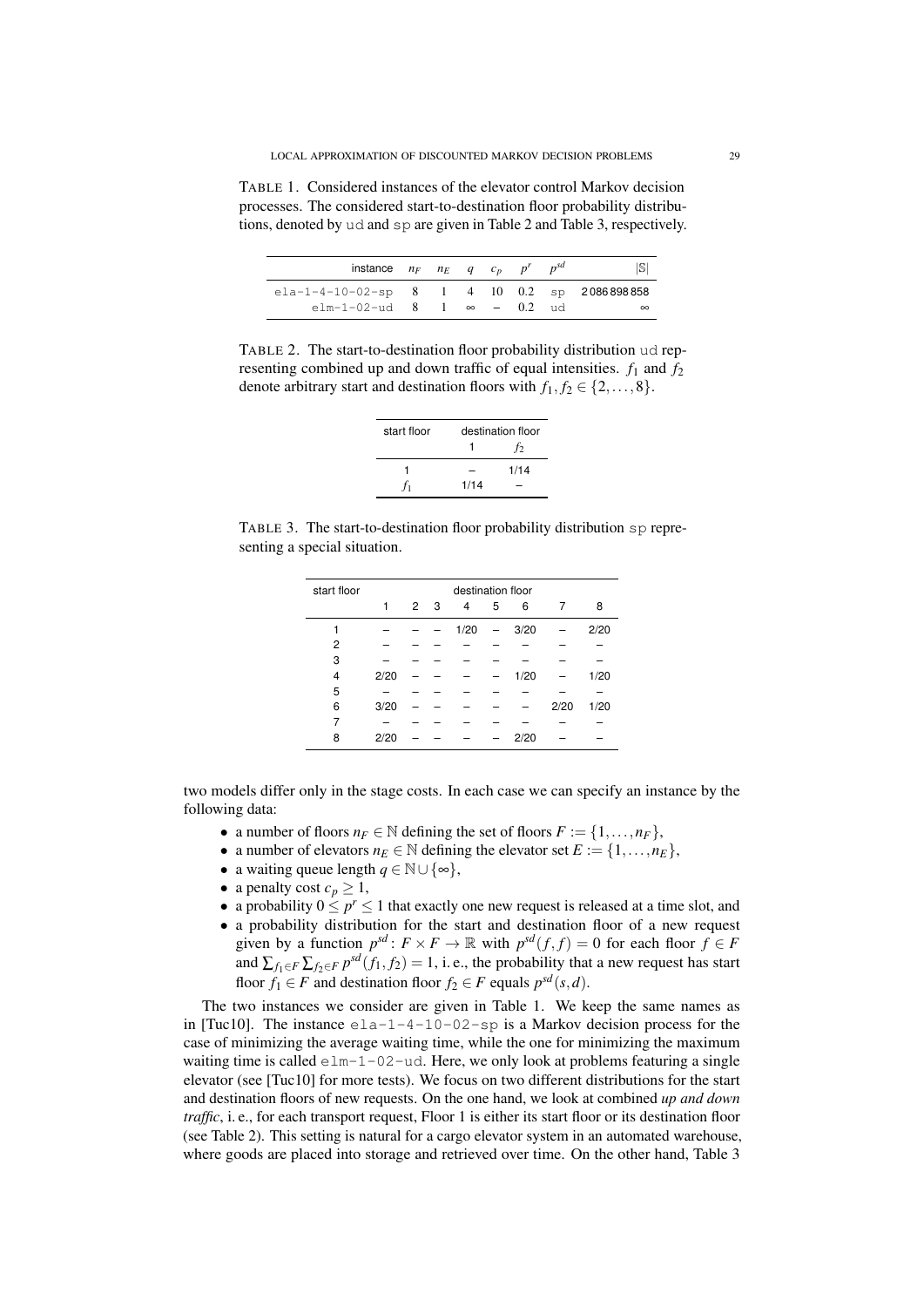shows a special traffic situation that may be representative for some time in the course of a day. One can think of this situation as follows. Still, there are some requests arriving at Floor 1 to be placed into storage and some requests are retrieved, but only a subset of floors are currently utilized. Moreover, there is some *interfloor traffic*, i. e., requests have start and destination floors that are different from floor 1. This may be due to production processes taking place or required relocations of the stored goods.

5.5. Reading the Charts. We aim at monitoring during the computation for a selected state  $i_0 \in \mathbb{S}$  that is reached while running a simulation or real-world system the following quantity:

$$
\varepsilon_{i_0}^{\alpha}(\pi) := \frac{v_{i_0}^{\alpha}(\pi) - v_{i_0}^{\alpha}}{v_{i_0}^{\alpha}} \quad \text{whenever } v_{i_0}^{\alpha} > 0,
$$
 (14)

where  $\pi$  is a particular policy for the considered MDP. The value  $\varepsilon_{i_0}^{\alpha}(\pi)$  gives the relative increase of the total  $\alpha$ -discounted expected cost for the initial state  $i_0 \in \mathbb{S}$  when using policy  $\pi$  or action  $\pi(i_0)$  instead of an optimal policy. Since it is generally impossible to compute the quantities defined in Equation (14) exactly, we aim at providing lower bounds. This requires an upper bound on the component  $v_{i_0}^{\alpha}$  of the optimal value vector and a lower bound on  $v_{i_0}^{\alpha}(\pi)$  or  $v_{i_0}^{\alpha}(\pi(i_0))$ , respectively, which are all obtained by our approximation algorithm.

The evaluation figures are arranged as follows. One chart may show for one particular state  $i_0$ , the approximation progress of

- an optimal policy:  $v_{i_0}^{\alpha}$  and
- a concrete policy  $\pi$ :  $v_{i_0}^{\alpha}(\pi)$ .

In the following we will refer to the values  $v_{i_0}^{\alpha}$  and  $v_{i_0}^{\alpha}(\pi)$  simply as the *optimal cost* and the *cost of policy* π, respectively.

For each cost value reported, we depict the progress of lower and upper bounds computed in the approximation process depending on the number of explored states and generated variables, respectively. Additionally, we will provide the best obtained lower bounds on the value  $\varepsilon_{i_0}^{\alpha}(\pi)$  for each analyzed policy  $\pi$ .

5.6. Approximation Results for the Average Waiting Time. For this test, we selected a discount factor of  $\alpha = 0.8$  and the trivial initial state  $i_2 = i_{\text{elv}}^{\text{1}}$  where no transport request is waiting and the elevator is situated at floor 1. The associated approximation results for the MDP are depicted in Figure 4. Obviously, none of the considered policies is really close to an optimal policy for the initial state *i*2.

Observe the effectivity of the column generation: Our method proves that NN is not optimal using less than 10 000 states. It proves that NN is better than REPLAN using around 60 000 states. The proof that IGNORE and FIFO are worse than REPLAN takes around 50 000 states. After the generation of no more than 10 000 states, we know the cost of an optimal policy up to approximately 0.1, i.e., by then we have reached an accuracy of better than 5 %. Compared to this, the size of a static set of states determined by the formula of Theorem 3.17(i) for an approximation guarantee of 0.1 would be larger than the whole state space with 2 086 898 858 states.

The most interesting constructive observation we made relating to these results is the following: an optimal action at state  $i_2$  is to move the elevator upwards. In the case no request is to be served by an elevator we face the task to position it such that future requests can be handled well. This issue is often referred to as the *parking policy* in the literature. Obviously, all of the considered policies do trivial parking, i. e., an elevator that is not dedicated to serve a request simply waits at its current floor. Our approximation method proves that this parking policy is not optimal for the state *i*2. This result motivates to compare the actions WAIT, MOVE\_DOWN, and MOVE\_UP also for each state, where no request

<sup>&</sup>lt;sup>1</sup>We chose the notation  $i_2$  instead of  $i_0$  to be consistent with the states considered in [Tuc10]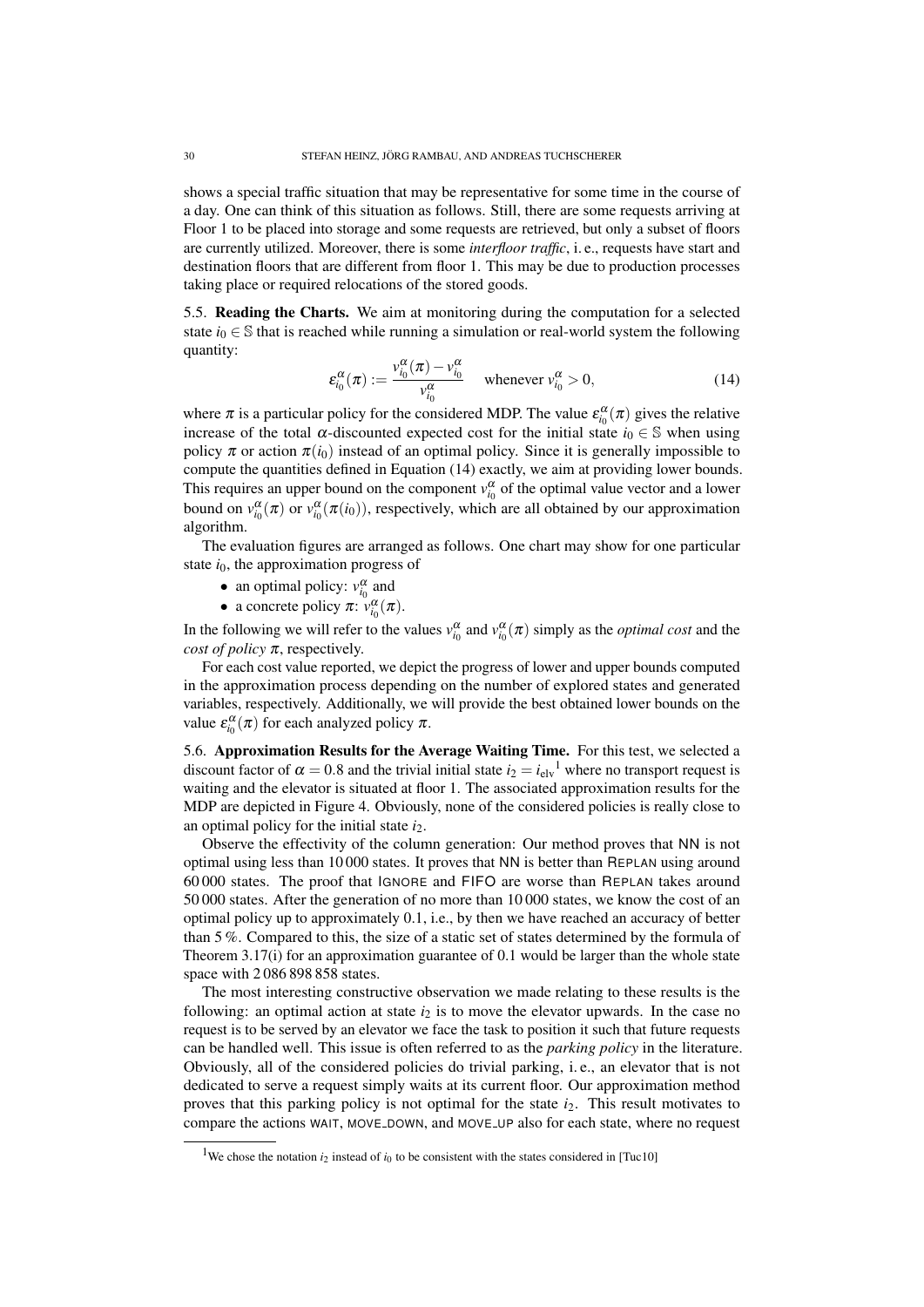

FIGURE 4. (a) Trivial state  $i_2$  in an elevator control MDP w.r.t. the average waiting time for a single elevator and 8 floors. The initial state *i*<sup>2</sup> has no waiting requests and the elevator at Floor 1 (b) Approximation results for the elevator control MDP with 8 floors, one elevator, 4 waiting slots per floor and the special request distribution. We have  $\varepsilon_{i_2}^{\alpha}(NN) \geq$ 3.6%,  $\varepsilon_{i_2}^{\alpha}(\textsf{FIFO}) \geq 7.9\%$ ,  $\varepsilon_{i_2}^{\alpha}(\textsf{RePLAN}) \geq 5.1\%$ , and  $\varepsilon_{i_2}^{\alpha}(\textsf{IsNone}) \geq 0$ 7.5%.

is waiting and the elevator is located at an arbitrary floor in  $F \setminus \{1\}$ . That is, for each state  $i = ((\sigma_f)_{f \in F}, f_e, d_e)$  with  $\sigma_f = \emptyset$  for each  $f \in F$ ,  $d_e = 0$ , and arbitrary floor  $f_e \in F$ , we evaluate the total expected 0.8-discounted costs of all feasible actions. This way, we could determine a unique optimal action for each of these states according to the approach due to Corollary 4.7 on page 21. It turned out that the action WAIT is only optimal if the elevator is located at floor 6. Otherwise, moving the elevator closer to floor 6 can be proven to be optimal. Thus, we obtained an optimal parking policy for the corresponding MDP.

5.6.1. *Approximation Results for the Maximum Waiting Time.* Next, we analyze the performance of the policies NN, FIFO, REPLAN, and IGNORE when the objective is to minimize the maximum waiting time of a request. That is, we study the proposed elevator control MDP w. r. t. the maximum waiting time. We report on the results for the MDP with 8 floors, 1 elevator, infinity queuing capacity and the up-down traffic distribution from Table 2. The initial state  $i_1$  has one waiting requests at Floor 8, a maximal waiting time of 0 so far, and the elevator in Floor 1. The discount factor  $\alpha$  is set to 0.8 again.

Figure 5 shows the associated results obtained by our approximation algorithm for the initial state  $i_1$ . Obviously, the policy NN performs badly, and is provably worse than  $FIFO$ and IGNORE. Moreover, the cost of REPLAN is shown to be greater than the cost of FIFO and the optimal cost.

Although the studies for average and maximum waiting time elevator control MDPs can only partitially reflect the behavior observed in simulations, we want to point out that our analysis provided useful information to improve existing online algorithms. For instance, let us consider the policy NN. Our results revealed that NN has the following weaknesses:

- NN does not employ a parking policy,
- its tie-breaking rule may lead to bad decisions, and
- the maximum waiting times achieved by NN are quite bad.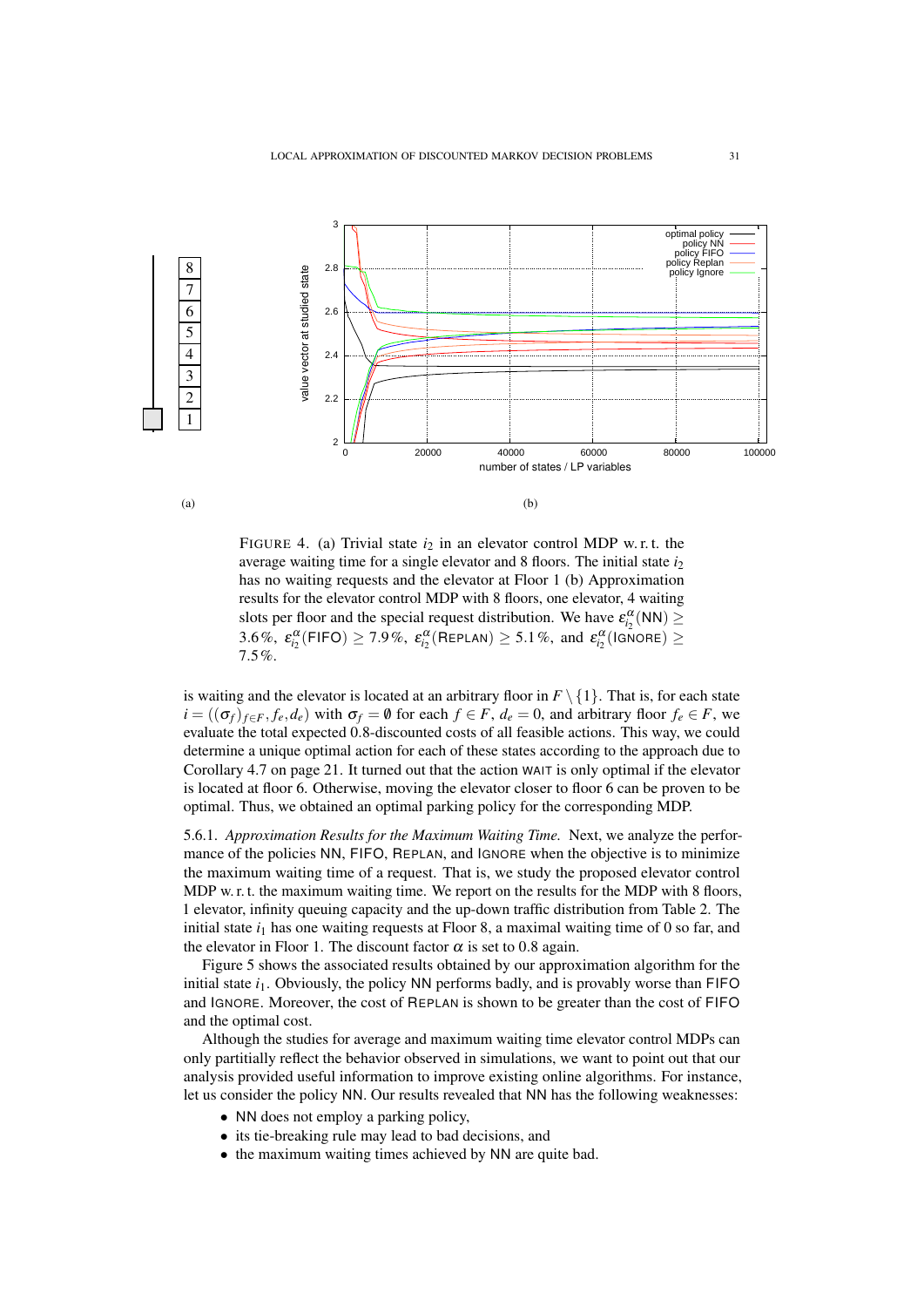

FIGURE 5. (a) State  $i_1$  in an elevator control MDP w. r. t. the maximum waiting time for a single elevator and 8 floors. The initial state  $i_1$  has one waiting requests at Floor 8 with destination at Floor 1, zero waiting time so far, and the elevator in Floor 1. (b) Approximation results for the elevator control MDP with 8 floors, 1 elevator, infinity queuing capacity, and up-down traffic. We have  $\varepsilon_{i_1}^{\alpha}$  (NN)  $\geq$  2.5%,  $\varepsilon_{i_1}^{\alpha}$  (FIFO)  $\geq$  0%,  $\varepsilon_{i_1}^{\alpha}$ (REPLAN)  $\geq 0.6\%$ , and  $\varepsilon_{i_1}^{\alpha}$ (IGNORE)  $\geq 0\%$ .

Due to these observations, we define the policy NNPARK-*f* as the following modification of NN:

- If the elevator is empty and there does not exist a waiting request, move the elevator towards floor *f* .
- If the elevator is empty and the nearest waiting request is not unique, serve that request with the greater waiting time first.

In order to focus even more on good maximum waiting times, we propose the following extension of NNPARK-*f*: if the elevator is empty and there exists a waiting request whose current waiting time equals the maximum waiting so far, this request is served next ignoring all other requests. We denote this online algorithm by NNMAXPARK-*f* .

We assess by simulation whether these modifications of NN are advantageous for the long-term behavior of the policy. The system defined by the Markov decision process cconsists of one elevator, eight floors, and the objective is to minimize the maximum waiting time, i. e., the queue length is infinite: We simulated for 10 000 time steps and compute average values for the observed average and maximum waiting times for 100 simulation runs. Table 4 shows simulation results for two Markov decision processes featuring a probability of  $p^r = 0.1$  for the arrival of a new request at a time slot (this generates quite a high load). Obviously, NNPARK-*f* improves over NN for both, average and the maximum waiting times. Moreover, the NNMAXPARK-*f* achieves by far the best maximum waiting times, while the average waiting times are similar to those of the originial online algorithm NN, but inferior compared to NNPARK-*f* .

5.7. Limitations. The weakness of our tool in the elevator control problem is the following: since a relatively small discounting factor of 0.8 was necessary to reach conclusive results in the computations, long-term effects that, e.g., would rule out FIFO as an efficient policy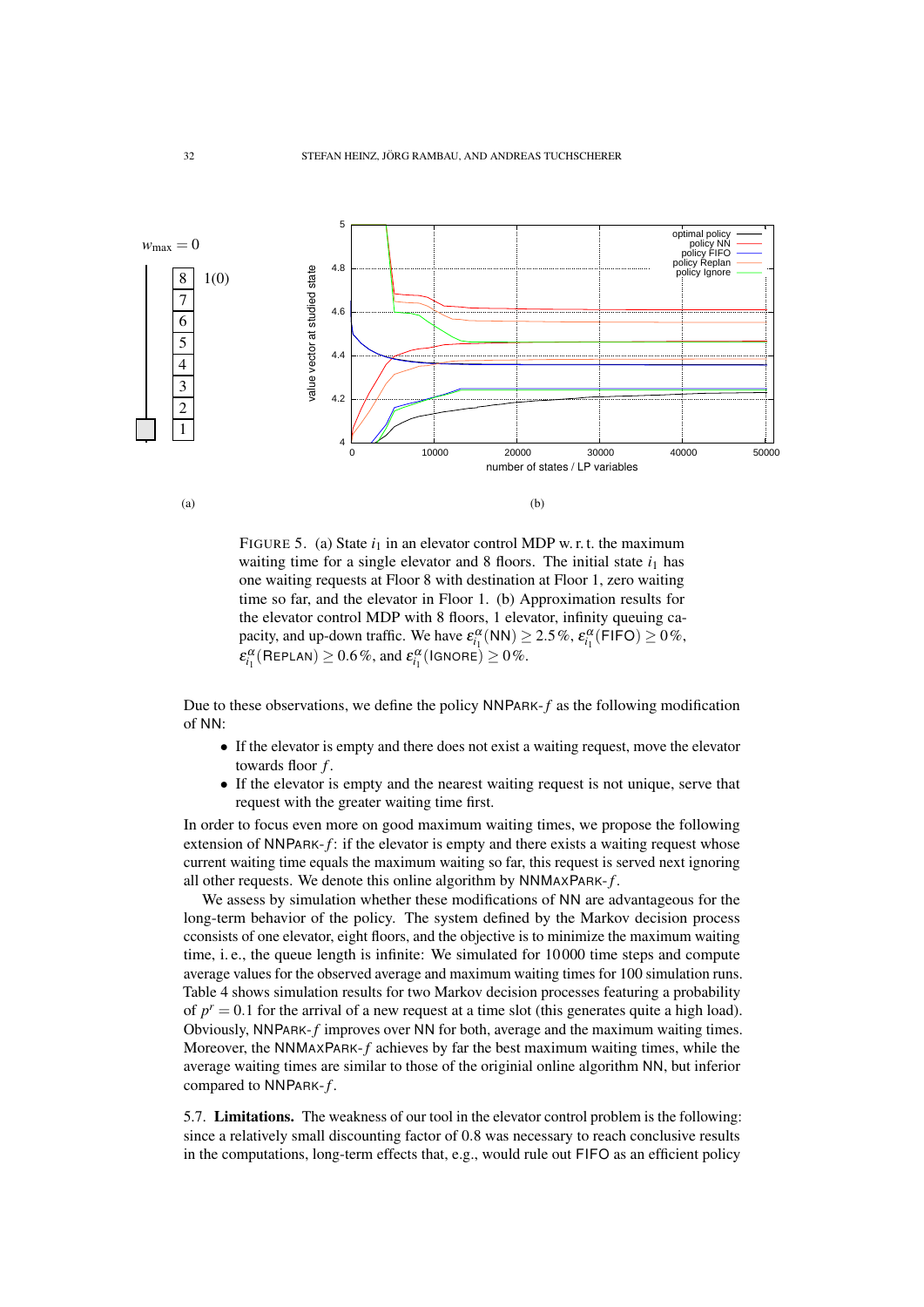TABLE 4. Average value for the average and maximum waiting times achieved by the online algorithms NN and its variants NNPARK-*f* and NN-MAXPARK-*f* according to 100 simulation runs for 10 000 time steps. The parking floor is chosen to be  $f = 6$  for the MDP with start-to-destination probability distributions  $sp$  (see Table 3) and  $f = 1$  for ud (see Table 2).

| Probability  | NN.   |        |       | $NNPARK-f$ | $NNMAXPARK-f$ |       |  |
|--------------|-------|--------|-------|------------|---------------|-------|--|
| distribution | avq.  | max.   | avq.  | max.       | avq.          | max.  |  |
| sp           | 13.66 | 116.15 | 13.34 | 113.38     | 13.69         | 98.76 |  |
| ud           | 12.26 | 139.33 | 11.93 | 128.59     | 12.26         | 97.94 |  |

(compare [FR06]) cannot be detected. Maybe, the computation starting in a different start state (full system) can yield more information, but the general problem persists. In other words, further research is needed to capture long-term effects. So far, our method is only suited to assess the short-term performance issues of policies.

#### 6. CONCLUSION

In this paper we presented a method to obtain performance guarantees for the expected total cost of policies in discounted Markov decision processes. We introduced a technique which is able to approximate for a given state of an MDP the discounted cost for a given policy, for an optimal policy, and for individual actions (assuming that in all other states an optimal action is chosen). We computed a tight bound on the number of states that is sufficient to achieve a prescribed approximation guarantee; a number independent of the size of the state space. To automatically exploit the special structures of individual instances we introduced a column generation algorithm that can in many cases obtain a performance guarantee using significantly fewer states than guaranteed by the general bound. In order to illustrate strengths (provable performance guarantees for specific instances) and weaknesses (assessment of long-term behaviour) of our approach, we thouroughly analyzed the elevator control problem. The key-learnings led to the design of two new policies with provable better performance in the considered states. This result was further confirmed by a simulation study that is independent of our tool.

We believe, that the ability of the tool to reveal weak spots (i.e., states in which decisions are far from optimal) of otherwise not-so-bad policies can help to selectively modify widely accepted policies in states in which they fail. And this without completely replacing a plausible and easy-to-implement decision rule by rules solely based on numerical calculations.

The tool introduce in this paper was also successfully applied in the analysis of online algorithms for the online target-date assignment problem and the online bincoloring problem, where the performance assessment of competitive analysis yields counter-intuitive results [Tuc10]. There, our tool could provide a performance analysis of online algorithms embedded in the MDP framework that are much more in line with intuition and experience from simulation.

In future research we plan to perform further significant performance assessments and policy improvements for problems in dynamic optimization and online optimization for which existing results are unsatisfactory.

#### **REFERENCES**

- [BBS95] Andrew G. Barto, Steven J. Bradtke, and Satinder P. Singh. Learning to act using real-time dynamic programming. *Artificial Intelligence*, 72:81–138, 1995.
- [Ber01] Dimitri P. Bertsekas. *Dynamic Programming and Optimal Control*, volume 1 and 2. Athena Scientific, Belmont, 2nd edition, 2001.